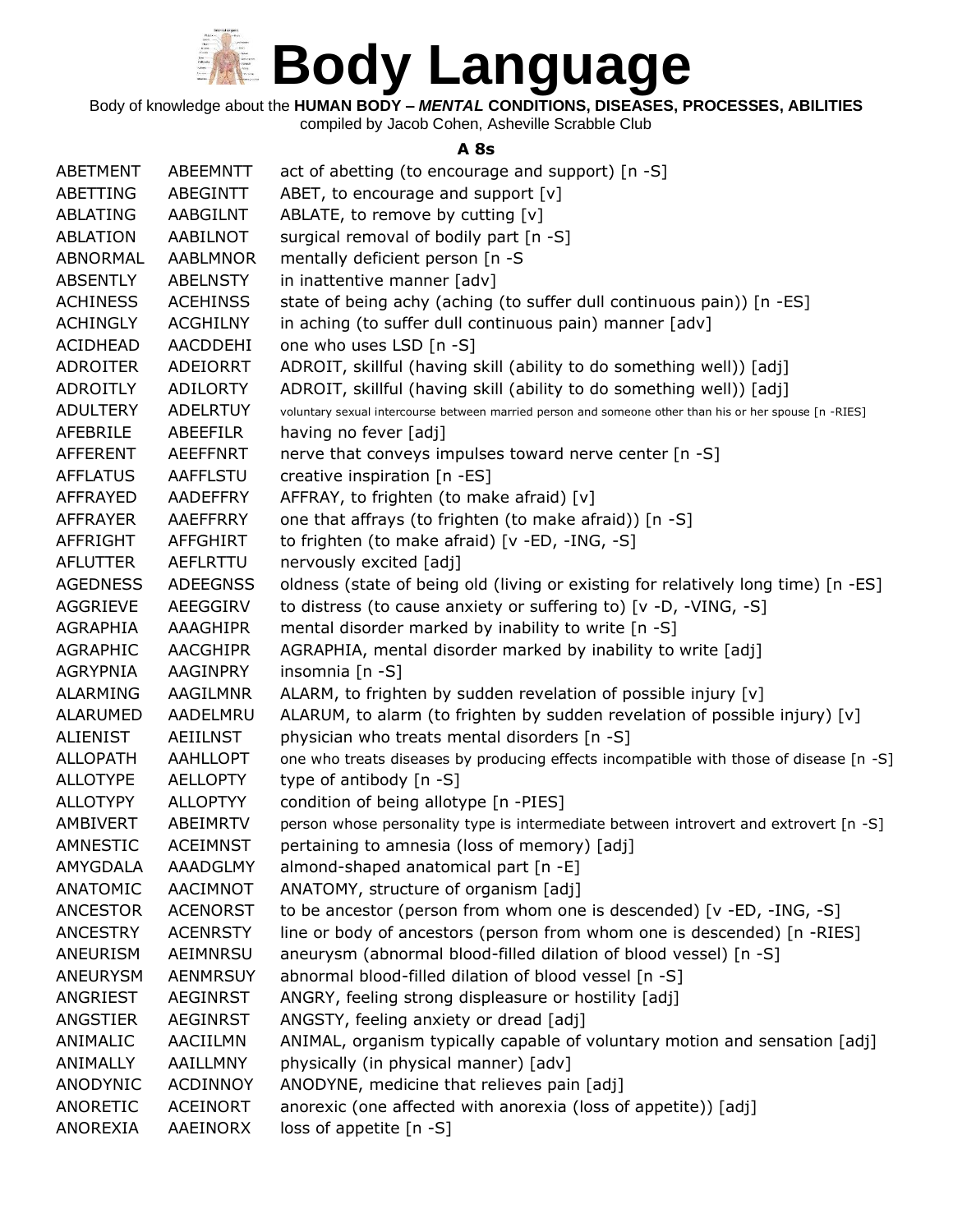Body of knowledge about the **HUMAN BODY –** *MENTAL* **CONDITIONS, DISEASES, PROCESSES, ABILITIES**

| <b>ACEINORX</b><br>one affected with anorexia (loss of appetite) [adj]<br>ANOREXIC<br><b>AACGILNT</b><br>anodyne (medicine that relieves pain) [n -S]<br>ANTALGIC<br><b>ANTIARIN</b><br>AAIINNRT<br>antiar (arrow poison) [n -S]<br><b>ANTIBODY</b><br><b>ABDINOTY</b><br>body protein that produces immunity against certain microorganisms or toxins [n -DIES]<br><b>ANTICOLD</b><br><b>ACDILNOT</b><br>effective against common cold [adj]<br>to counteract effects of poison with remedy [v -D, -TING, -S]<br><b>ANTIDOTE</b><br>ADEINOTT<br>ANTIDRUG<br>ADGINRTU<br>opposed to illicit drugs [adj]<br><b>ANTIGENE</b><br><b>AEEGINNT</b><br>antigen (substance that stimulates production of antibodies) [n -S]<br>opposed to use of contraceptive pills [adj]<br>ANTIPILL<br><b>AIILLNPT</b><br>concerned with preventing rape [adj]<br>ANTIRAPE<br>AAEINPRT<br><b>APATHIES</b><br>AAEHIPST<br>APATHY, lack of emotion [n]<br>one suffering from aphasia (loss of ability to use words) [n -S]<br>APHASIAC<br><b>AAACHIPS</b><br>AADELLPP<br>APPAL, to appall (to fill with horror or dismay) [v] / APPALL, to fill with horror or dismay [v]<br>APPALLED<br>mechanism in central nervous system that regulates appetite [n -S]<br><b>APPESTAT</b><br><b>AAEPPSTT</b><br>ability (quality of being able to do something) [n -S]<br>APTITUDE<br>ADEIPTTU<br>having no fever [adj]<br><b>APYRETIC</b><br><b>ACEIPRTY</b><br><b>AROUSING</b><br>AGINORSU<br>AROUSE, to stimulate [v]<br><b>AAAGHNST</b><br><b>ASHTANGA</b><br>type of yoga (Hindu philosophy involving physical and mental disciplines) [n -S]<br>unconsciousness caused by lack of oxygen [n -S]<br>ASPHYXIA<br>AAHIPSXY<br><b>ASTHANGA</b><br><b>AAAGHNST</b><br><b>ASTONIED</b><br><b>ADEINOST</b><br>ASTONY, to astonish (to fill with sudden wonder or surprise) [v]<br>ASTONY, to astonish (to fill with sudden wonder or surprise) [v]<br><b>ASTONIES</b><br><b>AEINOSST</b><br><b>ASTONISH</b><br><b>AHINOSST</b><br>to fill with sudden wonder or surprise [v -ED, -ING, -ES]<br>peace of mind [n -S]<br>AAAAIRXT<br>ATARAXIA<br><b>AAACIRTX</b><br>tranquilizing drug [n -S]<br><b>ATARAXIC</b><br>drug to treat hypertension [n -S]<br><b>ATENOLOL</b><br><b>AELLNOOT</b><br><b>ATHANASY</b><br><b>AAAHNSTY</b><br>immortality [n -SIES]<br><b>ATHETOID</b><br><b>ADEHIOTT</b><br>affected with type of nervous disorder [adj]<br><b>ATROPHIA</b><br><b>AAHIOPRT</b><br>wasting away of body or any of its parts [n -S]<br>ATROPHIA, wasting away of body or any of its parts [adj]<br><b>ATROPHIC</b><br><b>ACHIOPRT</b><br>atropine poisoning [n -S]<br><b>ATROPISM</b><br><b>AIMOPRST</b><br><b>ATTAGIRL</b><br><b>AAGILRTT</b><br>used to express encouragement or approval to woman or girl [interj]<br><b>ATTAINED</b><br><b>AADEINTT</b><br>ATTAIN, to gain or achieve by mental or physical effort [v]<br><b>ATTAINER</b><br>AAEINRTT<br>one that attains (to gain or achieve by mental or physical effort) [n -S]<br>one who is affected with autism (extreme withdrawal into fantasy) [n -S]<br><b>AUTISTIC</b><br>ACIISTTU<br><b>AUTOPSIC</b><br><b>ACIOPSTU</b><br>pertaining to autopsy [adj]<br><b>AWAKENED</b><br><b>AADEEKNW</b><br>AWAKEN, to awake (to wake up) [v]<br><b>AWAKENER</b><br>AAEEKNRW<br>one that awakens (to awake (to wake up)) [n -S]<br>protoplasm of axon (central process of neuron) [n -S]<br><b>AXOPLASM</b><br><b>AALMOPSX</b><br>Hindu system of medicine [n -S]<br>AYURVEDA<br>AADERUVY<br><b>B</b> 8s<br><b>ABFFGILN</b><br>BAFFLE, to confuse (to mix up mentally) [v]<br><b>BAFFLING</b><br><b>BARBITAL</b><br>AABBILRT<br>sedative [n -S]<br>basilar (basal (pertaining to foundation) [adj]<br><b>BASILARY</b><br>AABILRSY<br>BATTY, crazy (insane (mentally unsound)) [adj]<br><b>BATTIEST</b><br>ABEISTTT<br>to confuse (to mix up mentally) [v -D, -LING, -S]<br><b>BEDAZZLE</b><br>ABDEELZZ |  |                                                                                             |
|------------------------------------------------------------------------------------------------------------------------------------------------------------------------------------------------------------------------------------------------------------------------------------------------------------------------------------------------------------------------------------------------------------------------------------------------------------------------------------------------------------------------------------------------------------------------------------------------------------------------------------------------------------------------------------------------------------------------------------------------------------------------------------------------------------------------------------------------------------------------------------------------------------------------------------------------------------------------------------------------------------------------------------------------------------------------------------------------------------------------------------------------------------------------------------------------------------------------------------------------------------------------------------------------------------------------------------------------------------------------------------------------------------------------------------------------------------------------------------------------------------------------------------------------------------------------------------------------------------------------------------------------------------------------------------------------------------------------------------------------------------------------------------------------------------------------------------------------------------------------------------------------------------------------------------------------------------------------------------------------------------------------------------------------------------------------------------------------------------------------------------------------------------------------------------------------------------------------------------------------------------------------------------------------------------------------------------------------------------------------------------------------------------------------------------------------------------------------------------------------------------------------------------------------------------------------------------------------------------------------------------------------------------------------------------------------------------------------------------------------------------------------------------------------------------------------------------------------------------------------------------------------------------------------------------------------------------------------------------------------------------------------------------------------------------------------------------------------------------------------------------------------------------------------------------------------------------------------------------------------------------------------------------------------------------------------------------------------------------------------------------------------------------------------------------------------------------------------------------------------------------------------------------------------------------------------------------------------------------------------------------------------------------------------------------------------------------------------------------------------------------------------------------------------------------------------------------------------------------------------------------------------------------------------------|--|---------------------------------------------------------------------------------------------|
|                                                                                                                                                                                                                                                                                                                                                                                                                                                                                                                                                                                                                                                                                                                                                                                                                                                                                                                                                                                                                                                                                                                                                                                                                                                                                                                                                                                                                                                                                                                                                                                                                                                                                                                                                                                                                                                                                                                                                                                                                                                                                                                                                                                                                                                                                                                                                                                                                                                                                                                                                                                                                                                                                                                                                                                                                                                                                                                                                                                                                                                                                                                                                                                                                                                                                                                                                                                                                                                                                                                                                                                                                                                                                                                                                                                                                                                                                                                              |  |                                                                                             |
|                                                                                                                                                                                                                                                                                                                                                                                                                                                                                                                                                                                                                                                                                                                                                                                                                                                                                                                                                                                                                                                                                                                                                                                                                                                                                                                                                                                                                                                                                                                                                                                                                                                                                                                                                                                                                                                                                                                                                                                                                                                                                                                                                                                                                                                                                                                                                                                                                                                                                                                                                                                                                                                                                                                                                                                                                                                                                                                                                                                                                                                                                                                                                                                                                                                                                                                                                                                                                                                                                                                                                                                                                                                                                                                                                                                                                                                                                                                              |  |                                                                                             |
|                                                                                                                                                                                                                                                                                                                                                                                                                                                                                                                                                                                                                                                                                                                                                                                                                                                                                                                                                                                                                                                                                                                                                                                                                                                                                                                                                                                                                                                                                                                                                                                                                                                                                                                                                                                                                                                                                                                                                                                                                                                                                                                                                                                                                                                                                                                                                                                                                                                                                                                                                                                                                                                                                                                                                                                                                                                                                                                                                                                                                                                                                                                                                                                                                                                                                                                                                                                                                                                                                                                                                                                                                                                                                                                                                                                                                                                                                                                              |  |                                                                                             |
|                                                                                                                                                                                                                                                                                                                                                                                                                                                                                                                                                                                                                                                                                                                                                                                                                                                                                                                                                                                                                                                                                                                                                                                                                                                                                                                                                                                                                                                                                                                                                                                                                                                                                                                                                                                                                                                                                                                                                                                                                                                                                                                                                                                                                                                                                                                                                                                                                                                                                                                                                                                                                                                                                                                                                                                                                                                                                                                                                                                                                                                                                                                                                                                                                                                                                                                                                                                                                                                                                                                                                                                                                                                                                                                                                                                                                                                                                                                              |  |                                                                                             |
|                                                                                                                                                                                                                                                                                                                                                                                                                                                                                                                                                                                                                                                                                                                                                                                                                                                                                                                                                                                                                                                                                                                                                                                                                                                                                                                                                                                                                                                                                                                                                                                                                                                                                                                                                                                                                                                                                                                                                                                                                                                                                                                                                                                                                                                                                                                                                                                                                                                                                                                                                                                                                                                                                                                                                                                                                                                                                                                                                                                                                                                                                                                                                                                                                                                                                                                                                                                                                                                                                                                                                                                                                                                                                                                                                                                                                                                                                                                              |  |                                                                                             |
|                                                                                                                                                                                                                                                                                                                                                                                                                                                                                                                                                                                                                                                                                                                                                                                                                                                                                                                                                                                                                                                                                                                                                                                                                                                                                                                                                                                                                                                                                                                                                                                                                                                                                                                                                                                                                                                                                                                                                                                                                                                                                                                                                                                                                                                                                                                                                                                                                                                                                                                                                                                                                                                                                                                                                                                                                                                                                                                                                                                                                                                                                                                                                                                                                                                                                                                                                                                                                                                                                                                                                                                                                                                                                                                                                                                                                                                                                                                              |  |                                                                                             |
|                                                                                                                                                                                                                                                                                                                                                                                                                                                                                                                                                                                                                                                                                                                                                                                                                                                                                                                                                                                                                                                                                                                                                                                                                                                                                                                                                                                                                                                                                                                                                                                                                                                                                                                                                                                                                                                                                                                                                                                                                                                                                                                                                                                                                                                                                                                                                                                                                                                                                                                                                                                                                                                                                                                                                                                                                                                                                                                                                                                                                                                                                                                                                                                                                                                                                                                                                                                                                                                                                                                                                                                                                                                                                                                                                                                                                                                                                                                              |  |                                                                                             |
|                                                                                                                                                                                                                                                                                                                                                                                                                                                                                                                                                                                                                                                                                                                                                                                                                                                                                                                                                                                                                                                                                                                                                                                                                                                                                                                                                                                                                                                                                                                                                                                                                                                                                                                                                                                                                                                                                                                                                                                                                                                                                                                                                                                                                                                                                                                                                                                                                                                                                                                                                                                                                                                                                                                                                                                                                                                                                                                                                                                                                                                                                                                                                                                                                                                                                                                                                                                                                                                                                                                                                                                                                                                                                                                                                                                                                                                                                                                              |  |                                                                                             |
|                                                                                                                                                                                                                                                                                                                                                                                                                                                                                                                                                                                                                                                                                                                                                                                                                                                                                                                                                                                                                                                                                                                                                                                                                                                                                                                                                                                                                                                                                                                                                                                                                                                                                                                                                                                                                                                                                                                                                                                                                                                                                                                                                                                                                                                                                                                                                                                                                                                                                                                                                                                                                                                                                                                                                                                                                                                                                                                                                                                                                                                                                                                                                                                                                                                                                                                                                                                                                                                                                                                                                                                                                                                                                                                                                                                                                                                                                                                              |  |                                                                                             |
|                                                                                                                                                                                                                                                                                                                                                                                                                                                                                                                                                                                                                                                                                                                                                                                                                                                                                                                                                                                                                                                                                                                                                                                                                                                                                                                                                                                                                                                                                                                                                                                                                                                                                                                                                                                                                                                                                                                                                                                                                                                                                                                                                                                                                                                                                                                                                                                                                                                                                                                                                                                                                                                                                                                                                                                                                                                                                                                                                                                                                                                                                                                                                                                                                                                                                                                                                                                                                                                                                                                                                                                                                                                                                                                                                                                                                                                                                                                              |  |                                                                                             |
|                                                                                                                                                                                                                                                                                                                                                                                                                                                                                                                                                                                                                                                                                                                                                                                                                                                                                                                                                                                                                                                                                                                                                                                                                                                                                                                                                                                                                                                                                                                                                                                                                                                                                                                                                                                                                                                                                                                                                                                                                                                                                                                                                                                                                                                                                                                                                                                                                                                                                                                                                                                                                                                                                                                                                                                                                                                                                                                                                                                                                                                                                                                                                                                                                                                                                                                                                                                                                                                                                                                                                                                                                                                                                                                                                                                                                                                                                                                              |  |                                                                                             |
|                                                                                                                                                                                                                                                                                                                                                                                                                                                                                                                                                                                                                                                                                                                                                                                                                                                                                                                                                                                                                                                                                                                                                                                                                                                                                                                                                                                                                                                                                                                                                                                                                                                                                                                                                                                                                                                                                                                                                                                                                                                                                                                                                                                                                                                                                                                                                                                                                                                                                                                                                                                                                                                                                                                                                                                                                                                                                                                                                                                                                                                                                                                                                                                                                                                                                                                                                                                                                                                                                                                                                                                                                                                                                                                                                                                                                                                                                                                              |  |                                                                                             |
|                                                                                                                                                                                                                                                                                                                                                                                                                                                                                                                                                                                                                                                                                                                                                                                                                                                                                                                                                                                                                                                                                                                                                                                                                                                                                                                                                                                                                                                                                                                                                                                                                                                                                                                                                                                                                                                                                                                                                                                                                                                                                                                                                                                                                                                                                                                                                                                                                                                                                                                                                                                                                                                                                                                                                                                                                                                                                                                                                                                                                                                                                                                                                                                                                                                                                                                                                                                                                                                                                                                                                                                                                                                                                                                                                                                                                                                                                                                              |  |                                                                                             |
|                                                                                                                                                                                                                                                                                                                                                                                                                                                                                                                                                                                                                                                                                                                                                                                                                                                                                                                                                                                                                                                                                                                                                                                                                                                                                                                                                                                                                                                                                                                                                                                                                                                                                                                                                                                                                                                                                                                                                                                                                                                                                                                                                                                                                                                                                                                                                                                                                                                                                                                                                                                                                                                                                                                                                                                                                                                                                                                                                                                                                                                                                                                                                                                                                                                                                                                                                                                                                                                                                                                                                                                                                                                                                                                                                                                                                                                                                                                              |  |                                                                                             |
|                                                                                                                                                                                                                                                                                                                                                                                                                                                                                                                                                                                                                                                                                                                                                                                                                                                                                                                                                                                                                                                                                                                                                                                                                                                                                                                                                                                                                                                                                                                                                                                                                                                                                                                                                                                                                                                                                                                                                                                                                                                                                                                                                                                                                                                                                                                                                                                                                                                                                                                                                                                                                                                                                                                                                                                                                                                                                                                                                                                                                                                                                                                                                                                                                                                                                                                                                                                                                                                                                                                                                                                                                                                                                                                                                                                                                                                                                                                              |  |                                                                                             |
|                                                                                                                                                                                                                                                                                                                                                                                                                                                                                                                                                                                                                                                                                                                                                                                                                                                                                                                                                                                                                                                                                                                                                                                                                                                                                                                                                                                                                                                                                                                                                                                                                                                                                                                                                                                                                                                                                                                                                                                                                                                                                                                                                                                                                                                                                                                                                                                                                                                                                                                                                                                                                                                                                                                                                                                                                                                                                                                                                                                                                                                                                                                                                                                                                                                                                                                                                                                                                                                                                                                                                                                                                                                                                                                                                                                                                                                                                                                              |  |                                                                                             |
|                                                                                                                                                                                                                                                                                                                                                                                                                                                                                                                                                                                                                                                                                                                                                                                                                                                                                                                                                                                                                                                                                                                                                                                                                                                                                                                                                                                                                                                                                                                                                                                                                                                                                                                                                                                                                                                                                                                                                                                                                                                                                                                                                                                                                                                                                                                                                                                                                                                                                                                                                                                                                                                                                                                                                                                                                                                                                                                                                                                                                                                                                                                                                                                                                                                                                                                                                                                                                                                                                                                                                                                                                                                                                                                                                                                                                                                                                                                              |  |                                                                                             |
|                                                                                                                                                                                                                                                                                                                                                                                                                                                                                                                                                                                                                                                                                                                                                                                                                                                                                                                                                                                                                                                                                                                                                                                                                                                                                                                                                                                                                                                                                                                                                                                                                                                                                                                                                                                                                                                                                                                                                                                                                                                                                                                                                                                                                                                                                                                                                                                                                                                                                                                                                                                                                                                                                                                                                                                                                                                                                                                                                                                                                                                                                                                                                                                                                                                                                                                                                                                                                                                                                                                                                                                                                                                                                                                                                                                                                                                                                                                              |  |                                                                                             |
|                                                                                                                                                                                                                                                                                                                                                                                                                                                                                                                                                                                                                                                                                                                                                                                                                                                                                                                                                                                                                                                                                                                                                                                                                                                                                                                                                                                                                                                                                                                                                                                                                                                                                                                                                                                                                                                                                                                                                                                                                                                                                                                                                                                                                                                                                                                                                                                                                                                                                                                                                                                                                                                                                                                                                                                                                                                                                                                                                                                                                                                                                                                                                                                                                                                                                                                                                                                                                                                                                                                                                                                                                                                                                                                                                                                                                                                                                                                              |  |                                                                                             |
|                                                                                                                                                                                                                                                                                                                                                                                                                                                                                                                                                                                                                                                                                                                                                                                                                                                                                                                                                                                                                                                                                                                                                                                                                                                                                                                                                                                                                                                                                                                                                                                                                                                                                                                                                                                                                                                                                                                                                                                                                                                                                                                                                                                                                                                                                                                                                                                                                                                                                                                                                                                                                                                                                                                                                                                                                                                                                                                                                                                                                                                                                                                                                                                                                                                                                                                                                                                                                                                                                                                                                                                                                                                                                                                                                                                                                                                                                                                              |  | ashtanga (type of yoga (Hindu philosophy involving physical and mental disciplines)) [n -S] |
|                                                                                                                                                                                                                                                                                                                                                                                                                                                                                                                                                                                                                                                                                                                                                                                                                                                                                                                                                                                                                                                                                                                                                                                                                                                                                                                                                                                                                                                                                                                                                                                                                                                                                                                                                                                                                                                                                                                                                                                                                                                                                                                                                                                                                                                                                                                                                                                                                                                                                                                                                                                                                                                                                                                                                                                                                                                                                                                                                                                                                                                                                                                                                                                                                                                                                                                                                                                                                                                                                                                                                                                                                                                                                                                                                                                                                                                                                                                              |  |                                                                                             |
|                                                                                                                                                                                                                                                                                                                                                                                                                                                                                                                                                                                                                                                                                                                                                                                                                                                                                                                                                                                                                                                                                                                                                                                                                                                                                                                                                                                                                                                                                                                                                                                                                                                                                                                                                                                                                                                                                                                                                                                                                                                                                                                                                                                                                                                                                                                                                                                                                                                                                                                                                                                                                                                                                                                                                                                                                                                                                                                                                                                                                                                                                                                                                                                                                                                                                                                                                                                                                                                                                                                                                                                                                                                                                                                                                                                                                                                                                                                              |  |                                                                                             |
|                                                                                                                                                                                                                                                                                                                                                                                                                                                                                                                                                                                                                                                                                                                                                                                                                                                                                                                                                                                                                                                                                                                                                                                                                                                                                                                                                                                                                                                                                                                                                                                                                                                                                                                                                                                                                                                                                                                                                                                                                                                                                                                                                                                                                                                                                                                                                                                                                                                                                                                                                                                                                                                                                                                                                                                                                                                                                                                                                                                                                                                                                                                                                                                                                                                                                                                                                                                                                                                                                                                                                                                                                                                                                                                                                                                                                                                                                                                              |  |                                                                                             |
|                                                                                                                                                                                                                                                                                                                                                                                                                                                                                                                                                                                                                                                                                                                                                                                                                                                                                                                                                                                                                                                                                                                                                                                                                                                                                                                                                                                                                                                                                                                                                                                                                                                                                                                                                                                                                                                                                                                                                                                                                                                                                                                                                                                                                                                                                                                                                                                                                                                                                                                                                                                                                                                                                                                                                                                                                                                                                                                                                                                                                                                                                                                                                                                                                                                                                                                                                                                                                                                                                                                                                                                                                                                                                                                                                                                                                                                                                                                              |  |                                                                                             |
|                                                                                                                                                                                                                                                                                                                                                                                                                                                                                                                                                                                                                                                                                                                                                                                                                                                                                                                                                                                                                                                                                                                                                                                                                                                                                                                                                                                                                                                                                                                                                                                                                                                                                                                                                                                                                                                                                                                                                                                                                                                                                                                                                                                                                                                                                                                                                                                                                                                                                                                                                                                                                                                                                                                                                                                                                                                                                                                                                                                                                                                                                                                                                                                                                                                                                                                                                                                                                                                                                                                                                                                                                                                                                                                                                                                                                                                                                                                              |  |                                                                                             |
|                                                                                                                                                                                                                                                                                                                                                                                                                                                                                                                                                                                                                                                                                                                                                                                                                                                                                                                                                                                                                                                                                                                                                                                                                                                                                                                                                                                                                                                                                                                                                                                                                                                                                                                                                                                                                                                                                                                                                                                                                                                                                                                                                                                                                                                                                                                                                                                                                                                                                                                                                                                                                                                                                                                                                                                                                                                                                                                                                                                                                                                                                                                                                                                                                                                                                                                                                                                                                                                                                                                                                                                                                                                                                                                                                                                                                                                                                                                              |  |                                                                                             |
|                                                                                                                                                                                                                                                                                                                                                                                                                                                                                                                                                                                                                                                                                                                                                                                                                                                                                                                                                                                                                                                                                                                                                                                                                                                                                                                                                                                                                                                                                                                                                                                                                                                                                                                                                                                                                                                                                                                                                                                                                                                                                                                                                                                                                                                                                                                                                                                                                                                                                                                                                                                                                                                                                                                                                                                                                                                                                                                                                                                                                                                                                                                                                                                                                                                                                                                                                                                                                                                                                                                                                                                                                                                                                                                                                                                                                                                                                                                              |  |                                                                                             |
|                                                                                                                                                                                                                                                                                                                                                                                                                                                                                                                                                                                                                                                                                                                                                                                                                                                                                                                                                                                                                                                                                                                                                                                                                                                                                                                                                                                                                                                                                                                                                                                                                                                                                                                                                                                                                                                                                                                                                                                                                                                                                                                                                                                                                                                                                                                                                                                                                                                                                                                                                                                                                                                                                                                                                                                                                                                                                                                                                                                                                                                                                                                                                                                                                                                                                                                                                                                                                                                                                                                                                                                                                                                                                                                                                                                                                                                                                                                              |  |                                                                                             |
|                                                                                                                                                                                                                                                                                                                                                                                                                                                                                                                                                                                                                                                                                                                                                                                                                                                                                                                                                                                                                                                                                                                                                                                                                                                                                                                                                                                                                                                                                                                                                                                                                                                                                                                                                                                                                                                                                                                                                                                                                                                                                                                                                                                                                                                                                                                                                                                                                                                                                                                                                                                                                                                                                                                                                                                                                                                                                                                                                                                                                                                                                                                                                                                                                                                                                                                                                                                                                                                                                                                                                                                                                                                                                                                                                                                                                                                                                                                              |  |                                                                                             |
|                                                                                                                                                                                                                                                                                                                                                                                                                                                                                                                                                                                                                                                                                                                                                                                                                                                                                                                                                                                                                                                                                                                                                                                                                                                                                                                                                                                                                                                                                                                                                                                                                                                                                                                                                                                                                                                                                                                                                                                                                                                                                                                                                                                                                                                                                                                                                                                                                                                                                                                                                                                                                                                                                                                                                                                                                                                                                                                                                                                                                                                                                                                                                                                                                                                                                                                                                                                                                                                                                                                                                                                                                                                                                                                                                                                                                                                                                                                              |  |                                                                                             |
|                                                                                                                                                                                                                                                                                                                                                                                                                                                                                                                                                                                                                                                                                                                                                                                                                                                                                                                                                                                                                                                                                                                                                                                                                                                                                                                                                                                                                                                                                                                                                                                                                                                                                                                                                                                                                                                                                                                                                                                                                                                                                                                                                                                                                                                                                                                                                                                                                                                                                                                                                                                                                                                                                                                                                                                                                                                                                                                                                                                                                                                                                                                                                                                                                                                                                                                                                                                                                                                                                                                                                                                                                                                                                                                                                                                                                                                                                                                              |  |                                                                                             |
|                                                                                                                                                                                                                                                                                                                                                                                                                                                                                                                                                                                                                                                                                                                                                                                                                                                                                                                                                                                                                                                                                                                                                                                                                                                                                                                                                                                                                                                                                                                                                                                                                                                                                                                                                                                                                                                                                                                                                                                                                                                                                                                                                                                                                                                                                                                                                                                                                                                                                                                                                                                                                                                                                                                                                                                                                                                                                                                                                                                                                                                                                                                                                                                                                                                                                                                                                                                                                                                                                                                                                                                                                                                                                                                                                                                                                                                                                                                              |  |                                                                                             |
|                                                                                                                                                                                                                                                                                                                                                                                                                                                                                                                                                                                                                                                                                                                                                                                                                                                                                                                                                                                                                                                                                                                                                                                                                                                                                                                                                                                                                                                                                                                                                                                                                                                                                                                                                                                                                                                                                                                                                                                                                                                                                                                                                                                                                                                                                                                                                                                                                                                                                                                                                                                                                                                                                                                                                                                                                                                                                                                                                                                                                                                                                                                                                                                                                                                                                                                                                                                                                                                                                                                                                                                                                                                                                                                                                                                                                                                                                                                              |  |                                                                                             |
|                                                                                                                                                                                                                                                                                                                                                                                                                                                                                                                                                                                                                                                                                                                                                                                                                                                                                                                                                                                                                                                                                                                                                                                                                                                                                                                                                                                                                                                                                                                                                                                                                                                                                                                                                                                                                                                                                                                                                                                                                                                                                                                                                                                                                                                                                                                                                                                                                                                                                                                                                                                                                                                                                                                                                                                                                                                                                                                                                                                                                                                                                                                                                                                                                                                                                                                                                                                                                                                                                                                                                                                                                                                                                                                                                                                                                                                                                                                              |  |                                                                                             |
|                                                                                                                                                                                                                                                                                                                                                                                                                                                                                                                                                                                                                                                                                                                                                                                                                                                                                                                                                                                                                                                                                                                                                                                                                                                                                                                                                                                                                                                                                                                                                                                                                                                                                                                                                                                                                                                                                                                                                                                                                                                                                                                                                                                                                                                                                                                                                                                                                                                                                                                                                                                                                                                                                                                                                                                                                                                                                                                                                                                                                                                                                                                                                                                                                                                                                                                                                                                                                                                                                                                                                                                                                                                                                                                                                                                                                                                                                                                              |  |                                                                                             |
|                                                                                                                                                                                                                                                                                                                                                                                                                                                                                                                                                                                                                                                                                                                                                                                                                                                                                                                                                                                                                                                                                                                                                                                                                                                                                                                                                                                                                                                                                                                                                                                                                                                                                                                                                                                                                                                                                                                                                                                                                                                                                                                                                                                                                                                                                                                                                                                                                                                                                                                                                                                                                                                                                                                                                                                                                                                                                                                                                                                                                                                                                                                                                                                                                                                                                                                                                                                                                                                                                                                                                                                                                                                                                                                                                                                                                                                                                                                              |  |                                                                                             |
|                                                                                                                                                                                                                                                                                                                                                                                                                                                                                                                                                                                                                                                                                                                                                                                                                                                                                                                                                                                                                                                                                                                                                                                                                                                                                                                                                                                                                                                                                                                                                                                                                                                                                                                                                                                                                                                                                                                                                                                                                                                                                                                                                                                                                                                                                                                                                                                                                                                                                                                                                                                                                                                                                                                                                                                                                                                                                                                                                                                                                                                                                                                                                                                                                                                                                                                                                                                                                                                                                                                                                                                                                                                                                                                                                                                                                                                                                                                              |  |                                                                                             |
|                                                                                                                                                                                                                                                                                                                                                                                                                                                                                                                                                                                                                                                                                                                                                                                                                                                                                                                                                                                                                                                                                                                                                                                                                                                                                                                                                                                                                                                                                                                                                                                                                                                                                                                                                                                                                                                                                                                                                                                                                                                                                                                                                                                                                                                                                                                                                                                                                                                                                                                                                                                                                                                                                                                                                                                                                                                                                                                                                                                                                                                                                                                                                                                                                                                                                                                                                                                                                                                                                                                                                                                                                                                                                                                                                                                                                                                                                                                              |  |                                                                                             |
|                                                                                                                                                                                                                                                                                                                                                                                                                                                                                                                                                                                                                                                                                                                                                                                                                                                                                                                                                                                                                                                                                                                                                                                                                                                                                                                                                                                                                                                                                                                                                                                                                                                                                                                                                                                                                                                                                                                                                                                                                                                                                                                                                                                                                                                                                                                                                                                                                                                                                                                                                                                                                                                                                                                                                                                                                                                                                                                                                                                                                                                                                                                                                                                                                                                                                                                                                                                                                                                                                                                                                                                                                                                                                                                                                                                                                                                                                                                              |  |                                                                                             |
|                                                                                                                                                                                                                                                                                                                                                                                                                                                                                                                                                                                                                                                                                                                                                                                                                                                                                                                                                                                                                                                                                                                                                                                                                                                                                                                                                                                                                                                                                                                                                                                                                                                                                                                                                                                                                                                                                                                                                                                                                                                                                                                                                                                                                                                                                                                                                                                                                                                                                                                                                                                                                                                                                                                                                                                                                                                                                                                                                                                                                                                                                                                                                                                                                                                                                                                                                                                                                                                                                                                                                                                                                                                                                                                                                                                                                                                                                                                              |  |                                                                                             |
|                                                                                                                                                                                                                                                                                                                                                                                                                                                                                                                                                                                                                                                                                                                                                                                                                                                                                                                                                                                                                                                                                                                                                                                                                                                                                                                                                                                                                                                                                                                                                                                                                                                                                                                                                                                                                                                                                                                                                                                                                                                                                                                                                                                                                                                                                                                                                                                                                                                                                                                                                                                                                                                                                                                                                                                                                                                                                                                                                                                                                                                                                                                                                                                                                                                                                                                                                                                                                                                                                                                                                                                                                                                                                                                                                                                                                                                                                                                              |  |                                                                                             |
|                                                                                                                                                                                                                                                                                                                                                                                                                                                                                                                                                                                                                                                                                                                                                                                                                                                                                                                                                                                                                                                                                                                                                                                                                                                                                                                                                                                                                                                                                                                                                                                                                                                                                                                                                                                                                                                                                                                                                                                                                                                                                                                                                                                                                                                                                                                                                                                                                                                                                                                                                                                                                                                                                                                                                                                                                                                                                                                                                                                                                                                                                                                                                                                                                                                                                                                                                                                                                                                                                                                                                                                                                                                                                                                                                                                                                                                                                                                              |  |                                                                                             |
|                                                                                                                                                                                                                                                                                                                                                                                                                                                                                                                                                                                                                                                                                                                                                                                                                                                                                                                                                                                                                                                                                                                                                                                                                                                                                                                                                                                                                                                                                                                                                                                                                                                                                                                                                                                                                                                                                                                                                                                                                                                                                                                                                                                                                                                                                                                                                                                                                                                                                                                                                                                                                                                                                                                                                                                                                                                                                                                                                                                                                                                                                                                                                                                                                                                                                                                                                                                                                                                                                                                                                                                                                                                                                                                                                                                                                                                                                                                              |  |                                                                                             |
|                                                                                                                                                                                                                                                                                                                                                                                                                                                                                                                                                                                                                                                                                                                                                                                                                                                                                                                                                                                                                                                                                                                                                                                                                                                                                                                                                                                                                                                                                                                                                                                                                                                                                                                                                                                                                                                                                                                                                                                                                                                                                                                                                                                                                                                                                                                                                                                                                                                                                                                                                                                                                                                                                                                                                                                                                                                                                                                                                                                                                                                                                                                                                                                                                                                                                                                                                                                                                                                                                                                                                                                                                                                                                                                                                                                                                                                                                                                              |  |                                                                                             |
|                                                                                                                                                                                                                                                                                                                                                                                                                                                                                                                                                                                                                                                                                                                                                                                                                                                                                                                                                                                                                                                                                                                                                                                                                                                                                                                                                                                                                                                                                                                                                                                                                                                                                                                                                                                                                                                                                                                                                                                                                                                                                                                                                                                                                                                                                                                                                                                                                                                                                                                                                                                                                                                                                                                                                                                                                                                                                                                                                                                                                                                                                                                                                                                                                                                                                                                                                                                                                                                                                                                                                                                                                                                                                                                                                                                                                                                                                                                              |  |                                                                                             |
|                                                                                                                                                                                                                                                                                                                                                                                                                                                                                                                                                                                                                                                                                                                                                                                                                                                                                                                                                                                                                                                                                                                                                                                                                                                                                                                                                                                                                                                                                                                                                                                                                                                                                                                                                                                                                                                                                                                                                                                                                                                                                                                                                                                                                                                                                                                                                                                                                                                                                                                                                                                                                                                                                                                                                                                                                                                                                                                                                                                                                                                                                                                                                                                                                                                                                                                                                                                                                                                                                                                                                                                                                                                                                                                                                                                                                                                                                                                              |  |                                                                                             |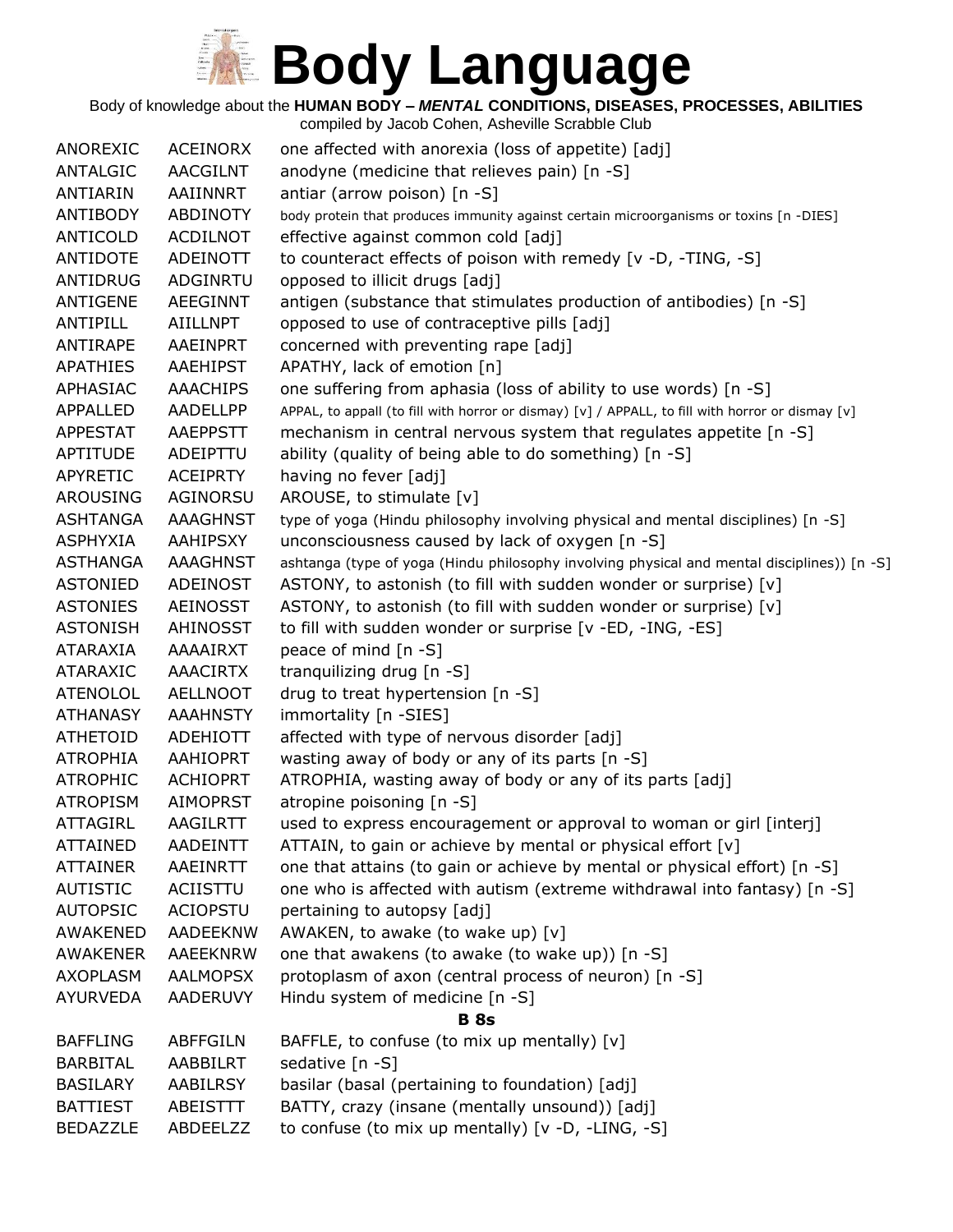Body of knowledge about the **HUMAN BODY –** *MENTAL* **CONDITIONS, DISEASES, PROCESSES, ABILITIES**

| <b>BEFUDDLE</b> | <b>BDDEEFLU</b> | to confuse (to mix up mentally) $[v -D, -LING, -S]$                              |
|-----------------|-----------------|----------------------------------------------------------------------------------|
| <b>BEMADDEN</b> | ABDDEEMN        | to madden (to make or become mad) [v -ED, -ING, -S]                              |
| <b>BEMUDDLE</b> | <b>BDDEELMU</b> | to confuse completely [v -D, -LING, -S]                                          |
| <b>BEMUSING</b> | <b>BEGIMNSU</b> | BEMUSE, to confuse (to mix up mentally) [v]                                      |
| <b>BESOTTED</b> | <b>BDEEOSTT</b> | BESOT, to stupefy (to dull senses of) [v]                                        |
| <b>BEWILDER</b> | <b>BDEEILRW</b> | to confuse (to mix up mentally) [v -ED, -ING, -S]                                |
| <b>BINARISM</b> | ABIIMNRS        | mode of thought based on oppositions [n -S]                                      |
| <b>BIOASSAY</b> | <b>AABIOSSY</b> | to test substance (as drug) in order to determine its strength [v -ED, -ING, -S] |
| <b>BIOLOGIC</b> | <b>BCGIILOO</b> | drug obtained from organic source [n -S]                                         |
| <b>BIOLYSIS</b> | <b>BIILOSSY</b> | death (end of life) [n -SES]                                                     |
| <b>BIOLYTIC</b> | <b>BCIILOTY</b> | BIOLYSIS, death (end of life) [adj]                                              |
| <b>BIOPSIED</b> | <b>BDEIIOPS</b> | BIOPSY, to examine tissue [v]                                                    |
| <b>BIOPSIES</b> | <b>BEIIOPSS</b> | BIOPSY, to examine tissue [v]                                                    |
| <b>BIOSCOPY</b> | <b>BCIOOPSY</b> | type of medical examination [n -S]                                               |
| <b>BLASTOMA</b> | <b>AABLMOST</b> | type of tumor (abnormal swelling) [n -S or -TA]                                  |
| <b>BLOODILY</b> | <b>BDILLOOY</b> | in bloody manner [adv]                                                           |
|                 |                 |                                                                                  |
| <b>BLOODING</b> | <b>BDGILNOO</b> | BLOOD, to stain with blood (fluid circulated by heart) [v]                       |
| <b>BLOODRED</b> | <b>BDDELOOR</b> | of color of blood [adj]                                                          |
| <b>BOINKING</b> | <b>BGIIKNNO</b> | BOINK, offensive word [v]                                                        |
| <b>BONEHEAD</b> | <b>ABDEEHNO</b> | stupid person [n -S]                                                             |
| <b>BOOZIEST</b> | <b>BEIOOSTZ</b> | BOOZY, drunken (drunk (intoxicated)) [adj]                                       |
| <b>BORESOME</b> | <b>BEEMOORS</b> | tedious (causing weariness (quality of being weary (tired))) [adj]               |
| <b>BORINGLY</b> | <b>BGILNORY</b> | tediously (in tedious (causing weariness (quality of being weary)) manner) [adv] |
| <b>BRAINIER</b> | ABEIINRR        | BRAINY, smart (characterized by mental acuity) [adj]                             |
| <b>BRAINILY</b> | ABIILNRY        | in brainy (smart (characterized by mental acuity)) manner [adv]                  |
| <b>BRAINING</b> | ABGIINNR        | BRAIN, to hit on head [v]                                                        |
| <b>BRAINPAN</b> | AABINNPR        | skull [n -S]                                                                     |
| <b>BUNDLING</b> | <b>BDGILNNU</b> | former courtship custom [n -S]                                                   |
| <b>BUTTHEAD</b> | ABDEHTTU        | stupid person [n -S]                                                             |
|                 |                 | C <sub>8s</sub>                                                                  |
| <b>CACHEXIA</b> | <b>AACCEHIX</b> | general ill health [n -S]                                                        |
| CACHEXIC        | <b>ACCCEHIX</b> | CACHEXIA, general ill health [adj]                                               |
| <b>CADUCITY</b> | <b>ACCDITUY</b> | senility (mental and physical infirmity due to old age) [n -TIES]                |
| <b>CAFFEINE</b> | <b>ACEEFFIN</b> | bitter alkaloid [n -S                                                            |
| CALVARIA        | <b>AAACILRV</b> | dome of skull [n -S]                                                             |
| CAMOMILE        | <b>ACEILMMO</b> | medicinal herb [n -S]                                                            |
| <b>CANCERED</b> | <b>ACCDEENR</b> | CANCER, malignant growth [adj]                                                   |
| <b>CANDYMAN</b> | <b>AACDMNNY</b> | one who sells illegal drugs [n -MEN]                                             |
| <b>CANNABIC</b> | AABCCINN        | pertaining to cannabis (hemp (tall herb)) [adj]                                  |
| <b>CANNABIN</b> | AABCINNN        | resin extracted from cannabis [n -S]                                             |
| <b>CANNABIS</b> | <b>AABCINNS</b> | hemp (tall herb) [n -ES]                                                         |
| CANOODLE        | <b>ACDELNOO</b> | to caress (to touch lovingly) [v -D, -LING, -S]                                  |
| <b>CAREFREE</b> | <b>ACEEEFRR</b> | being without worry or anxiety [adj]                                             |
| <b>CATCHILY</b> | <b>ACCHILTY</b> | CATCHY, pleasing and easily remembered [adv]                                     |
| <b>CATHEXIS</b> | <b>ACEHISTX</b> | concentration of psychic energy on person or idea [n -XES]                       |
| <b>CATHOUSE</b> | <b>ACEHOSTU</b> | brothel (house of prostitution) [n -S]                                           |
|                 |                 |                                                                                  |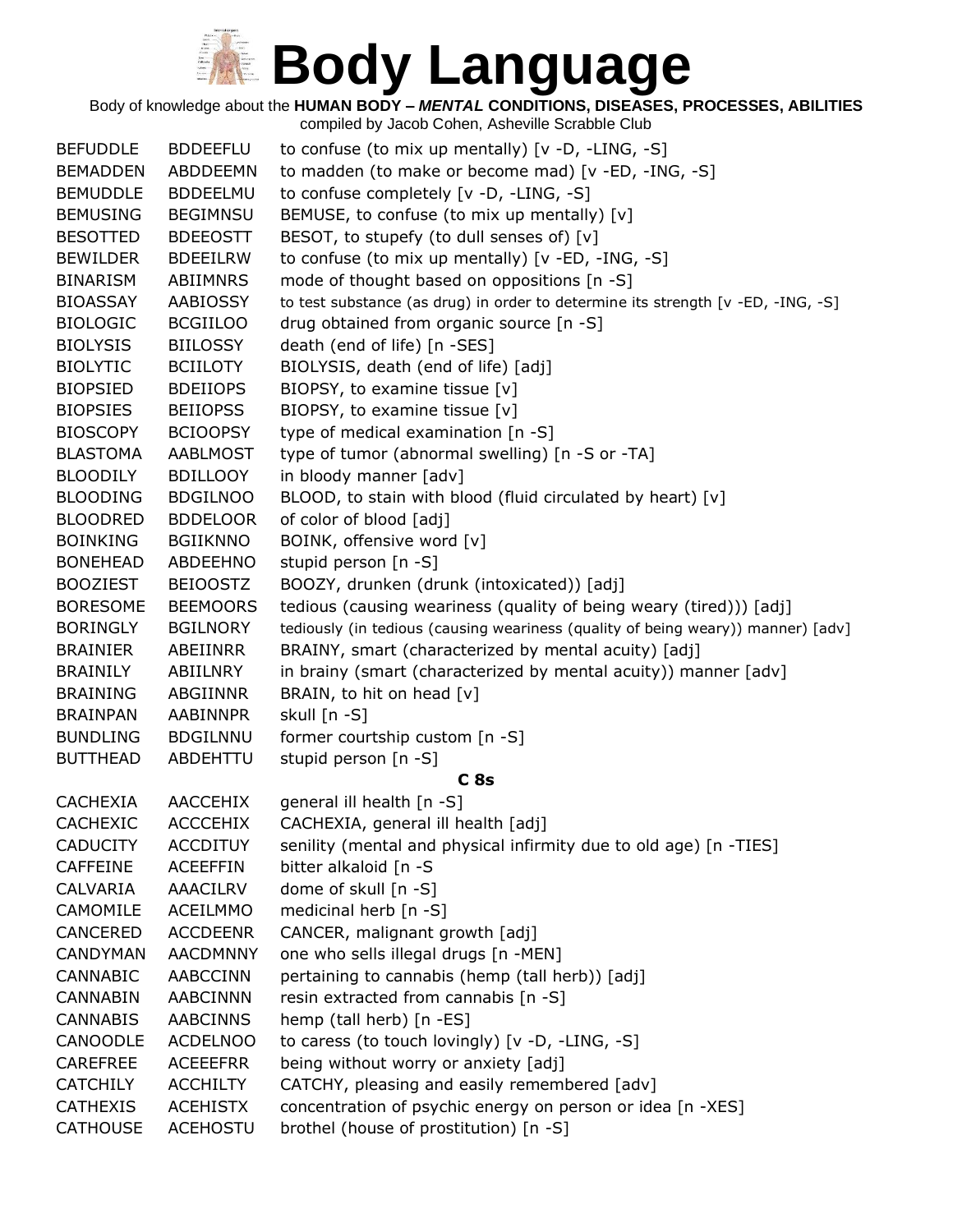Body of knowledge about the **HUMAN BODY –** *MENTAL* **CONDITIONS, DISEASES, PROCESSES, ABILITIES**

| <b>CELIBACY</b> | <b>ABCCEILY</b> | abstention from sexual intercourse [n -CIES]                                                            |
|-----------------|-----------------|---------------------------------------------------------------------------------------------------------|
| <b>CELIBATE</b> | ABCEEILT        | one who lives life of celibacy (abstention from sexual intercourse) [n -S]                              |
| <b>CEPHALIN</b> | <b>ACEHILNP</b> | bodily chemical [n -S]                                                                                  |
| <b>CEREBRIC</b> | <b>BCCEEIRR</b> | CEREBRUM, part of brain [adj]                                                                           |
| <b>CEREBRUM</b> | <b>BCEEMRRU</b> | part of brain [n -S or -RA]                                                                             |
| <b>CHANCING</b> | <b>ACCGHINN</b> | CHANCE, to risk (to expose to risk (chance of injury or loss)) [v]                                      |
| <b>CHIMERIC</b> | <b>CCEHIIMR</b> | imaginary; unreal [adj]                                                                                 |
| <b>CHOLERIC</b> | <b>CCEHILOR</b> | bad-tempered [adj]                                                                                      |
| CHOREOID        | <b>CDEHIOOR</b> | resembling chorea (nervous disorder) [adj]                                                              |
| <b>CHRONAXY</b> | <b>ACHNORXY</b> | time required to excite nerve cell electrically [n -XIES]                                               |
| <b>CLAUSTRA</b> | <b>AACLRSTU</b> | CLAUSTRUM, basal ganglion in brain [n]                                                                  |
| <b>CLEVERER</b> | <b>CEEELRRV</b> | CLEVER, mentally keen [adj]                                                                             |
| <b>CLEVERLY</b> | <b>CEELRRVY</b> | CLEVER, mentally keen [adv]                                                                             |
| <b>CLITORIS</b> | <b>CIILORST</b> | sex organ [n -ES, -RIDES]                                                                               |
| <b>CLODDISH</b> | <b>CDDHILOS</b> | CLOD, dolt (stupid person) [adj]                                                                        |
| <b>CLODPATE</b> | <b>ACDELOPT</b> | stupid person [n -S]                                                                                    |
| <b>CLODPOLE</b> | <b>CDELLOOP</b> | clodpate (stupid person) [n -S]                                                                         |
| <b>CLODPOLL</b> | <b>CDLLLOOP</b> | clodpate (stupid person) [n -S]                                                                         |
| <b>COAGULUM</b> | ACGLMOUU        | clot $[n - S, -LA]$                                                                                     |
| COGNIZER        | <b>CEGINORZ</b> | one that cognizes (to become aware of in one's mind) [n -S]                                             |
| <b>COHOSHES</b> | <b>CEHHOOSS</b> | COHOSH, medicinal plant [n]                                                                             |
| <b>COINFECT</b> | <b>CCEFINOT</b> | to infect with two organisms [v -ED, -ING, -S]                                                          |
| <b>COITUSES</b> |                 | COITUS, sexual intercourse [n]                                                                          |
|                 | <b>CEIOSSTU</b> |                                                                                                         |
| <b>COKEHEAD</b> | <b>ACDEEHKO</b> | cocaine addict [n -S]                                                                                   |
| <b>COLDCOCK</b> | <b>CCCDKLOO</b> | to knock unconscious [v -ED, -ING, -S]                                                                  |
| <b>COLISTIN</b> | <b>CIILNOST</b> | antibiotic [n -S]                                                                                       |
| <b>COMATOSE</b> | <b>ACEMOOST</b> | affected with coma (condition of prolonged unconsciousness) [adj]                                       |
| <b>COMORBID</b> | <b>BCDIMOOR</b> | existing simultaneously with another medical condition [adj]                                            |
| <b>CONCEIVE</b> | <b>CCEEINOV</b> | to understand (to grasp mentally) [v -D, -VING, -S]                                                     |
| <b>CONFOUND</b> | <b>CDFNNOOU</b> | to confuse [v -ED, -ING, -S]                                                                            |
| <b>CONSIDER</b> | <b>CDEINORS</b> | to think about [v -ED, -ING, -S]                                                                        |
| <b>CONTAGIA</b> | <b>AACGINOT</b> | causative agents of infectious diseases [n]                                                             |
| <b>CONVULSE</b> | <b>CELNOSUV</b> | to shake violently [v -D, -SING, -S]                                                                    |
| <b>COWARDLY</b> | <b>ACDLORWY</b> | lacking courage (quality that enables one to face danger fearlessly; spirit) [adj]                      |
| <b>CRACKPOT</b> | <b>ACCKOPRT</b> | eccentric person [n -S]                                                                                 |
| <b>CRANKILY</b> | <b>ACIKLNRY</b> | in cranky (grumpy (ill-tempered)) manner [adv]                                                          |
| <b>CRANKISH</b> | <b>ACHIKNRS</b> | eccentric [adj]                                                                                         |
| <b>CRANKOUS</b> | <b>ACKNORSU</b> | cranky (grumpy (ill-tempered)) [adj]                                                                    |
| <b>CRASSEST</b> | <b>ACERSSST</b> | CRASS, grossly vulgar or stupid [adj]                                                                   |
| <b>CRAVENER</b> | <b>ACEENRRV</b> | CRAVEN, cowardly (lacking courage (quality that enables one to face danger fearlessly; spirit)) [adj]   |
| <b>CRAVENLY</b> | <b>ACELNRVY</b> | in cowardly (lacking courage (quality that enables one to face danger fearlessly; spirit)) manner [adv] |
| CRAZIEST        | <b>ACEIRSTZ</b> | CRAZY, insane (mentally unsound) [adj]                                                                  |
| <b>CREATING</b> | <b>ACEGINRT</b> | CREATE, to cause to exist $[v]$                                                                         |
| CREATION        | <b>ACEINORT</b> | something created [n -S]                                                                                |
| <b>CROOKEST</b> | <b>CEKOORST</b> | CROOK, sick (affected with disease or ill health) [adj]                                                 |
| <b>CRYONICS</b> | <b>CCINORSY</b> | practice of freezing dead bodies for future revival [n]                                                 |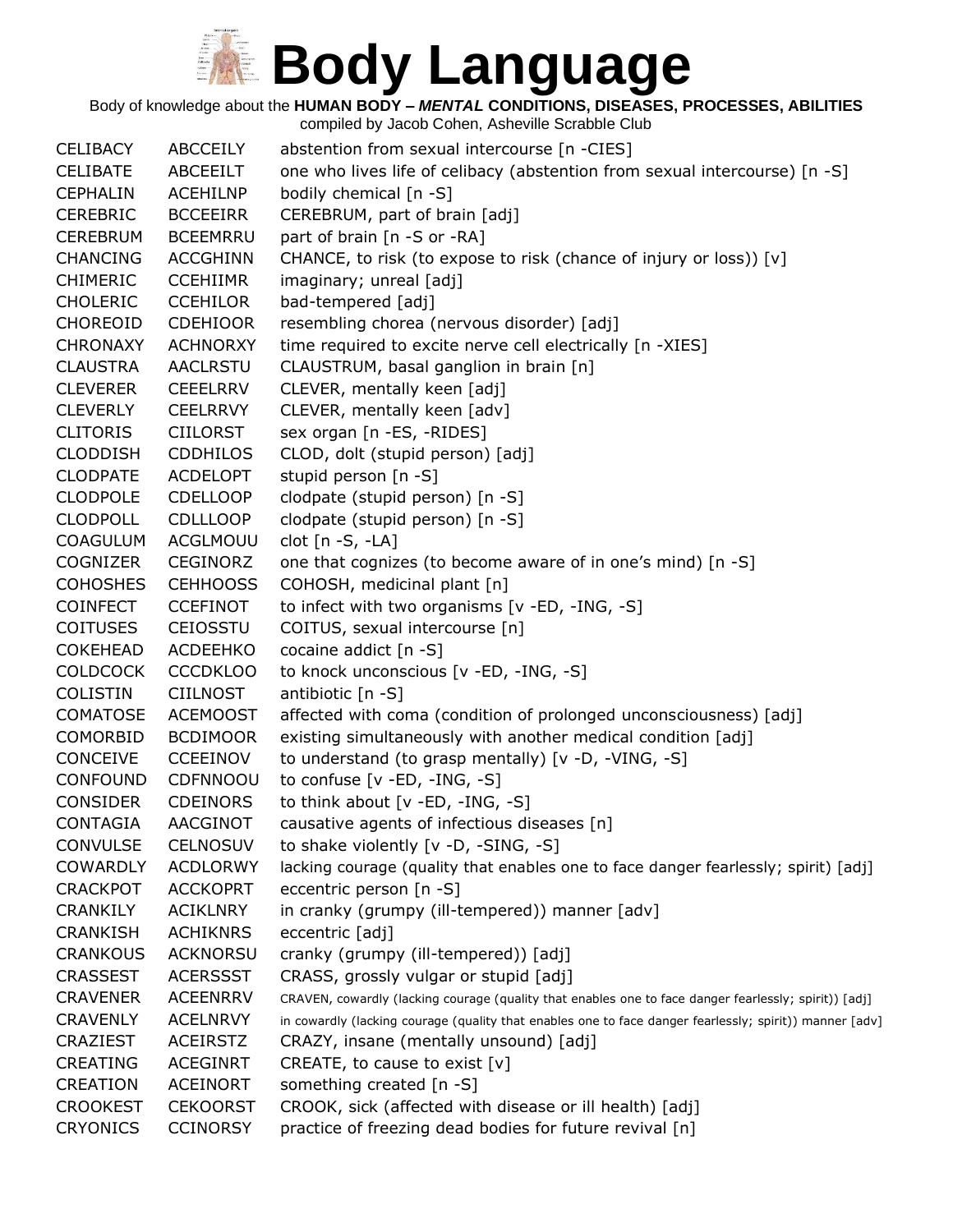Body of knowledge about the **HUMAN BODY –** *MENTAL* **CONDITIONS, DISEASES, PROCESSES, ABILITIES**

| <b>CURATIVE</b> | <b>ACEIRTUV</b> | something that cures (to restore to health) [n -S]                                                   |
|-----------------|-----------------|------------------------------------------------------------------------------------------------------|
| <b>CURELESS</b> | <b>CEELRSSU</b> | not curable [adj]                                                                                    |
| <b>CYBERSEX</b> | <b>BCEERSXY</b> | online sex-oriented conversation [n -ES]                                                             |
| <b>CYTOLOGY</b> | <b>CGLOOTYY</b> | study of cells [n -S]                                                                                |
|                 |                 | <b>D</b> 8s                                                                                          |
| <b>DAFTNESS</b> | <b>ADEFNSST</b> | quality of being daft (insane (mentally unsound)) [n -ES]                                            |
| <b>DAMAGING</b> | AADGGIMN        | DAMAGE, to injure (to do or cause injury to) [v]                                                     |
| <b>DANDYISH</b> | ADDHINSY        | suggestive of dandy (man overly concerned about his appearance) [n -S]                               |
| <b>DANDYISM</b> | ADDIMNSY        | style or conduct of dandy (man overly concerned about his appearance) [n -S]                         |
| <b>DAUNTING</b> | ADGINNTU        | DAUNT, to intimidate [v]                                                                             |
| <b>DARINGLY</b> | ADGILNRY        | in brave (showing courage (quality that enables one to face danger fearlessly; spirit)) manner [adv] |
| <b>DAYDREAM</b> | AADDEMRY        | to fantasize $[v - ED, -T, ING, -S]$                                                                 |
| <b>DEADENED</b> | <b>ADDDEEEN</b> | DEADEN, to diminish sensitivity or vigor of [v]                                                      |
| <b>DEADLIER</b> | ADDEEILR        | DEADLY, fatal [adj]                                                                                  |
| <b>DEADNESS</b> | <b>ADDEENSS</b> | state of being dead (deprived of life) [n -ES]                                                       |
| <b>DEAFENED</b> | <b>ADDEEEFN</b> | DEAFEN, to make deaf (lacking sense of hearing) [v]                                                  |
| <b>DEAFNESS</b> | <b>ADEEFNSS</b> | state of being deaf (lacking sense of hearing) [n -ES]                                               |
| <b>DEATHBED</b> | ABDDEEHT        | bed on which person dies [n -S]                                                                      |
| <b>DEATHFUL</b> | ADEFHLTU        | fatal (causing or capable of causing death) [adj]                                                    |
| <b>DEBILITY</b> | <b>BDEIILTY</b> | weakness [n -TIES]                                                                                   |
| <b>DECADENT</b> | <b>ACDDEENT</b> | one in state of mental or moral decay [n -S]                                                         |
| <b>DECAYING</b> | <b>ACDEYGIN</b> | DECAY, to decompose [v]                                                                              |
| <b>DECEDENT</b> | <b>CDDEEENT</b> | deceased person [n -S]                                                                               |
| <b>DEDUCING</b> | CDDEGINU        | DEDUCE, to infer (to reach or derive by reasoning) [v]                                               |
| <b>DEFENDED</b> | <b>DDDEEEFN</b> | DEFEND, to protect (to keep from harm, attack, or injury) [v]                                        |
| <b>DEFENDER</b> | <b>DDEEEFNR</b> | one that defends (to protect (to keep from harm, attack, or injury)) [n -S]                          |
| <b>DEFERENT</b> | <b>DEEEFNRT</b> | imaginary circle around earth [n -S]                                                                 |
| <b>DEGENDER</b> | <b>DDEEEGNR</b> | to remove references to one's gender [v -ED, -ING, -S]                                               |
| <b>DELIRIUM</b> | DEIILMRU        | wild frenzy [n -S, -IA]                                                                              |
| <b>DELUDING</b> | <b>DDEGILNU</b> | DELUDE, to mislead mind or judgment of [v]                                                           |
| <b>DELUSION</b> | <b>DEILNOSU</b> | act of deluding (to mislead mind or judgment of) [n -S]                                              |
| <b>DELUSIVE</b> | <b>DEEILSUV</b> | tending to delude (to mislead mind or judgment of) [adj]                                             |
| <b>DELUSORY</b> | <b>DELORSUY</b> | delusive (tending to delude (to mislead mind or judgment of) [adj]                                   |
| <b>DEMENTED</b> | <b>DDEEEMNT</b> | DEMENT, to make insane [v]                                                                           |
| <b>DEMENTIA</b> | ADEEIMNT        | mental illness $[n - S]$                                                                             |
| <b>DEMURELY</b> | <b>DEELMRUY</b> | DEMURE, shy and modest [adv]                                                                         |
| <b>DEMUREST</b> | <b>DEEMRSTU</b> | DEMURE, shy and modest [adj]                                                                         |
| <b>DENDRITE</b> | <b>DDEEINRT</b> | branched part of nerve cell [n -S]                                                                   |
| <b>DEPRENYL</b> | <b>DEELNPRY</b> | drug for treating Parkinson's disease [n -S]                                                         |
| <b>DERANGER</b> | ADEEGNRR        | one that deranges (to disorder (to put out of order)) [n -S]                                         |
| <b>DESCRIED</b> | <b>CDDEEIRS</b> | DESCRY, to discern (to perceive (to become aware of through senses)) $[v]$                           |
| <b>DESCRIER</b> | <b>CDEEIRRS</b> | one that descries (to discern (to perceive (to become aware through senses))) [n -S]                 |
| <b>DESCRIES</b> | <b>CDEEIRSS</b> | DESCRY, to discern (to perceive (to become aware of through senses)) [v]                             |
| <b>DESIGNED</b> | <b>DDEEGINS</b> | DESIGN, to conceive and plan out $[v]$                                                               |
| <b>DESIGNER</b> | <b>DEEGINRS</b> | one that designs (to conceive and plan out) [n -S]                                                   |
| <b>DESIRING</b> | <b>DEGIINRS</b> | DESIRE, to wish for [v]                                                                              |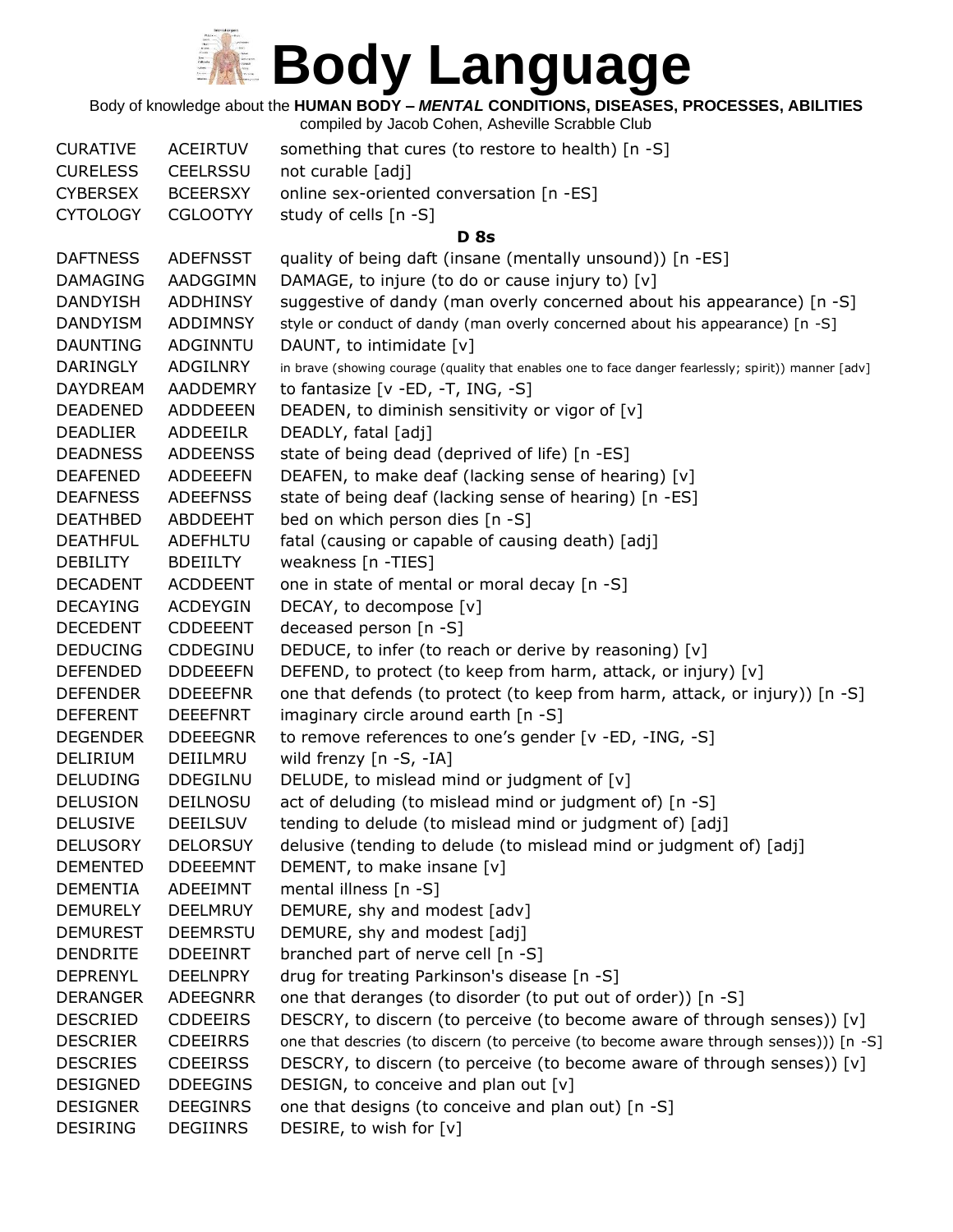Body of knowledge about the **HUMAN BODY –** *MENTAL* **CONDITIONS, DISEASES, PROCESSES, ABILITIES**

compiled by Jacob Cohen, Asheville Scrabble Club DESIROUS DEIORSSU desiring (to wish for) [adj] DESTRESS DEERSSST to remove stress from [v -ED, -ING, -ES] DETECTED CDDEEETT DETECT, to discover or perceive [v] DETECTER CDEEERTT detector (one that detects (to discover or perceive)) [n -S] DETECTOR CDEEORTT one that detects (to discover or perceive) [n -S] DETOXIFY DEFIOTXY to remove toxin from [v -FIED, -ING, -FIES] DETOXING DEGINOTX DETOX, to detoxify (to remove toxin from [v] DHOOLIES DEHILOOS DHOOLY, doolee (stretcher for sick or wounded) [n] DIAGNOSE ADEGINOS to recognize disease by its signs and symptoms [v -D, -SING, -S] DIAZEPAM AADEIMPZ tranquilizer [n -S] DILEMMIC CDEIILMM DILEMMA, perplexing situation [adj] DIPLEGIA ADEGIILP paralysis of same part on both sides of body [n -S] DIPLEGIC CDEGIILP DIPLEGIA, paralysis of same part on both sides of body [adj] DISMAYED ADDEIMSY DISMAY, to deprive of courage or resolution [v] DISTRAIT ADIIRSTT absentminded [adj] DITHERED DDEEHIRT DITHER, to act nervously or indecisively [v] DITSIEST DEIISSTT DITSY, silly, eccentric [adj] DITZIEST DEIISTTZ DITZY, ditsy (silly, eccentric) [adj] DIZZIEST DEIISTZZ DIZZY, having sensation of whirling [adj] DIZZYING DGIINYZZ DIZZY, to make dizzy (having sensation of whirling) [v] DOCTORAL ACDLOORT pertaining to doctor [adj] DOCTORED CDDEOORT DOCTOR, to treat medically [v] DOCTORLY CDLOORTY DOCTOR, to treat medically [adj] DONNERED DDEENNOR dazed [adj] DOOFUSES DEFOOSSU DOOFUS, stupid or foolish person [n] DOORWAY ADOORWY entranceway to room or building [n -S] DOPAMINE ADEIMNOP form of dopa used to stimulate heart [n -S] DOPEHEAD ADDEEHOP drug addict [n -S] DOPINESS DEINOPSS state of being dopey (lethargic; stupid) [n -ES] DORKIEST DEIKORST DORKY, stupid, foolish [adj] DOTTIEST DEIOSTTT DOTTY, crazy (insane (mentally unsound)) [adj] DOURNESS DENORSSU state of being dour (sullen) [n -ES] DOZINESS DEINOSSZ state of being dozy (drowsy (sleepy (ready or inclined to sleep))) [n -ES] DRABBING ABBDGINR DRAB, to consort with prostitutes [v] DREAMFUL ADEFLMRU dreamy (full of dreams (series of images occurring during sleep) [adj] DREAMIER ADEEIMRR DREAMY, (full of dreams (series of images occurring during sleep) [adj] DREAMILY ADEILMRY DREAMY, (full of dreams (series of images occurring during sleep) [adv] DREAMING ADEGIMNR DREAM, to have dream (series of images occurring during sleep) [v] DROWSIER DEIORRSW DROWSY, sleepy (ready or inclined to sleep) [adj] DROWSILY DILORSWY DROWSY, sleepy (ready or inclined to sleep) [adv] DRUGGIER DEGGIRRU DRUGGY, affected by drugs [adj] DRUGGING DGGGINRU DRUG, to affect with drug (medicinal substance) [v] DRUGGIST DGGIRSTU pharmacist [n -S] DRUGLESS DEGLRSSU being without drugs [adj] DRUNKARD ADDKNRRU one who is habitually drunk [n -S] DRUNKEST DEKNRSTU DRUNK, intoxicated [adj]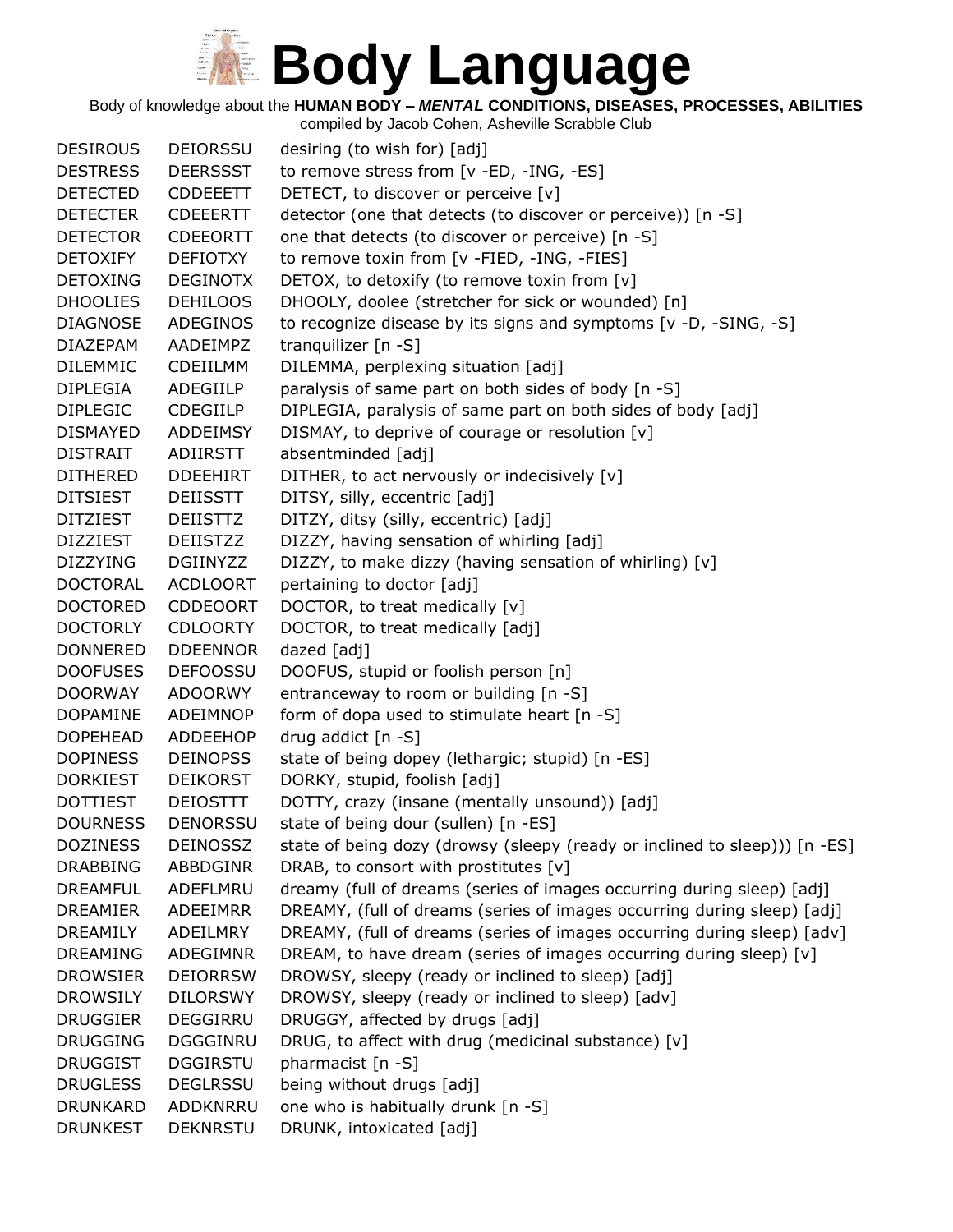Body of knowledge about the **HUMAN BODY –** *MENTAL* **CONDITIONS, DISEASES, PROCESSES, ABILITIES**

| <b>DRUNKISH</b> | <b>DHIKNRSU</b> | somewhat drunk [adj]                                                                 |
|-----------------|-----------------|--------------------------------------------------------------------------------------|
| <b>DULLNESS</b> | <b>DELLNSSU</b> | state of being dull (mentally slow) [n -ES]                                          |
| <b>DUMBHEAD</b> | ABDDEHMU        | stupid person [n -S]                                                                 |
| <b>DUMBNESS</b> | <b>BDEMNSSU</b> | state of being dumb [n -ES]                                                          |
| <b>DUMFOUND</b> | <b>BDDFMNOU</b> | to astonish [v -ED, -ING, -S]                                                        |
| <b>DUMMKOPF</b> | <b>DFKMMOPU</b> | dolt $[n - S]$                                                                       |
| <b>DUNCICAL</b> | <b>ACCDILNU</b> | DUNCE, stupid person [adj]                                                           |
| <b>DYSLALIA</b> | AADILLSY        | inability to articulate speech [n -S]                                                |
| <b>DYSLEXIA</b> | ADEILSXY        | impairment of ability to read [n -S]                                                 |
|                 |                 | <b>E</b> 8s                                                                          |
| <b>EDGINESS</b> | <b>DEEGINSS</b> | state of being edgy (tense, nervous, or irritable) [adj]                             |
| <b>EDUCABLE</b> | ABCDEELU        | mildly retarded person [n -S]                                                        |
| <b>EFFECTER</b> | <b>CEEEFFRT</b> | effector (bodily organ that responds to nerve impulse) [n -S]                        |
| <b>EFFECTOR</b> | <b>CEEFFORT</b> | bodily organ that responds to nerve impulse [n -S]                                   |
| <b>EFFERENT</b> | <b>EEEFFNRT</b> | organ or part conveying nervous impulses to effector [n -S]                          |
| <b>EFFUSION</b> | <b>EFFINOSU</b> | outpouring of emotion [n -S]                                                         |
| <b>EINSTEIN</b> | <b>EEIINNST</b> | very intelligent person [n -S]                                                       |
| <b>EMBOLDEN</b> | <b>BDEELMNO</b> | to instill with courage [v -ED, -ING, -S]                                            |
| <b>EMBOLISM</b> | <b>BEILMMOS</b> | obstruction of blood vessel by embolus [n -S]                                        |
| <b>EMDASHES</b> | <b>ADEEHMSS</b> | EMDASH, mark in writing that indicates break in thought or structure [n]             |
| <b>EMPATHIC</b> | <b>ACEHIMPT</b> | EMPATHY, imaginative identification with another's thoughts and feelings [adj]       |
| <b>ENDAMAGE</b> | AADEEGMN        | to damage (to injure (to do or cause injury to)) [v -D, -GING, -S]                   |
| <b>ENDBRAIN</b> | <b>ABDEINNR</b> | part of brain [n -S]                                                                 |
| <b>ENDOCAST</b> | <b>ACDENOST</b> | cast of cranial cavity [n -S]                                                        |
| <b>ENDPLATE</b> | ADEELNPT        | type of nerve terminal [n -S]                                                        |
| <b>ENVISAGE</b> | AEEGINSV        | to form mental image of [v -D, -GING, -S]                                            |
| <b>ENVISION</b> | <b>EIINNOSV</b> | to envisage (to form mental image of) [v -ED, -ING, -S]                              |
| EPIDEMIC        | <b>CDEEIIMP</b> | rapid spread of disease [n -S]                                                       |
| EPIDURAL        | ADEILPRU        | injection to produce loss of sensation [n -S]                                        |
| <b>EPILEPSY</b> | <b>EEILPPSY</b> | disorder of nervous system [n -SIES]                                                 |
| <b>ERETHISM</b> | <b>EEHIMRST</b> | abnormal irritability [n -S]                                                         |
| <b>ERGOTISM</b> | <b>EGIMORST</b> | poisoning produced by eating ergot-infected grain [n -S]                             |
| <b>ESCAPISM</b> | <b>ACEIMPSS</b> | avoidance of reality by diversion of mind [n -S]                                     |
| <b>ESCAPIST</b> | <b>ACEIPSST</b> | one given to escapism (avoidance of reality by diversion of mind) [n -S]             |
| <b>ESTHESIA</b> | <b>AEEHISST</b> | ability to receive sensation [n -S]                                                  |
| <b>ESTHESIS</b> | <b>EEHISSST</b> | esthesia (ability to receive sensation) [n -SES, -ES]                                |
| <b>ETHERIFY</b> | <b>EEFHIRTY</b> | to convert into ether (volatile liquid used as anesthetic) [v -FIED, -ING, -FIES]    |
| <b>ETHERISE</b> | <b>EEEHIRST</b> | etherize (to treat with ether (volatile liquid used as anesthetic) [v -D, -SING, -S] |
| <b>ETHERISH</b> | <b>EEHHIRST</b> | resembling ether (volatile liquid used as anesthetic) [adj]                          |
| <b>ETHERIZE</b> | EEEHIRTZ        | to treat with ether (volatile liquid used as anesthetic) [v -D, -ZING, -S]           |
| <b>ETIOLOGY</b> | <b>EGILOOTY</b> | study of causes of diseases [n -GIES]                                                |
| <b>EUPHORIA</b> | AEHIOPRU        | feeling of well-being [n -S]                                                         |
| <b>EUPHORIC</b> | <b>CEHIOPRU</b> | EUPHORIA, feeling of well-being [adj]                                                |
| <b>EUSTRESS</b> | <b>EERSSSTU</b> | beneficial stress [n -ES]                                                            |
| <b>EUTROPHY</b> | <b>EHOPRTUY</b> | healthful nutrition [n -HIES]                                                        |
| <b>EVOCABLE</b> | ABCEELOV        | capable of being evoked [adj]                                                        |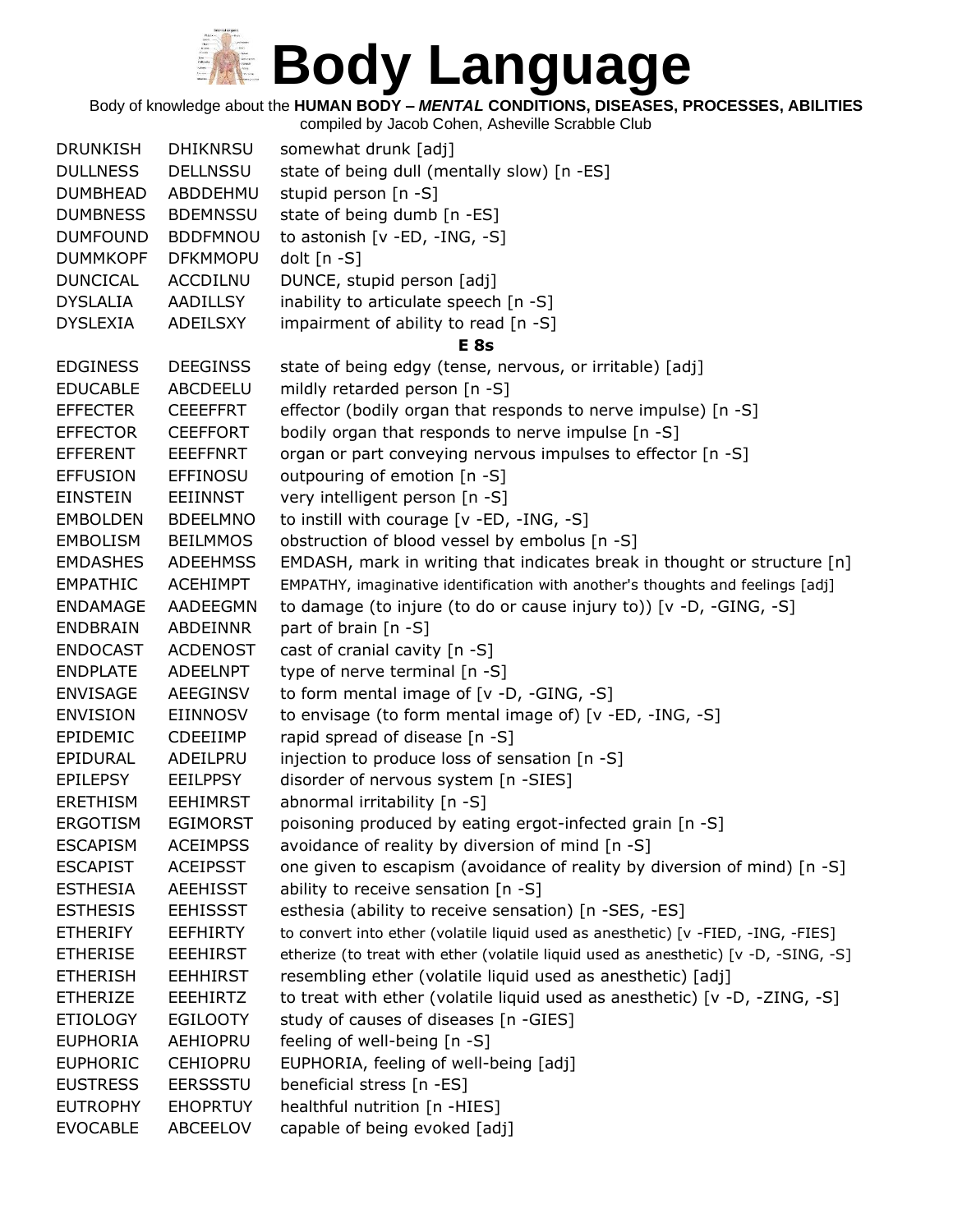Body of knowledge about the **HUMAN BODY –** *MENTAL* **CONDITIONS, DISEASES, PROCESSES, ABILITIES**

| <b>EVOCATOR</b> | <b>ACEOORTV</b> | one that evokes (to call forth) [n -S]                                                                   |
|-----------------|-----------------|----------------------------------------------------------------------------------------------------------|
| <b>EXCITANT</b> | <b>ACEINTTX</b> | stimulant [n -S]                                                                                         |
| <b>EXCITING</b> | <b>CEGIINTX</b> | EXCITE, to arouse emotions of $[v]$                                                                      |
|                 |                 | <b>F</b> 8s                                                                                              |
| <b>FAINTING</b> | <b>AFGIINNT</b> | FAINT, to lose consciousness [v]                                                                         |
| <b>FARADISE</b> | <b>AADEFIRS</b> | to faradize (to treat with faradism (use of faradic current for therapeutic purposes)) [v -D, -SING, -S] |
| <b>FARADISM</b> | <b>AADFIMRS</b> | use of faradic current for therapeutic purposes [n -S]                                                   |
| FARADIZE        | AADEFIRZ        | to treat with faradism (use of faradic current for therapeutic purposes)) [v -D, -ZING, -S]              |
| <b>FATALITY</b> | AAFILTTY        | death resulting from unexpected occurrence [n -TIES]                                                     |
| <b>FATHOMED</b> | ADEFHMOT        | FATHOM, to understand (to grasp mentally) [v]                                                            |
| <b>FATHOMER</b> | <b>AEFHMORT</b> | one that fathoms (to understand (to grasp mentally)) [n -S]                                              |
| <b>FEARLESS</b> | <b>AEEFLRSS</b> | unafraid (not afraid (filled with apprehension)) [adj]                                                   |
| <b>FEARSOME</b> | <b>AEEFMORS</b> | frightening [adj]                                                                                        |
| <b>FEBRIFIC</b> | <b>BCEFFIIR</b> | feverish (having fever) [adj]                                                                            |
| <b>FEIGNING</b> | <b>EFGGIINN</b> | FEIGN, to pretend (to assume or display false appearance of) [v]                                         |
| <b>FELDSHER</b> | <b>DEEFHLRS</b> | medical worker in Russia [n -S]                                                                          |
| <b>FENTANYL</b> | <b>AEFLNNTY</b> | narcotic opioid [n -S]                                                                                   |
| <b>FEVERING</b> | <b>EEFGINRV</b> | FEVER, to affect with fever (abnormal elevation of body temperature) $[v]$                               |
| <b>FEVERISH</b> | <b>EEFHIRSV</b> | having fever [adj]                                                                                       |
| <b>FEVEROUS</b> | <b>EEFORSUV</b> | feverish (having fever) [adj]                                                                            |
| <b>FLIRTIER</b> | <b>EFIILRRT</b> | FLIRTY, given to flirting (to behave amorously) [adj]                                                    |
| <b>FLIRTING</b> | <b>FGIILNRT</b> | FLIRT, to behave amorously [v]                                                                           |
| <b>FLURRIED</b> | DEFILRRU        | FLURRY, to confuse (to mix up mentally) [v]                                                              |
| <b>FLURRIES</b> | <b>EFILRRSU</b> | FLURRY, to confuse (to mix up mentally) [v]                                                              |
| <b>FOREFEND</b> | <b>DEEFFNOR</b> | to forfend (to protect (to keep from harm, attack, or injury)) [v -ED, -ING, -S]                         |
| <b>FOREPLAY</b> | <b>AEFLOPRY</b> | erotic stimulation preceding sexual intercourse [n -S]                                                   |
| <b>FORNICAL</b> | <b>ACFILNOR</b> | FORNIX, arched anatomical structure [adj]                                                                |
| <b>FORNICES</b> | <b>CEFINORS</b> | FORNIX, arched anatomical structure [n]                                                                  |
| <b>FREEBASE</b> | <b>ABEEEFRS</b> | to use form of cocaine that is inhaled [v -D, -SING, -S]                                                 |
| <b>FRETSOME</b> | <b>EEFMORST</b> | fretful (inclined to fret (to worry)) [adj]                                                              |
| <b>FRETTIER</b> | <b>EEFIRRTT</b> | FRETTY, fretful (inclined to fret (to worry)) [adj]                                                      |
| <b>FRETTING</b> | <b>EFGINRTT</b> | FRET, to worry [v]                                                                                       |
| <b>FRIGHTED</b> | <b>DEFGHIRT</b> | FRIGHT, to frighten (to make afraid) [v]                                                                 |
| <b>FRIGHTEN</b> | <b>EFGHINRT</b> | to make afraid [v -ED, -ING, -S]                                                                         |
| <b>FROTTAGE</b> | <b>AEFFGORT</b> | masturbation by rubbing against another person [n -S]                                                    |
| <b>FROTTEUR</b> | EFORRTTU        | one who practices frottage (masturbation by rubbing against another person) [n -S]                       |
| <b>FUDDLING</b> | <b>DDFGILNU</b> | FUDDLE, to confuse (to mix up mentally) [v]                                                              |
|                 |                 | G <sub>8s</sub>                                                                                          |
| <b>GALLYING</b> | <b>AGGILLNY</b> | GALLY, to frighten [v]                                                                                   |
| <b>GAMENESS</b> | <b>AEEGMNSS</b> | quality of being game (plucky (brave and spirited)) [n -ES]                                              |
| <b>GAMINESS</b> | <b>AEGIMNSS</b> | quality of being gamy (plucky (brave and spirited)) [n -ES]                                              |
| <b>GANGLIAL</b> | AAGGILLN        | gangliar (pertaining to ganglion (group of nerve cells)) [adj]                                           |
| <b>GANGLIAR</b> | AAGGILNR        | pertaining to ganglion (group of nerve cells) [adj]                                                      |
| <b>GANGLION</b> | AGGILNNO        | group of nerve cells [n -LIA or -S]                                                                      |
| <b>GANZFELD</b> | ADEFGLNZ        | technique of controlled sensory input used in parapsychology [n -S]                                      |
| <b>GASTNESS</b> | <b>AEGNSSST</b> | fright [n -ES]                                                                                           |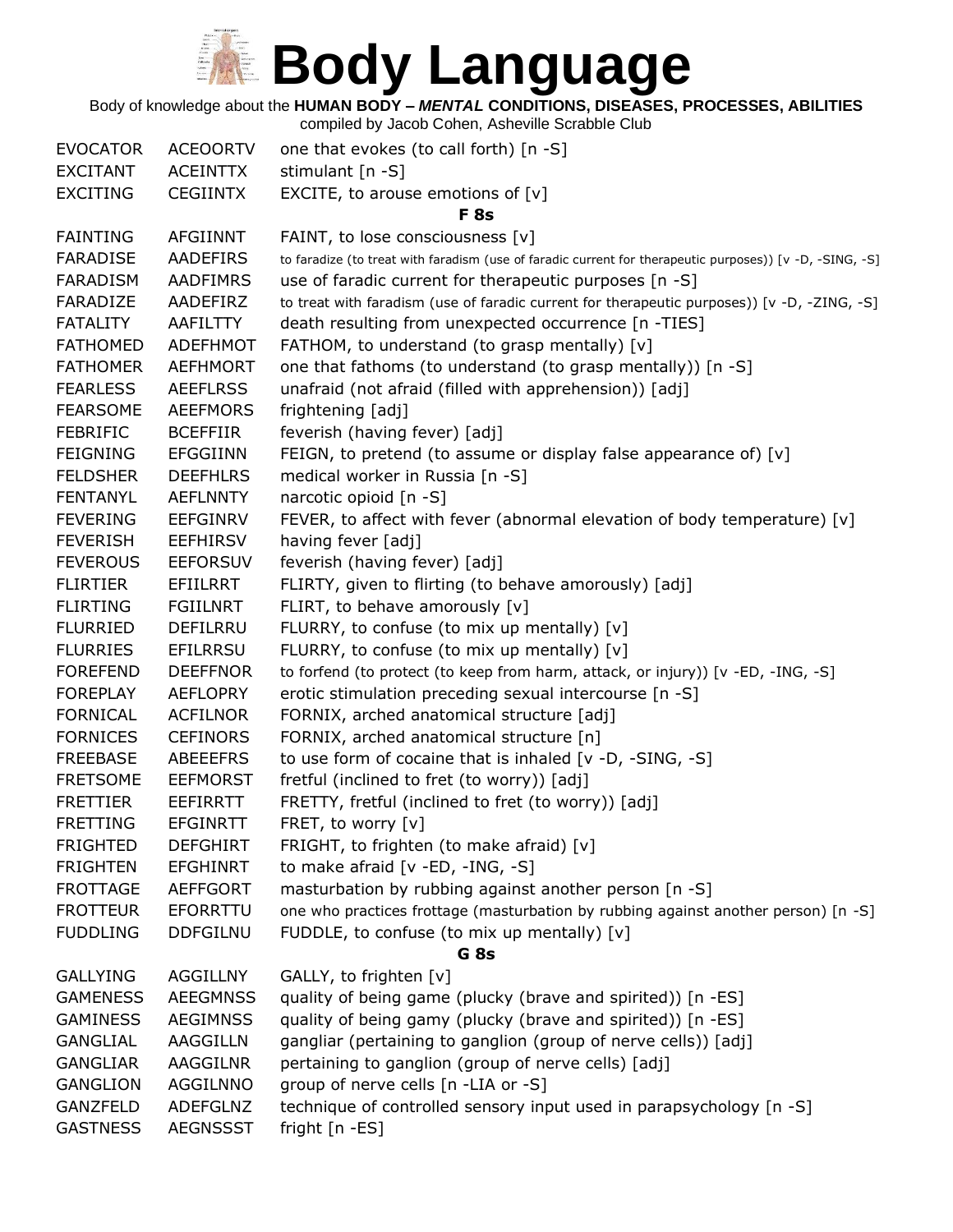Body of knowledge about the **HUMAN BODY –** *MENTAL* **CONDITIONS, DISEASES, PROCESSES, ABILITIES**

| <b>GENIUSES</b><br><b>EEGINSSU</b><br>GENIUS, exceptional natural aptitude [n]<br>resembling germ (microorganism that causes disease) [adj]<br><b>GERMLIKE</b><br><b>EEGIKLMR</b><br><b>GERONTIC</b><br><b>CEGINORT</b><br>pertaining to old age [adj]<br><b>GHASTFUL</b><br><b>AFGHLSTU</b><br>frightful [adj]<br>GIDDY, dizzy [adj]<br><b>GIDDIEST</b><br><b>DDEGIIST</b><br><b>GIFTEDLY</b><br><b>DEFGILTY</b><br>in talented (special natural ability) manner [adv]<br>GINNY, affected with gin (strong liquor) [adj]<br>GINNIEST<br><b>EGIINNST</b><br>alertness [n -ES]<br><b>GLEGNESS</b><br><b>EEGGLNSS</b> |
|---------------------------------------------------------------------------------------------------------------------------------------------------------------------------------------------------------------------------------------------------------------------------------------------------------------------------------------------------------------------------------------------------------------------------------------------------------------------------------------------------------------------------------------------------------------------------------------------------------------------|
|                                                                                                                                                                                                                                                                                                                                                                                                                                                                                                                                                                                                                     |
|                                                                                                                                                                                                                                                                                                                                                                                                                                                                                                                                                                                                                     |
|                                                                                                                                                                                                                                                                                                                                                                                                                                                                                                                                                                                                                     |
|                                                                                                                                                                                                                                                                                                                                                                                                                                                                                                                                                                                                                     |
|                                                                                                                                                                                                                                                                                                                                                                                                                                                                                                                                                                                                                     |
|                                                                                                                                                                                                                                                                                                                                                                                                                                                                                                                                                                                                                     |
|                                                                                                                                                                                                                                                                                                                                                                                                                                                                                                                                                                                                                     |
| AAGILMOT<br><b>GLIOMATA</b>                                                                                                                                                                                                                                                                                                                                                                                                                                                                                                                                                                                         |
| GLIOMA, type of tumor (abnormal swelling) [n]                                                                                                                                                                                                                                                                                                                                                                                                                                                                                                                                                                       |
| GLUM, being in low spirits [adj]<br><b>GLUMMEST</b><br><b>EGLMMSTU</b>                                                                                                                                                                                                                                                                                                                                                                                                                                                                                                                                              |
| state of being glum (being in low spirits) [n -ES]<br><b>GLUMNESS</b><br><b>EGLMNSSU</b>                                                                                                                                                                                                                                                                                                                                                                                                                                                                                                                            |
| GLUMPY, glum (being in low spirits) [adj]<br><b>GLUMPIER</b><br>EGILMPRU                                                                                                                                                                                                                                                                                                                                                                                                                                                                                                                                            |
| excessive eating [n -NIES]<br><b>GLUTTONY</b><br><b>GLNOTTUY</b>                                                                                                                                                                                                                                                                                                                                                                                                                                                                                                                                                    |
| GONADIAL<br>AADGILNO<br>GONAD, sex gland [adj]                                                                                                                                                                                                                                                                                                                                                                                                                                                                                                                                                                      |
| <b>GONENESS</b><br><b>EEGNNOSS</b><br>state of exhaustion [n -ES]                                                                                                                                                                                                                                                                                                                                                                                                                                                                                                                                                   |
| GOOFUS, foolish or stupid person [n]<br><b>GOOFUSES</b><br><b>EFGOOSSU</b>                                                                                                                                                                                                                                                                                                                                                                                                                                                                                                                                          |
| <b>GOONIEST</b><br><b>EGINOOST</b><br>GOONY, stupid (mentally slow) [adj]                                                                                                                                                                                                                                                                                                                                                                                                                                                                                                                                           |
| <b>EGLMORSS</b><br>stupid (mentally slow) [adj]<br><b>GORMLESS</b>                                                                                                                                                                                                                                                                                                                                                                                                                                                                                                                                                  |
| GRIEVE, to feel grief (intense mental distress) [v]<br><b>GRIEVING</b><br>EGGIINRV                                                                                                                                                                                                                                                                                                                                                                                                                                                                                                                                  |
| <b>GRIEVOUS</b><br><b>EGIORSUV</b><br>causing grief (intense mental distress) [adj]                                                                                                                                                                                                                                                                                                                                                                                                                                                                                                                                 |
| <b>GRITTIER</b><br><b>EGIIRRTT</b><br>GRITTY, plucky (brave and spirited) [adj]                                                                                                                                                                                                                                                                                                                                                                                                                                                                                                                                     |
| GRITTY, plucky (brave and spirited) [adv]<br><b>GRITTILY</b><br><b>GIILRTTY</b>                                                                                                                                                                                                                                                                                                                                                                                                                                                                                                                                     |
| GROGGY, dazed [adj]<br><b>GROGGIER</b><br><b>EGGGIORR</b>                                                                                                                                                                                                                                                                                                                                                                                                                                                                                                                                                           |
| <b>GROGGILY</b><br>GROGGY, dazed [adv]<br><b>GGGILORY</b>                                                                                                                                                                                                                                                                                                                                                                                                                                                                                                                                                           |
| GROK, to understand intuitively [v]<br><b>GROKKING</b><br><b>GGIKKNOR</b>                                                                                                                                                                                                                                                                                                                                                                                                                                                                                                                                           |
| exhausting experience $[n -S]$ / GRUEL, to disable by hard work $[v]$<br><b>GRUELING</b><br>EGGILNRU                                                                                                                                                                                                                                                                                                                                                                                                                                                                                                                |
| GRUEL, to disable by hard work [v]<br><b>GRUELLED</b><br>DEEGLLRU                                                                                                                                                                                                                                                                                                                                                                                                                                                                                                                                                   |
| grueler (one that gruels (to disable by hard work)) [n -S]<br><b>GRUELLER</b><br><b>EEGLLRRU</b>                                                                                                                                                                                                                                                                                                                                                                                                                                                                                                                    |
| AACGIMUU<br>medicinal resin [n -S]<br><b>GUAIACUM</b>                                                                                                                                                                                                                                                                                                                                                                                                                                                                                                                                                               |
| guaiacum (medicinal resin) [n -S]<br><b>GUAIOCUM</b><br>ACGIMOUU                                                                                                                                                                                                                                                                                                                                                                                                                                                                                                                                                    |
| gluttony [n -NIES]<br><b>GULOSITY</b><br><b>GILOSTUY</b>                                                                                                                                                                                                                                                                                                                                                                                                                                                                                                                                                            |
| <b>GUTSIEST</b><br>EGISSTTU<br>GUTSY, brave (showing courage (quality that enables one to face danger fearlessly; spirit)) [adj]                                                                                                                                                                                                                                                                                                                                                                                                                                                                                    |
| GUTTY, marked by courage [adj]<br><b>GUTTIEST</b><br>EGISTITU                                                                                                                                                                                                                                                                                                                                                                                                                                                                                                                                                       |
| <b>H</b> 8s                                                                                                                                                                                                                                                                                                                                                                                                                                                                                                                                                                                                         |
| physical effects following drinking binge [n -S]<br><b>HANGOVER</b><br>AEGHNORV                                                                                                                                                                                                                                                                                                                                                                                                                                                                                                                                     |
| HANGRY, hungry to point of irritability [adj]<br><b>HANGRIER</b><br>AEGHINRR                                                                                                                                                                                                                                                                                                                                                                                                                                                                                                                                        |
| hashish (mild narcotic) [n -ES]<br><b>HASHEESH</b><br><b>AEEHHHSS</b>                                                                                                                                                                                                                                                                                                                                                                                                                                                                                                                                               |
| hashish addict [n -S]<br><b>HASHHEAD</b><br><b>AADEHHHS</b>                                                                                                                                                                                                                                                                                                                                                                                                                                                                                                                                                         |
| HAZARD, to venture (to risk (to expose to risk (chance of injury or loss))) [v]<br>HAZARDED<br>AADDEHRZ                                                                                                                                                                                                                                                                                                                                                                                                                                                                                                             |
| pain inside head [n -S]<br><b>HEADACHE</b><br>AACDEEHH                                                                                                                                                                                                                                                                                                                                                                                                                                                                                                                                                              |
| having headache [adj -HIER, -HIEST]<br><b>HEADACHY</b><br><b>AACDEHHY</b>                                                                                                                                                                                                                                                                                                                                                                                                                                                                                                                                           |
| <b>HEADIEST</b><br><b>ADEEHIST</b><br>HEADY, intoxicating [adj]                                                                                                                                                                                                                                                                                                                                                                                                                                                                                                                                                     |
| mental work [n -S]<br><b>HEADWORK</b><br>ADEHKORW                                                                                                                                                                                                                                                                                                                                                                                                                                                                                                                                                                   |
| HEAL, to make sound or whole [adj]<br><b>HEALABLE</b><br>AABEEHLL                                                                                                                                                                                                                                                                                                                                                                                                                                                                                                                                                   |
| HEART, to hearten (to give courage to) [v]<br><b>HEARTING</b><br><b>AEGHINRT</b>                                                                                                                                                                                                                                                                                                                                                                                                                                                                                                                                    |
| mental dullness [n -S]<br><b>HEBETUDE</b><br><b>BDEEEHTU</b>                                                                                                                                                                                                                                                                                                                                                                                                                                                                                                                                                        |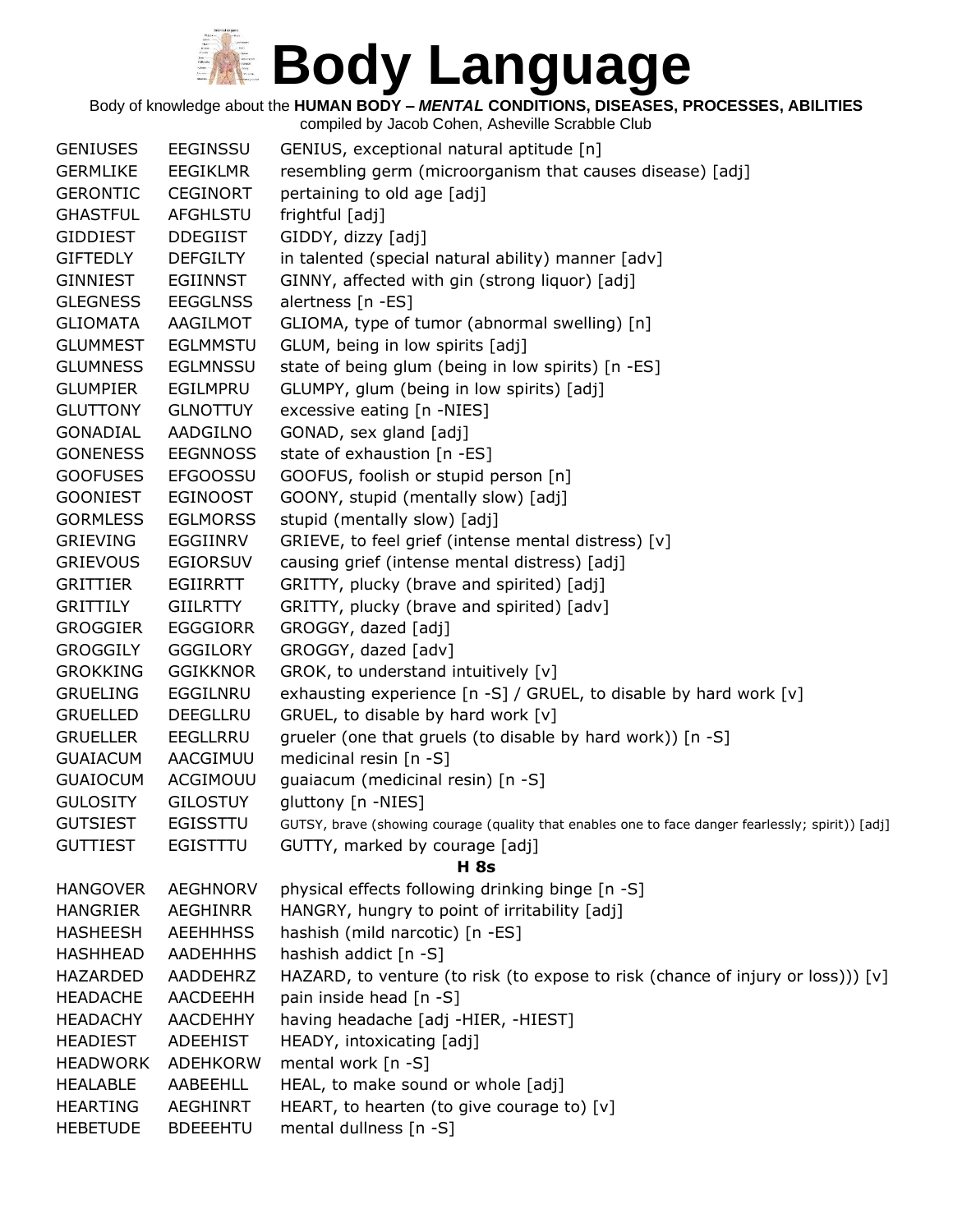Body of knowledge about the **HUMAN BODY –** *MENTAL* **CONDITIONS, DISEASES, PROCESSES, ABILITIES**

| <b>HEDONICS</b> | <b>CDEHINOS</b> | branch of psychology [n HEDONICS]                                                     |
|-----------------|-----------------|---------------------------------------------------------------------------------------|
| <b>HEROICAL</b> | <b>ACEHILOR</b> | courageous; noble [adj]                                                               |
| <b>HUNGOVER</b> | <b>EGHNORUV</b> | suffering from hangover [adj]                                                         |
| <b>HYOSCINE</b> | <b>CEHINOSY</b> | sedative (drug that induces calm state) [n S]                                         |
| <b>HYPNOTIC</b> | <b>CHINOPTY</b> | sleep-inducing drug [n -S]                                                            |
| <b>HYPONOIA</b> | AHINOOPY        | dulled mental activity [n -S]                                                         |
| <b>HYSTERIA</b> | <b>AEHIRSTY</b> | uncontrollable excitement or fear [n -S]                                              |
| <b>HYSTERIC</b> | <b>CEHIRSTY</b> | one who is subject to fits of hysteria (uncontrollable excitement or fear) [n -S]     |
|                 |                 | I8s                                                                                   |
| <b>IATRICAL</b> | <b>AACIILRT</b> | iatric (pertaining to medicine) [adj]                                                 |
| <b>IBOGAINE</b> | ABEGIINO        | alkaloid used as antidepressant [n -S]                                                |
| <b>IDEALESS</b> | <b>ADEEILSS</b> | IDEA, conception existing in mind [adj]                                               |
| <b>IDEATING</b> | ADEGIINT        | IDEATE, to form idea [v]                                                              |
| <b>IDEATION</b> | ADEIINOT        | act of ideating (to form idea) [n -S]                                                 |
| <b>IDEATIVE</b> | ADEEIITV        | pertaining to ideation (act of ideating (to form idea)) [adj]                         |
| <b>IDIOCIES</b> | CDEIIIOS        | IDIOCY, condition of being idiot [n]                                                  |
| <b>IDIOTISM</b> | <b>DIIIMOST</b> | idiocy (condition of being idiot) [n -S]                                              |
| <b>IMAGINER</b> | <b>AEGIIMNR</b> | one that imagines (to form mental picture of) [n -S]                                  |
| <b>IMAGINER</b> | AEGIIMNR        | one that imagines (to form mental picture of) [n -S]                                  |
| <b>IMBECILE</b> | <b>BCEEIILM</b> | mentally deficient person [n -S]                                                      |
| <b>IMBOLDEN</b> | <b>BDEILMNO</b> | to embolden (to instill with courage) [v -ED, -ING, -S]                               |
| <b>IMMUNEST</b> | <b>EIMMNSTU</b> | IMMUNE, protected from disease [adj]                                                  |
| IMMUNISE        | EIIMMNSU        | to immunize (to protect from disease) [v -D, -SING, -S]                               |
| <b>IMMUNITY</b> | <b>IIMMNTUY</b> | state of being protected from disease [n -TIES]                                       |
| IMMUNIZE        | EIIMMNUZ        | to protect from disease [v -D, -ZING, -S]                                             |
| <b>INFECTED</b> | <b>CDEEFINT</b> | INFECT, to contaminate with disease-producing germs [v]                               |
| <b>INFECTER</b> | <b>CEEFINRT</b> | one that infects [n -S]                                                               |
| <b>INFECTOR</b> | <b>CEFINORT</b> | infecter $[n - S]$                                                                    |
| INFIRMLY        | <b>FIILMNRY</b> | in feeble (weak (lacking strength (capacity for exertion or endurance))) manner [adv] |
| <b>INGESTED</b> | <b>DEEGINST</b> | INGEST, to take into body [v]                                                         |
| <b>INHALING</b> | <b>AGHIILNN</b> | INHALE, to take into lungs [v]                                                        |
| <b>INJURIES</b> | <b>EIIJNRSU</b> | INJURY, harm inflicted or suffered [n]                                                |
| <b>INJURING</b> | GIIJNNRU        | INJURE, to do or cause injury to $[v]$                                                |
| <b>INOTROPE</b> | <b>EINOOPRT</b> | drug for controlling force of muscular contractions [n -S]                            |
| <b>INSANELY</b> | <b>AEILNNSY</b> | INSANE, mentally unsound [adv]                                                        |
| <b>INSANEST</b> | <b>AEINNSST</b> | INSANE, mentally unsound [adj]                                                        |
| <b>INSANITY</b> | <b>AIINNSTY</b> | state of being insane; something utterly foolish [n -TIES]                            |
| <b>INSOMNIA</b> | <b>AIIMNNOS</b> | chronic inability to sleep [n -S]                                                     |
| <b>INTIMACY</b> | <b>ACIIMNTY</b> | state of being closely associated [n -CIES]                                           |
| <b>INTREPID</b> | DEIINPRT        | fearless (unafraid (not afraid (filled with apprehension))) [adj]                     |
| <b>ITCHIEST</b> | <b>CHEIISTT</b> | ITCHY, causing itching sensation [adj]                                                |
|                 |                 | J <sub>8s</sub>                                                                       |
| <b>JEOPARDY</b> | <b>ADEJOPRY</b> | risk of loss or injury [n -S]                                                         |
| <b>JONESING</b> | <b>EGIJNNOS</b> | JONES, to have strong craving for something [v]                                       |
| <b>JUGULATE</b> | <b>AEGJLTUU</b> | to suppress disease by extreme measures [v -D, -TING, -S]                             |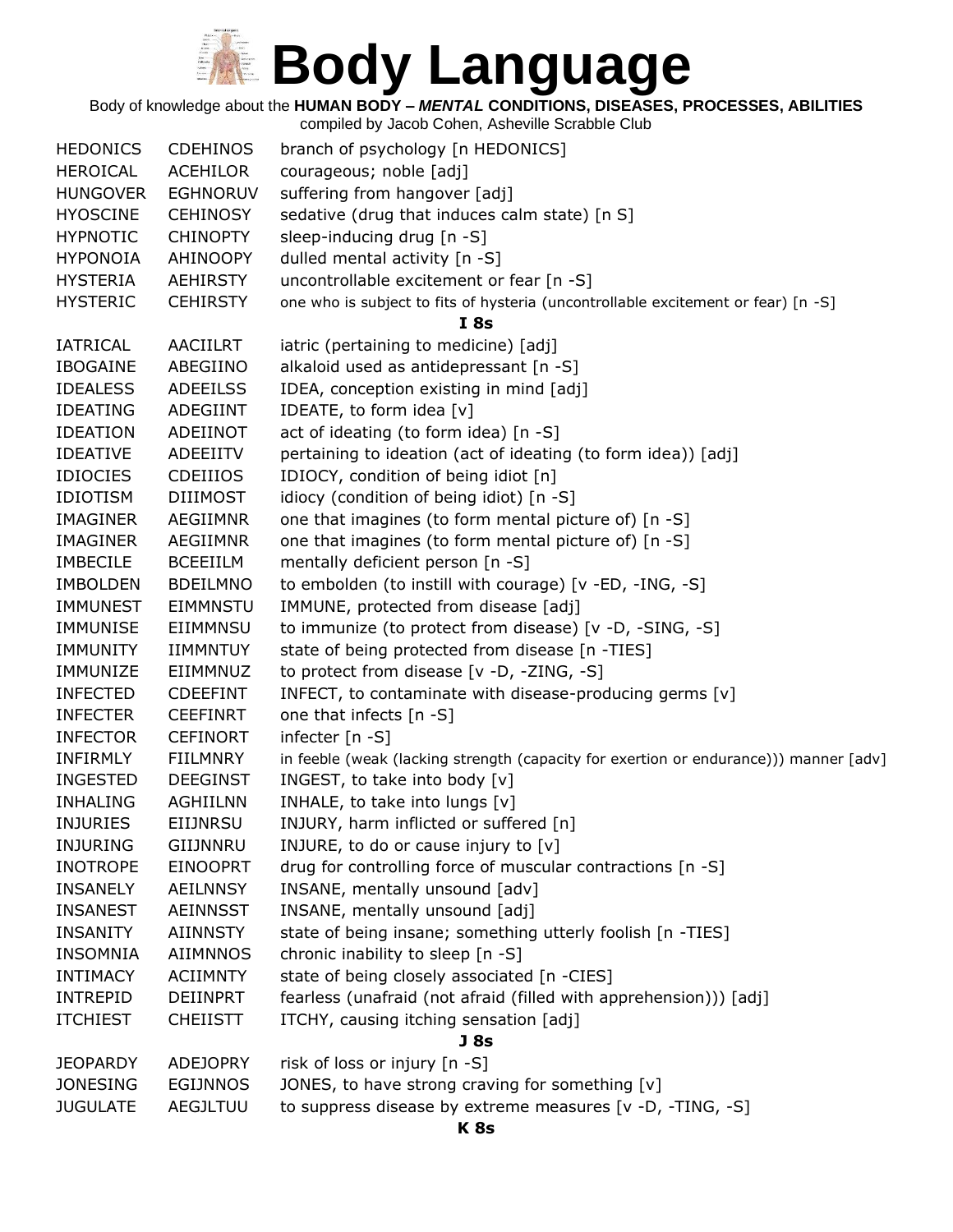Body of knowledge about the **HUMAN BODY –** *MENTAL* **CONDITIONS, DISEASES, PROCESSES, ABILITIES**

| <b>KEPHALIN</b> | AEHIKLNP        | cephalin (bodily chemical) [n -S]                                            |
|-----------------|-----------------|------------------------------------------------------------------------------|
| <b>KETAMINE</b> | AEEIKMNT        | general anesthetic [n -S]                                                    |
| <b>KNOCKOUT</b> | <b>CKKNOOTU</b> | blow that induces unconsciousness [n -S]                                     |
| <b>KNOTHEAD</b> | ADEHKNOT        | stupid person [n -S]                                                         |
|                 |                 | <b>L</b> 8s                                                                  |
| LAETRILE        | <b>AEEILLRT</b> | drug derived from apricot pits [n -S]                                        |
| LANGUISH        | AGHILNSU        | to lose vigor or vitality [v -ED, -ING, -ES]                                 |
| LAUDANUM        | AADLMNUU        | type of opium preparation [n -S]                                             |
| LEADENED        | <b>ADDEEELN</b> | LEADEN, to make dull or sluggish [v]                                         |
| <b>LECHERED</b> | <b>CDEEEHLR</b> | LECHER, to engage in lechery [v]                                             |
| <b>LEGERITY</b> | <b>EEGILRTY</b> | quickness of mind or body [n -TIES]                                          |
| LEMNISCI        | <b>CEIILMNS</b> | LEMNISCUS, band of nerve fibers [n]                                          |
| LENITIVE        | EEIILNTV        | soothing medicine [n -S]                                                     |
| <b>LETCHING</b> | <b>CEGHILNT</b> | LETCH, to lech (to engage in lechery) [v]                                    |
| <b>LETHARGY</b> | <b>AEGHLRTY</b> | drowsiness; sluggishness [n -GIES]]                                          |
| <b>LIFECARE</b> | <b>ACEEFILR</b> | housing and health services for elderly [n -S]                               |
| <b>LISTENED</b> | <b>DEEILNST</b> | LISTEN, to make conscious use of sense of hearing [v]                        |
| <b>LITERACY</b> | <b>ACEILRTY</b> | ability to read and write [n -CIES]                                          |
| <b>LOBATELY</b> | ABELLOTY        | LOBATE, having lobes (rounded, projecting anatomical part) [adv]             |
| <b>LOBELESS</b> | <b>BEELLOSS</b> | lacking lobe (rounded, projecting anatomical part) [adj]                     |
| <b>LOBOTOMY</b> | <b>BLMOOOTY</b> | type of surgical operation [n -MIES]                                         |
| <b>LONGHEAD</b> | <b>ADEGHLNO</b> | person having long skull [n -S]                                              |
| <b>LOONIEST</b> | <b>EILNOOST</b> | LOONEY, loony (crazy (insane (mentally unsound))) [adj] / LOONY, crazy [adj] |
| <b>LOVESICK</b> | <b>CEIKLOSV</b> | languishing with love [adj]                                                  |
| LUNARIAN        | AAILNNRU        | supposed inhabitant of moon [n -S]                                           |
| LUNKHEAD        | ADEHKLNU        | stupid person [n -S]                                                         |
|                 |                 | <b>M</b> 8s                                                                  |
| <b>MACCABAW</b> | AAABCCMW        | maccaboy (type of snuff) [n -S]                                              |
| <b>MACCABOY</b> | AABCCMOY        | type of snuff [n -S]                                                         |
| <b>MACCOBOY</b> | <b>ABCCMOOY</b> | maccaboy (type of snuff) [n -S]                                              |
| <b>MADDENED</b> | ADDDEEMN        | MADDEN, to make or become mad [v]                                            |
| <b>MADHOUSE</b> | <b>ADEHMOSU</b> | insane asylum $[n -S]$                                                       |
| MAINLINE        | <b>AEIILMNN</b> | to inject narcotic into major vein [v -D, -NING, -S]                         |
| MAKEBATE        | AABEEKMT        | one that encourages quarrels [n -S]                                          |
| <b>MALADIES</b> | AADEILMS        | MALADY, illness (sickness [n]                                                |
| <b>MALINGER</b> | AEGILMNR        | to feign illness in order to avoid duty or work [ v -ED, -ING, -S]           |
| <b>MANFULLY</b> | <b>AFLLMNUY</b> | MANFUL, courageous [adv]                                                     |
| MARYJANE        | AAEJMNRY        | marijuana [n -S]                                                             |
| <b>MEATHEAD</b> | AADEEHMT        | dolt (stupid person) [n -S]                                                  |
| MEDICAID        | ACDDEIIM        | type of governmental health program [n -sS                                   |
| MEDICANT        | <b>ACDEIMNT</b> | healing substance [n -S]                                                     |
| MEDICARE        | <b>ACDEEIMR</b> | type of governmental health program [n -S]                                   |
| MEDICATE        | <b>ACDEEIMT</b> | to treat with medicine [v -D, -TING, -S]                                     |
| MEDICIDE        | <b>CDEEIIM</b>  | medically assisted suicide [n-S]                                             |
| <b>MEDICINE</b> | CDEEIIMN        | to administer medicine [v -D, -NING, -S]                                     |
| MEDITATE        | ADEEIMTT        | to ponder (to consider something deeply and thoroughly) [v -D, -TING, -S]    |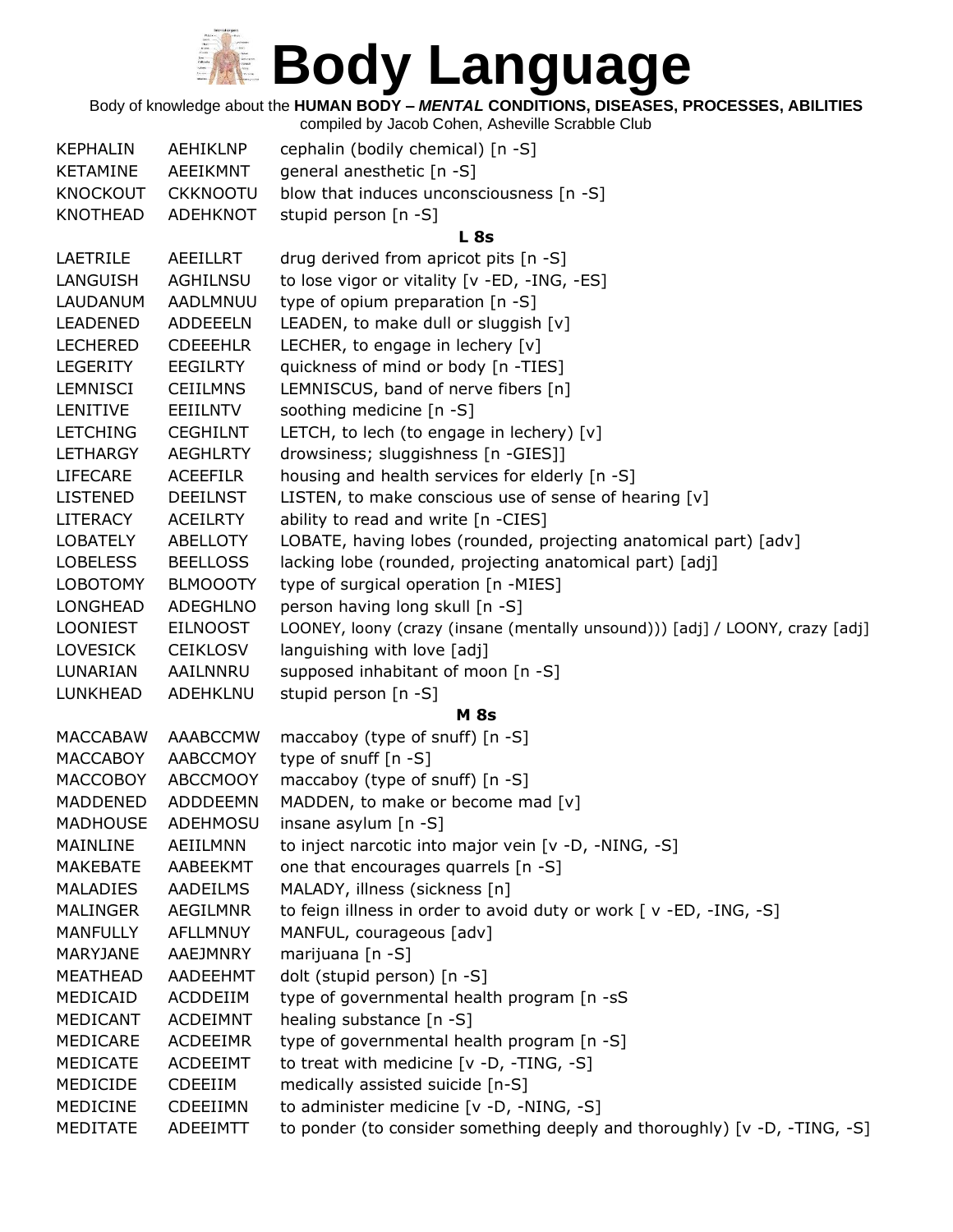Body of knowledge about the **HUMAN BODY –** *MENTAL* **CONDITIONS, DISEASES, PROCESSES, ABILITIES**

| <b>MEEKNESS</b> | <b>EEEKMNSS</b> | quality of being meek (lacking in spirit and courage) [n -ES]                                 |
|-----------------|-----------------|-----------------------------------------------------------------------------------------------|
| <b>MEGADOSE</b> | <b>ADEEGMOS</b> | abnormally large dose [n -S]                                                                  |
| MEMORIES        | <b>EEIMMORS</b> | MEMORY, mental faculty of retaining and recalling past experience [n]                         |
| <b>MEMORISE</b> | <b>EEIMMORS</b> | to memorize (to commit to memory) [v -D, -SING, -S]                                           |
| MEMORIZE        | EEIMMORZ        | to commit to memory [v -D, -ZING, -S]                                                         |
| <b>MENINGES</b> | <b>EEGIMNNS</b> | MENINX, any of membranes enclosing brain and spinal cord [n]                                  |
| <b>MENTALLY</b> | <b>AELLMNTY</b> | MENTAL, pertaining to mind [adv]                                                              |
| <b>MESHUGAH</b> | <b>AEGHHMSU</b> | meshuga (crazy (insane (mentally unsound))) [adj]                                             |
| <b>MESHUGGA</b> | AEGGHMSU        | meshuga (crazy (insane (mentally unsound))) [adj]                                             |
| <b>MESHUGGE</b> | <b>EEGGHMSU</b> | meshuga (crazy (insane (mentally unsound))) [adj]                                             |
| <b>MESMERIC</b> | <b>CEEIMMRS</b> | pertaining to hypnotism [adj]                                                                 |
| <b>METHADON</b> | ADEHMNOT        | narcotic drug [n -S]                                                                          |
| <b>METHINKS</b> | <b>EHIKMNST</b> | it seems to me -- METHINKS is impersonal verb and is used only in 3d person sing. [v -HOUGHT] |
| MIDBRAIN        | ABDIIMNR        | middle region of brain [n -S]                                                                 |
| MIDLIFER        | <b>DEFIILMR</b> | middle-aged person [n -S]                                                                     |
| MIGRAINE        | <b>AEGIIMNR</b> | severe headache [n -S]                                                                        |
| <b>MINDFUCK</b> | CDFIKMNU        | offensive word [n -S]                                                                         |
| <b>MISCARRY</b> | <b>ACIMRRSY</b> | to be unsuccessful [v -RIED, -ING, -RIES]                                                     |
| <b>MISERIES</b> | <b>EEIIMRSS</b> | MISERY, state of great suffering [n]                                                          |
| <b>MISTHINK</b> | <b>HIIKMNST</b> | to think wrongly [v -HOUGHT, -ING, -S]                                                        |
| <b>MNEMONIC</b> | <b>CEIMMNNO</b> | device to assist memory [n -S]                                                                |
| <b>MOODIEST</b> | <b>DEIMOOST</b> | MOODY, given to changing moods [adj]                                                          |
| MORIBUND        | <b>BDIMNORU</b> | being about to die [adj]                                                                      |
| <b>MORONISM</b> | <b>IMMNOORS</b> | condition of being moron [n -S]                                                               |
| <b>MORONITY</b> | <b>IMNOORTY</b> | moronism (condition of being moron) [n -TIES]                                                 |
| <b>MORTALLY</b> | <b>ALLMORTY</b> | fatally (in fatal (causing or capable of causing death) manner) [adv]                         |
| <b>MUSINGLY</b> | <b>GILMNSUY</b> | in pensive (engaged in deep thought) manner [adv]                                             |
|                 |                 | <b>N</b> 8s                                                                                   |
| <b>NAPROXEN</b> | <b>AENNOPRX</b> | anti-inflammatory drug [n -S]                                                                 |
| <b>NARCOSIS</b> | <b>ACINORSS</b> | drug-induced stupor [n -SES]                                                                  |
| <b>NARCOTIC</b> | <b>ACCINORT</b> | drug that dulls senses [n -S]                                                                 |
| <b>NAUSEANT</b> | <b>AAENNSTU</b> | agent that induces nausea [n -S]                                                              |
| <b>NAUSEATE</b> | <b>AAEENSTU</b> | to affect with nausea $[v -D, -TING, -S]$                                                     |
| <b>NAUSEOUS</b> | AENOSSUU        | affected with nausea [adj]                                                                    |
| <b>NECROPSY</b> | <b>CENOPRSY</b> | to perform autopsy on [v -SIED, -ING, -SIES]                                                  |
| <b>NECROSIS</b> | <b>CEINORSS</b> | death of living tissue [n -SES]                                                               |
| <b>NECROTIC</b> | <b>CCEINORT</b> | NECROSIS, death of living tissue [adj]                                                        |
| <b>NEOMYCIN</b> | <b>CEIMNNOY</b> | antibiotic drug [n -S]                                                                        |
| <b>NEOPLASM</b> | <b>AELMNOPS</b> | tumor (abnormal swelling) [n -S]                                                              |
| <b>NEPENTHE</b> | <b>EEEHNNPT</b> | drug that induces forgetfulness [n -S]                                                        |
| <b>NEURALLY</b> | AELLNRUY        | NEURAL, pertaining to nervous system [adv]                                                    |
| <b>NEURAXON</b> | AENNORUX        | part of neuron $[n - S]$                                                                      |
| <b>NEURITIS</b> | <b>EIINRSTU</b> | inflammation of nerve [n -IDES or -ES]                                                        |
| <b>NEURONAL</b> | AELNNORU        | NEURON, basic cellular unit of nervous system [adj]                                           |
| <b>NEURONIC</b> | CEINNORU        | NEURON, basic cellular unit of nervous system [adj]                                           |
| <b>NEUROSAL</b> | AELNORSU        | NEUROSIS, type of emotional disturbance [adj]                                                 |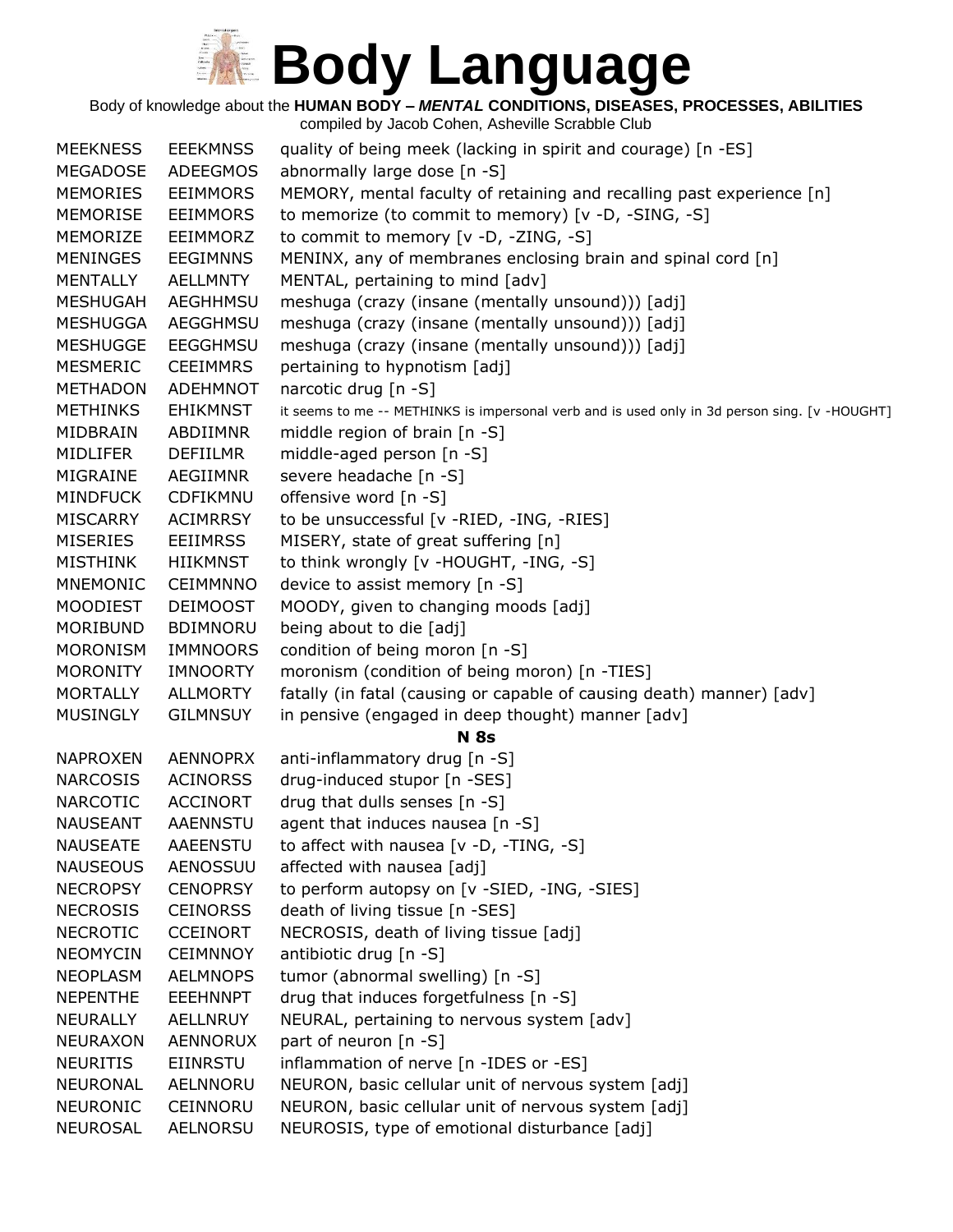Body of knowledge about the **HUMAN BODY –** *MENTAL* **CONDITIONS, DISEASES, PROCESSES, ABILITIES**

| <b>NEUROSIS</b> | <b>EINORSSU</b> | type of emotional disturbance [n -SES]                                                             |
|-----------------|-----------------|----------------------------------------------------------------------------------------------------|
| <b>NIDERING</b> | <b>DEGIINNR</b> | coward (one who lacks courage (quality that enables one to face danger fearlessly; spirit)) [n -S] |
| <b>NONTOXIC</b> | <b>CINNOOTX</b> | something that is not toxic [n -S]                                                                 |
| <b>NONVIRAL</b> | <b>AILNNORV</b> | not viral (pertaining to or caused by virus) [adj]                                                 |
| <b>NOTICING</b> | <b>CGIINNOT</b> | NOTICE, to become aware of $[v]$                                                                   |
| <b>NOUMENAL</b> | AELMNNOU        | NOUMENON, object of intellectual intuition [adj]                                                   |
| <b>NOUMENON</b> | <b>EMNNNOOU</b> | object of intellectual intuition [n -ENA]                                                          |
| <b>NUMBNESS</b> | <b>BEMNNSSU</b> | state of being numb (lacking sensation) [n -ES]                                                    |
| <b>NUMERACY</b> | <b>ACEMNRUY</b> | ability to understand basic mathematics [n -CIES]                                                  |
| <b>NUMSKULL</b> | <b>KLLMNSUU</b> | dunce (stupid person) [n -S]                                                                       |
| <b>NUTHOUSE</b> | <b>EHNOSTUU</b> | insane asylum [n -S]                                                                               |
| <b>NUTRIENT</b> | EINNRTTU        | nourishing substance [n -S]                                                                        |
| <b>NUTSIEST</b> | <b>EINSSTTU</b> | NUTSY, crazy (insane (mentally unsound)) [adj]                                                     |
|                 |                 | <b>O</b> 8s                                                                                        |
| <b>OAFISHLY</b> | AFHILOSY        | OAF, clumsy, stupid person [adv]                                                                   |
| <b>OBITUARY</b> | <b>ABIORTUY</b> | published notice of death [n -RIES]                                                                |
| <b>OBSESSED</b> | <b>BDEEOSSS</b> | OBSESS, to dominate thoughts of [v]                                                                |
| <b>OBSESSES</b> | <b>BEEOSSSS</b> | OBSESS, to dominate thoughts of [v]                                                                |
| <b>OBSESSOR</b> | <b>BEOORSSS</b> | something that obsesses (to dominate thoughts of) [n -S]                                           |
| <b>OBTUSELY</b> | <b>BELOSTUY</b> | OBTUSE, dull (mentally slow) [adv]                                                                 |
| <b>OBTUSEST</b> | <b>BEOSSTTU</b> | OBTUSE, dull (mentally slow) [adj]                                                                 |
| <b>OBTUSITY</b> | <b>BIOSTTUY</b> | state of being obtuse (dull (mentally slow)) [n -TIES]                                             |
| <b>OCULARLY</b> | <b>ACLLORUY</b> | by means of eyes or sight [adv]                                                                    |
| <b>OEDEMATA</b> | AADEEMOT        | OEDEMA, edema (excessive accumulation of serous fluid) [n]                                         |
| <b>OEDIPEAN</b> | ADEEINOP        | oedipal (pertaining to libidinal feelings in child toward parent of opposite sex) [adj]            |
| <b>OEILLADE</b> | ADEEILLO        | amorous look [n -S]                                                                                |
| <b>ONCOGENE</b> | <b>CEEGNNOO</b> | gene that causes cell to become cancerous [n -S]                                                   |
| <b>ONCOLOGY</b> | <b>CGLNOOOY</b> | science of tumors [n -GIES]                                                                        |
| <b>OPIATING</b> | AGIINOPT        | OPIATE, to treat with opium [v]                                                                    |
| <b>OPIUMISM</b> | <b>IIMMOPSU</b> | opium addiction [n -S]                                                                             |
| ORGASMED        | <b>ADEGMORS</b> | ORGASM, to experience orgasm (climax of sexual excitement) [v]                                     |
| ORGASMIC        | <b>ACGIMORS</b> | ORGASM, to experience orgasm (climax of sexual excitement) [adj]                                   |
| ORGASTIC        | <b>ACGIORST</b> | ORGASM, to experience orgasm (climax of sexual excitement) [adj]                                   |
| <b>OUTBRAVE</b> | ABEORTUV        | to surpass in courage [v -D, -VING, -S]                                                            |
| <b>OUTDREAM</b> | ADEMORTU        | to surpass in dreaming [v -ED, -T, -ING, -S]                                                       |
| <b>OUTLIVER</b> | <b>EILORTUV</b> | one that outlives (to live longer than) [n -S]                                                     |
| <b>OUTPSYCH</b> | <b>CHOPSTUY</b> | to defeat by psychological means [v -ED, -ING, -S]                                                 |
| <b>OUTSLEEP</b> | <b>EELOPSTU</b> | to sleep later than [v -LEPT, -ING, -S]                                                            |
| <b>OUTSPEAK</b> | <b>AEKOPSTU</b> | to outdo in speaking [v -POKE, POKEN, -ING, -S]                                                    |
| <b>OUTSTATE</b> | AEOSTTTU        | to surpass in stating [v -D, -TING, -S]                                                            |
| <b>OUTTHINK</b> | HIKNOTTU        | to get better of by thinking [v -HOUGHT, -ING, -S]                                                 |
| <b>OUTTHROB</b> | <b>BHOORTTU</b> | to surpass in throbbing [v -BBED, -BBING, -S]                                                      |
| <b>OVERDOSE</b> | <b>DEEOORSV</b> | to give excessive dose to [v -D, -SING, -S]                                                        |
| <b>OVERFEAR</b> | AEEFORRV        | to fear too much [v -ED, -ING, -S                                                                  |
| <b>OVERLOOK</b> | <b>EKLOOORV</b> | to fail to notice [v -ED, -ING, -S]                                                                |
| <b>OVERSICK</b> | <b>CEIKORSV</b> | too sick [adj]                                                                                     |
|                 |                 |                                                                                                    |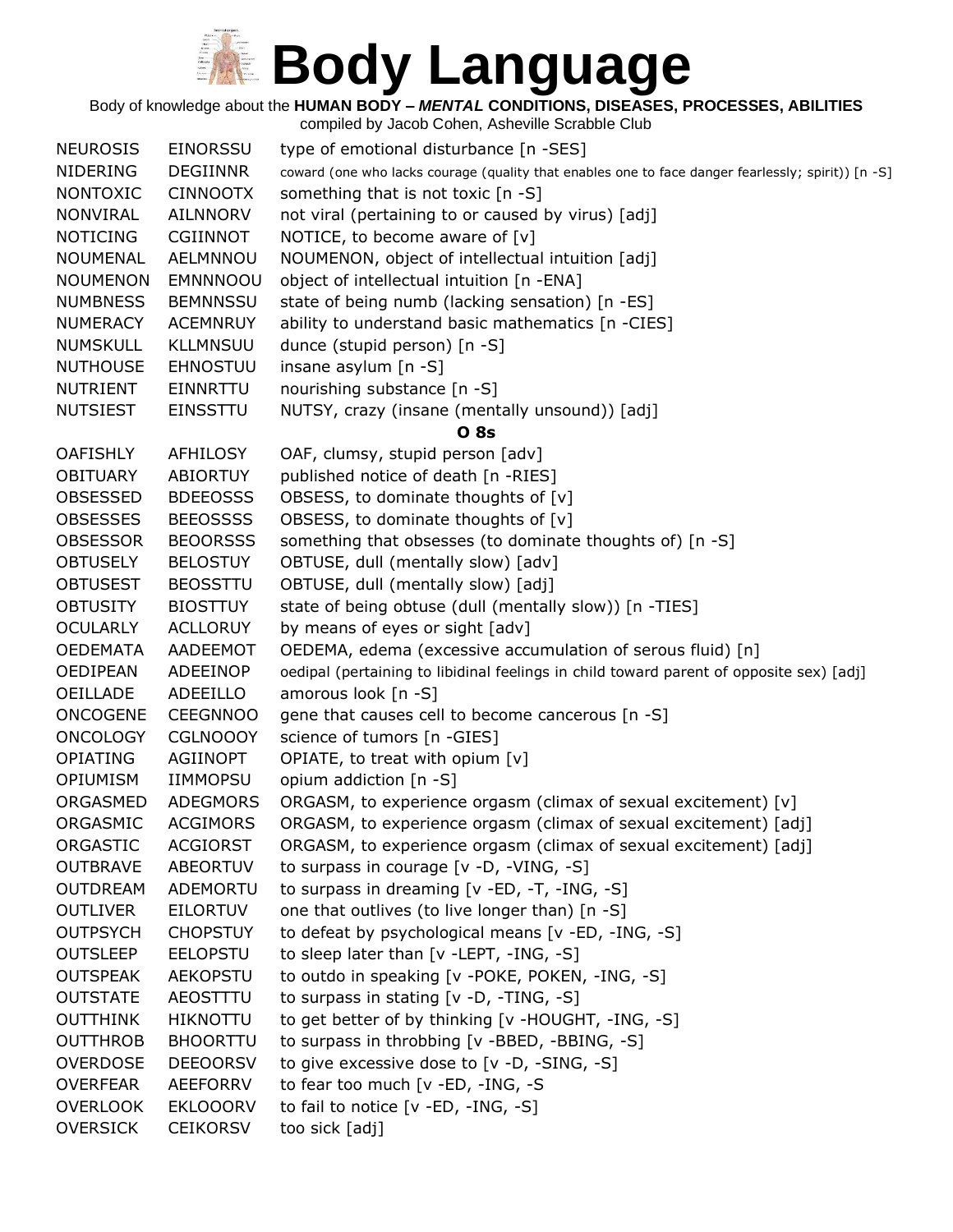Body of knowledge about the **HUMAN BODY –** *MENTAL* **CONDITIONS, DISEASES, PROCESSES, ABILITIES**

| <b>OVERTHIN</b> | <b>EHINORTV</b> | to thin excessively [v -NNED, -NNING, -S]                                       |
|-----------------|-----------------|---------------------------------------------------------------------------------|
| <b>OVERTIRE</b> | EEIORRTV        | to tire excessively [v -D, -RING, -S]                                           |
| <b>OVERWARY</b> | <b>AEORRVWY</b> | too wary [adj]                                                                  |
| <b>OVERWEAK</b> | <b>AEEKORVW</b> | too weak [adj]                                                                  |
| <b>OXAZEPAM</b> | AAEMOPXZ        | tranquilizing drug [n -S]                                                       |
|                 |                 | <b>P</b> 8s                                                                     |
| <b>PAINLESS</b> | <b>AEILNPSS</b> | not causing pain [adj]                                                          |
| <b>PALLIATE</b> | AAEILLPT        | to conceal seriousness of [v -D, -TING, -S]                                     |
| <b>PALSYING</b> | <b>AGILNPSY</b> | PALSY, to paralyze (to render incapable of movement) [v]                        |
| <b>PANACEAN</b> | <b>AAACENNP</b> | PANACEA, remedy for all diseases or ills [adj]                                  |
| PANDEMIC        | ACDEIMNP        | widespread disease [n -S]                                                       |
| <b>PANICKED</b> | ACDEIKNP        | PANIC, to be overwhelmed by fear [v]                                            |
| <b>PARALYSE</b> | AAELPRSY        | to paralyze (to render incapable of movement) [v -D, -SING, -S]                 |
| PARALYZE        | AAELPRYZ        | to render incapable of movement [v -D, -ZING, -S]                               |
| <b>PARANOEA</b> | <b>AAAENOPR</b> | paranoia (mental disorder) [n -S]                                               |
| PARANOIA        | <b>AAAINOPR</b> | mental disorder [n -S]                                                          |
| PARANOIC        | <b>AACINOPR</b> | paranoid (one affected with paranoia) [n -S]                                    |
| PARANOID        | AADINOPR        | one affected with paranoia [n -S]                                               |
| PARIETAL        | AAEILPRT        | bone of skull [n -S]                                                            |
| PAROXYSM        | <b>AMOPRSXY</b> | sudden fit or attack [n -S]                                                     |
| <b>PARROTED</b> | <b>ADEOPRRT</b> | PARROT, to repeat or imitate without thought or understanding [v]               |
| <b>PARROTER</b> | <b>AEOPRRRT</b> | one that parrots (to repeat or imitate without thought or understanding) [n -S] |
| <b>PATHETIC</b> | ACEHIPTT        | arousing pity [adj]                                                             |
| <b>PATHOGEN</b> | <b>AEGHNOPT</b> | any disease-producing organism [n -S]                                           |
| PEABRAIN        | AABEINPR        | stupid person [n -S]                                                            |
| PEDERAST        | <b>ADEEPRST</b> | man who engages in sexual activities with boys [n -S]                           |
| <b>PEMOLINE</b> | <b>EEILMNOP</b> | drug used as stimulant [n -S]                                                   |
| <b>PERCEIVE</b> | <b>CEEEIPRV</b> | to become aware of through senses [v -D, -VING, -S]                             |
| <b>PERISHED</b> | <b>DEEHIPRS</b> | PERISH, to die (to cease living) [v]                                            |
| <b>PERISHES</b> | <b>EEHIPRSS</b> | PERISH, to die (to cease living) [v]                                            |
| <b>PERVERSE</b> | <b>EEEPRRSV</b> | willfully deviating from desired or expected conduct [adj]                      |
| <b>PERVIEST</b> | <b>EEIPRSTV</b> | PERVY, sexually perverted [adj]                                                 |
| <b>PETROSAL</b> | <b>AELOPRST</b> | part of temporal bone [n -S]                                                    |
| <b>PETTEDLY</b> | <b>DEELPTTY</b> | peevishly (in peevish (irritable) manner) [adv]                                 |
| <b>PETULANT</b> | AELNPTTU        | peevish (irritable) [adj]                                                       |
| PHANTASM        | <b>AAHMNPST</b> | creation of imagination [n -S]                                                  |
| <b>PHANTASY</b> | <b>AAHNPSTY</b> | to fantasy (to imagine (to form mental picture of)) [v -SIED, -ING, -SIES]      |
| <b>PHARMACY</b> | <b>AACHMPRY</b> | drugstore [n -CIES]                                                             |
| PINDLING        | <b>DGIILNNP</b> | puny or sickly [adj]                                                            |
| <b>PLUCKIER</b> | <b>CEIKLPRU</b> | PLUCKY, brave and spirited [adj]                                                |
| <b>PLUCKILY</b> | <b>CIKLLPUY</b> | PLUCKY, brave and spirited [adv]                                                |
| POISONED        | <b>DEINOOPS</b> | POISON, to administer harmful substance to [v]                                  |
| <b>POISONER</b> | <b>EINOOPRS</b> | one that poisons (to administer harmful substance to) [n -S]                    |
| <b>POLYDRUG</b> | <b>DGLOPRUY</b> | pertaining to use of several drugs together [adj]                               |
| <b>PONDERER</b> | <b>DEENOPRR</b> | one that ponders (to consider something deeply and thoroughly) [n -S]           |
| <b>POOPIEST</b> | <b>EIOOPPST</b> | POOPY, stupid or ineffectual [adj]                                              |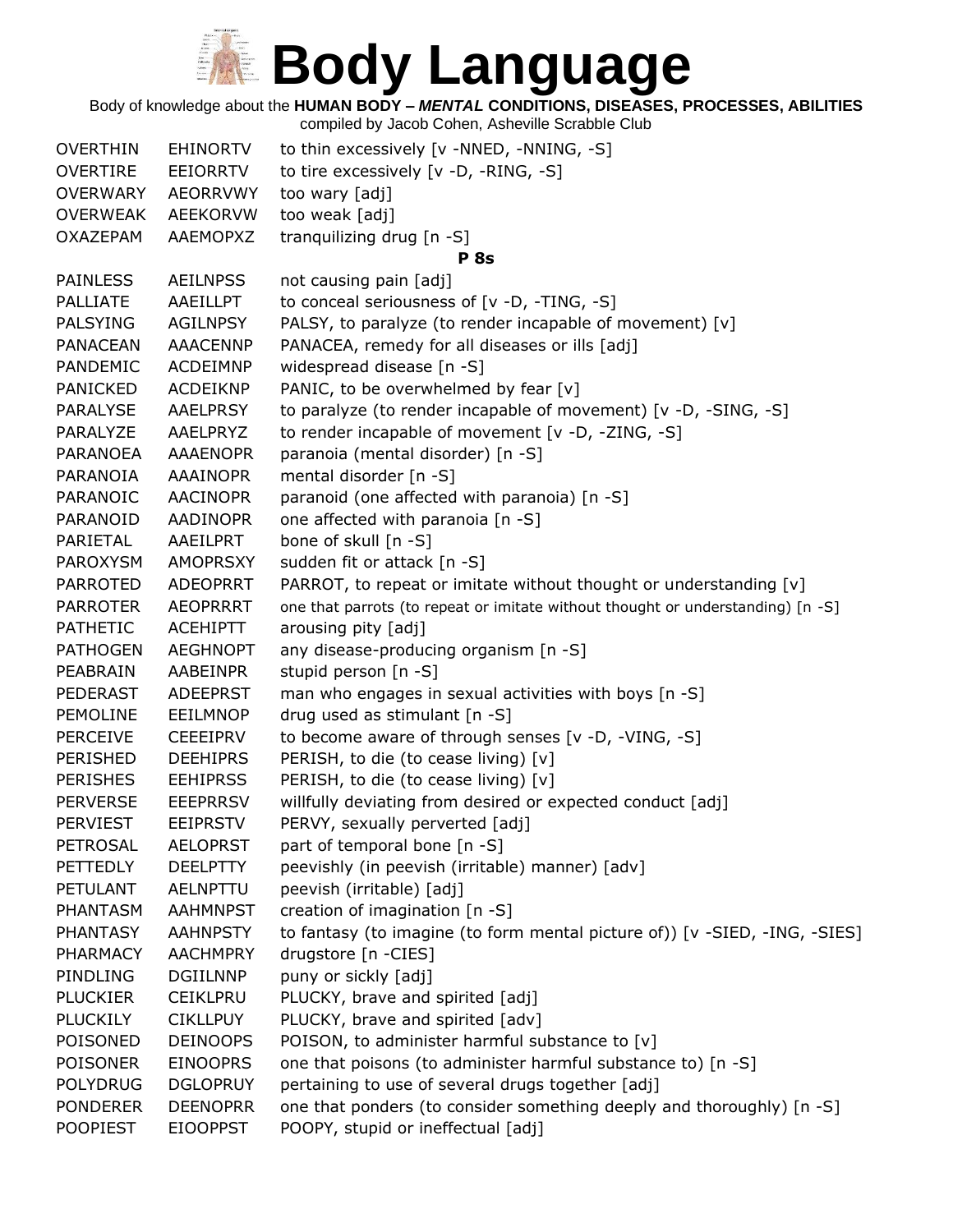Body of knowledge about the **HUMAN BODY –** *MENTAL* **CONDITIONS, DISEASES, PROCESSES, ABILITIES** compiled by Jacob Cohen, Asheville Scrabble Club

| <b>PORNIEST</b> | <b>EINOPRST</b> | PORNY, pornographic [adj]                                                                          |
|-----------------|-----------------|----------------------------------------------------------------------------------------------------|
| <b>POSOLOGY</b> | <b>GLOOOPSY</b> | branch of medicine that deals with drug dosages [n -GIES]                                          |
| <b>POSTDRUG</b> | <b>DGOPRSTU</b> | following taking of drug [adj]                                                                     |
| <b>PREBIRTH</b> | <b>BEHIPRRT</b> | period preceding child's birth [n -S]                                                              |
| <b>PREDEATH</b> | ADEEHPRT        | period preceding person's death [n -S]                                                             |
| <b>PREGGERS</b> | <b>EEGGPRRS</b> | pregnant (carrying developing fetus in uterus) [adj]                                               |
| PREGNANT        | <b>AEGNNPRT</b> | carrying developing fetus in uterus [adj]                                                          |
| PREMEDIC        | <b>CDEEIMPR</b> | premed (student preparing for study of medicine) [n -S]                                            |
| PRENATAL        | <b>AAELNPRT</b> | prior to birth [adj]                                                                               |
| <b>PRESLEEP</b> | <b>EEELPPRS</b> | preceding sleep [adj]                                                                              |
| <b>PRETENCE</b> | <b>CEEENPRT</b> | pretense (act of pretending (to assume or display false appearance of)) [n -S]                     |
| <b>PRETENSE</b> | <b>EEENPRST</b> | act of pretending (to assume or display false appearance of) [n -S]                                |
| <b>PROCAINE</b> | <b>ACEINOPR</b> | compound used as local anesthetic [n -S]                                                           |
| <b>PRODROME</b> | <b>DEMOOPRR</b> | sign of impending disease [n -S or -MATA]                                                          |
| <b>PROGNOSE</b> | <b>EGNOOPRS</b> | to forecast probable course of disease [v -D, -SING, S]                                            |
| <b>PRURIENT</b> | EINPRRTU        | having lustful thoughts or desires [adj]                                                           |
| <b>PSILOCIN</b> | <b>CIILNOPS</b> | hallucinogenic drug [n -S]                                                                         |
| <b>PSYCHING</b> | <b>CGHINPSY</b> | PSYCH, to put into proper frame of mind [v]                                                        |
| <b>PSYCHISM</b> | <b>CHIMPSSY</b> | belief that there is fluid that animates all living beings [n -S]                                  |
| <b>PUBERTAL</b> | ABELPRTU        | PUBERTY, period of sexual maturation [adj]                                                         |
| <b>PUNCHIER</b> | <b>CEHINPRU</b> | PUNCHY, dazed [adj]                                                                                |
| <b>PUNCHILY</b> | <b>CHILNPUY</b> | PUNCHY, dazed [adv]                                                                                |
| PYREXIAL        | AEILPRXY        | PYREXIA, fever [adj]                                                                               |
|                 |                 | Q 8s                                                                                               |
| QUAALUDE        | AADELQUU        | sedative drug [n -S]                                                                               |
| QUACKERY        | <b>ACEKQRUY</b> | fraudulent practice [n -RIES]                                                                      |
| QUACKISH        | <b>ACHIKQSU</b> | fraudulent [adj]                                                                                   |
| QUACKISM        | ACIKMQSU        | quackery (fraudulent practice) [n -S]                                                              |
| QUEASIER        | AEEIQRSU        | QUEASY, easily nauseated [adj]                                                                     |
| QUEASILY        | AEILQSUY        | QUEASY, easily nauseated [adv]                                                                     |
| QUEAZIER        | AEEIQRUZ        | QUEAZY, queasy (easily nauseated) [adj]                                                            |
| QUIXOTRY        | IOQRTUXY        | quixotic action or thought [n -RIES]                                                               |
|                 |                 | <b>R</b> 8s                                                                                        |
| <b>RACHIDES</b> | <b>ACDEHIRS</b> | RACHIS, spinal column [n]                                                                          |
| <b>RACHISES</b> | <b>ACEHIRSS</b> | RACHIS, spinal column [n]                                                                          |
| <b>RAGINGLY</b> | <b>AGGILNRY</b> | in furious (extremely angry) manner [adv]                                                          |
| <b>RASHNESS</b> | <b>AEHNRSSS</b> | state of being rash (acting without due caution or forethought) [n -ES]                            |
| <b>RAVINGLY</b> | AGILNRVY        | in delirious manner [adv]                                                                          |
| READDICT        | ACDDEIRT        | to addict again [v -ED, -ING, -S]                                                                  |
| <b>REALNESS</b> | <b>AEELNRSS</b> | state of being real (having actual existence) [n -ES]                                              |
| <b>REAROUSE</b> | AEEORRSU        | to arouse again [v -D, -SING, -S]                                                                  |
| <b>REASONER</b> | <b>AEENORRS</b> | one that reasons (to derive inferences or conclusions from known or presumed facts) [n -S]         |
| <b>REASSUME</b> | AEEMRSSU        | to assume again [v -D, -MING, -S]                                                                  |
| <b>RECEPTOR</b> | <b>CEEOPRRT</b> | nerve ending specialized to receive stimuli [n -S]                                                 |
| <b>RECREANT</b> | <b>ACEENRRT</b> | coward (one who lacks courage (quality that enables one to face danger fearlessly; spirit)) [n -S] |
| <b>RECREATE</b> | <b>ACEEERRT</b> | to refresh mentally or physically [v -D, -TING, -S]                                                |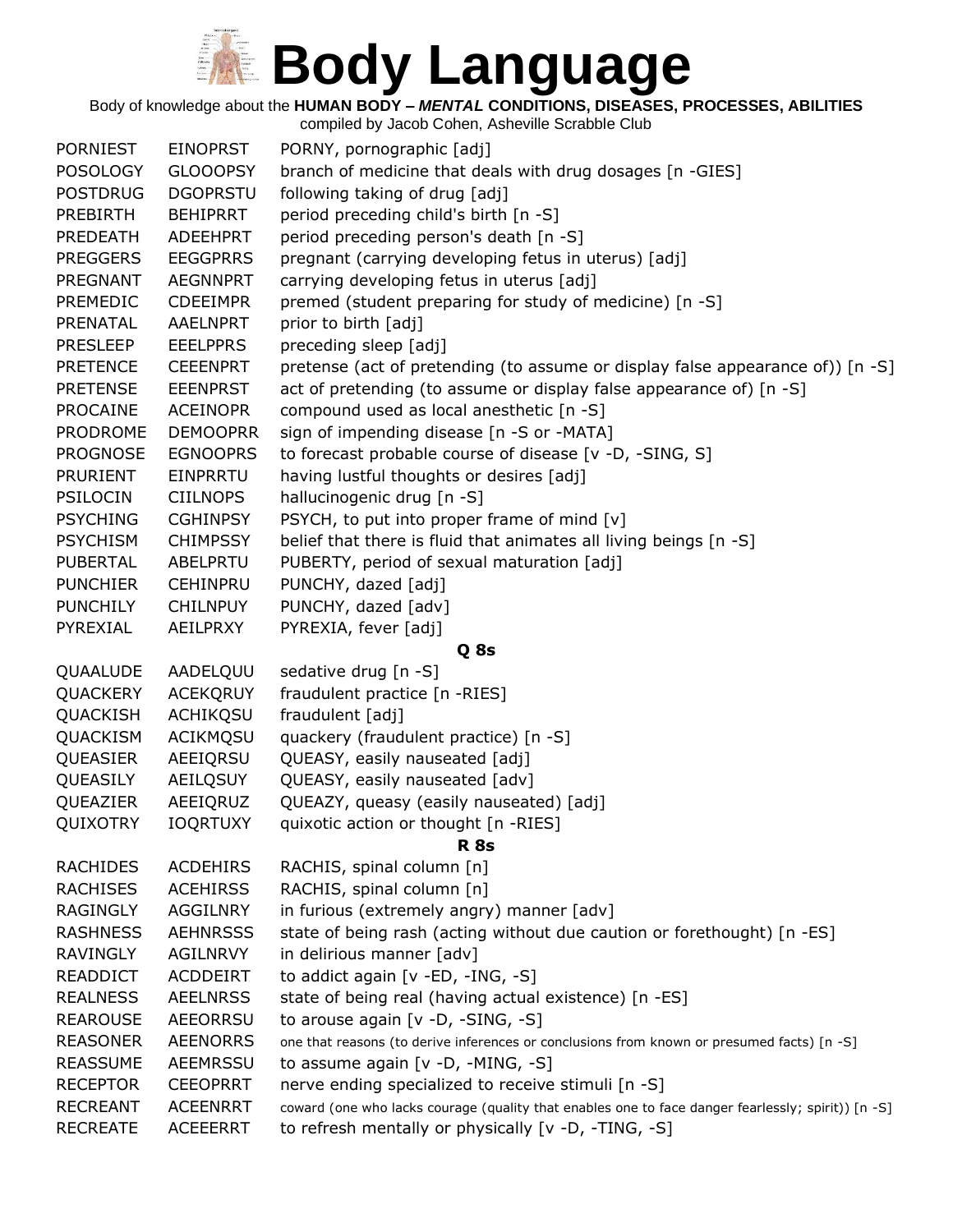Body of knowledge about the **HUMAN BODY –** *MENTAL* **CONDITIONS, DISEASES, PROCESSES, ABILITIES**

| <b>REDIGEST</b> | <b>DEEGIRST</b> | to digest (to render food usable for body) again [v -ED, -ING, -S]                        |
|-----------------|-----------------|-------------------------------------------------------------------------------------------|
| REHABBED        | ABBDEEHR        | REHAB, to restore to good condition [v]                                                   |
| <b>REHABBER</b> | ABBEEHRR        | one that rehabs (to restore to good condition) [n -S]                                     |
| <b>REINFECT</b> | <b>CEEFINRT</b> | INFECT, to contaminate with disease-producing germs [v -ED, -ING, -S]                     |
| <b>REINJURE</b> | EEIJNRRU        | to injure again [v -D, -RING, -S]                                                         |
| REINJURY        | <b>EIJNRRUY</b> | second injury [n -RIES]                                                                   |
| <b>REKINDLE</b> | <b>DEEIKLNR</b> | to kindle again [v -D, -LING, -S]                                                         |
| <b>RELAPSER</b> | <b>AEELPRRS</b> | one that relapses (to fall or slip back into former state) [n -S]                         |
| RELAXANT        | <b>AAELNRTX</b> | drug that relieves muscular tension [n -S]                                                |
| <b>RELAXING</b> | AEGILNRX        | RELAX, to make less tense or rigid [v]                                                    |
| <b>RELIEVER</b> | EEEILRRV        | one that relieves (to lessen or free from pain or discomfort) [n -S]                      |
| <b>RELIVING</b> | EGIILNRV        | RELIVE, to experience again [v]                                                           |
| REMEDIED        | <b>DDEEEIMR</b> | REMEDY, to relieve or cure [v]                                                            |
| <b>REMEDIES</b> | <b>DEEEIMRS</b> | REMEDY, to relieve or cure [v]                                                            |
| <b>REMEMBER</b> | <b>BEEEMMRR</b> | to bring to mind again $[v - ED, -ING, -S]$                                               |
| <b>REMINDER</b> | <b>DEEIMNRR</b> | one that reminds (to cause to remember) [n -S]                                            |
| <b>REREMIND</b> | <b>DEEIMNRR</b> | to remind again [v -ED, -ING, -S]                                                         |
| <b>RESECTED</b> | <b>CDEEERST</b> | RESECT, to excise part of organ or structure surgically [v]                               |
| <b>RESEEING</b> | EEEGINRS        | RESEE, to see again [v]                                                                   |
| <b>RETIRING</b> | EGIINRRT        | shy (timid (lacking courage or self-confidence)) [adj]                                    |
| <b>REUPTAKE</b> | <b>AEEKPRTU</b> | reabsorption of chemical into cell that released it [n -S]                                |
| <b>REVENGER</b> | <b>EEEGNRRV</b> | one that revenges (to inflict injury in return for) [n -S]                                |
| <b>REVERIES</b> | EEEIRRSV        | REVERIE, daydream [n] / REVERY, reverie (daydream) [n]                                    |
| <b>REVIVIFY</b> | EFIIRVVY        | to give new life to [v -FIED, -ING, -FIES]                                                |
| REWAKING        | <b>AEGIKNRW</b> | REWAKE, to wake again [v]                                                                 |
| RHEOBASE        | ABEEHORS        | smallest amount of electricity required to stimulate nerve [n -S]                         |
| <b>RISKIEST</b> | <b>EIIKRSST</b> | RISKY, dangerous [adj]                                                                    |
| <b>ROBORANT</b> | <b>ABNOORRT</b> | invigorating drug [n -S]                                                                  |
| <b>ROUSABLE</b> | ABELORSU        | to bring out of state of sleep or inactivity [adj]                                        |
| <b>RUBBYDUB</b> | <b>BBBDRUUY</b> | rubby (alcoholic given to drinking rubbing alcohol) [n -S]                                |
|                 |                 | S <sub>8s</sub>                                                                           |
| <b>SADDENED</b> | <b>ADDDEENS</b> | SADDEN, to make sad [v]                                                                   |
| <b>SALUTARY</b> | <b>AALRSTUY</b> | producing beneficial effect [adj]                                                         |
| SANATIVE        | AAEINSTV        | having power to cure or heal [adj]                                                        |
| <b>SANENESS</b> | <b>AEENNSSS</b> | sanity (state of being sane (mentally sound)) [n -ES]                                     |
| SANITIES        | AEIINSST        | SANITY, state of being sane (mentally sound) [n]                                          |
| <b>SAPPHISM</b> | <b>AHIMPPSS</b> | lesbianism [n -S]                                                                         |
| <b>SAPPHIST</b> | <b>AHIPPSST</b> | lesbian (female homosexual) [n -S]                                                        |
| <b>SAVEABLE</b> | AABEELSV        | SAVE, to rescue from danger, injury, or loss [adj]                                        |
| <b>SAVVYING</b> | AGINSVVY        | SAVVY, to understand (to grasp mentally) [v]                                              |
| SAWBONES        | <b>ABENOSSW</b> | surgeon (one who practices surgery (treatment of medical problems by operation)) [n -SES] |
| <b>SCATTIER</b> | <b>ACEIRSTT</b> | SCATTY, crazy (insane (mentally unsound)) [adj]                                           |
| <b>SCATTILY</b> | <b>ACILSTTY</b> | SCATTY, crazy (insane (mentally unsound)) [adv]                                           |
| <b>SCHIZIER</b> | <b>CEHIIRSZ</b> | SCHIZY, affected with schizophrenia (type of psychotic disorder) [adj]                    |
| <b>SCHIZOID</b> | <b>CDHIIOSZ</b> | person affected with type of psychotic disorder [n -S]                                    |
| <b>SCLEROMA</b> | <b>ACELMORS</b> | hardened patch of cellular tissue [n -S or -TA]                                           |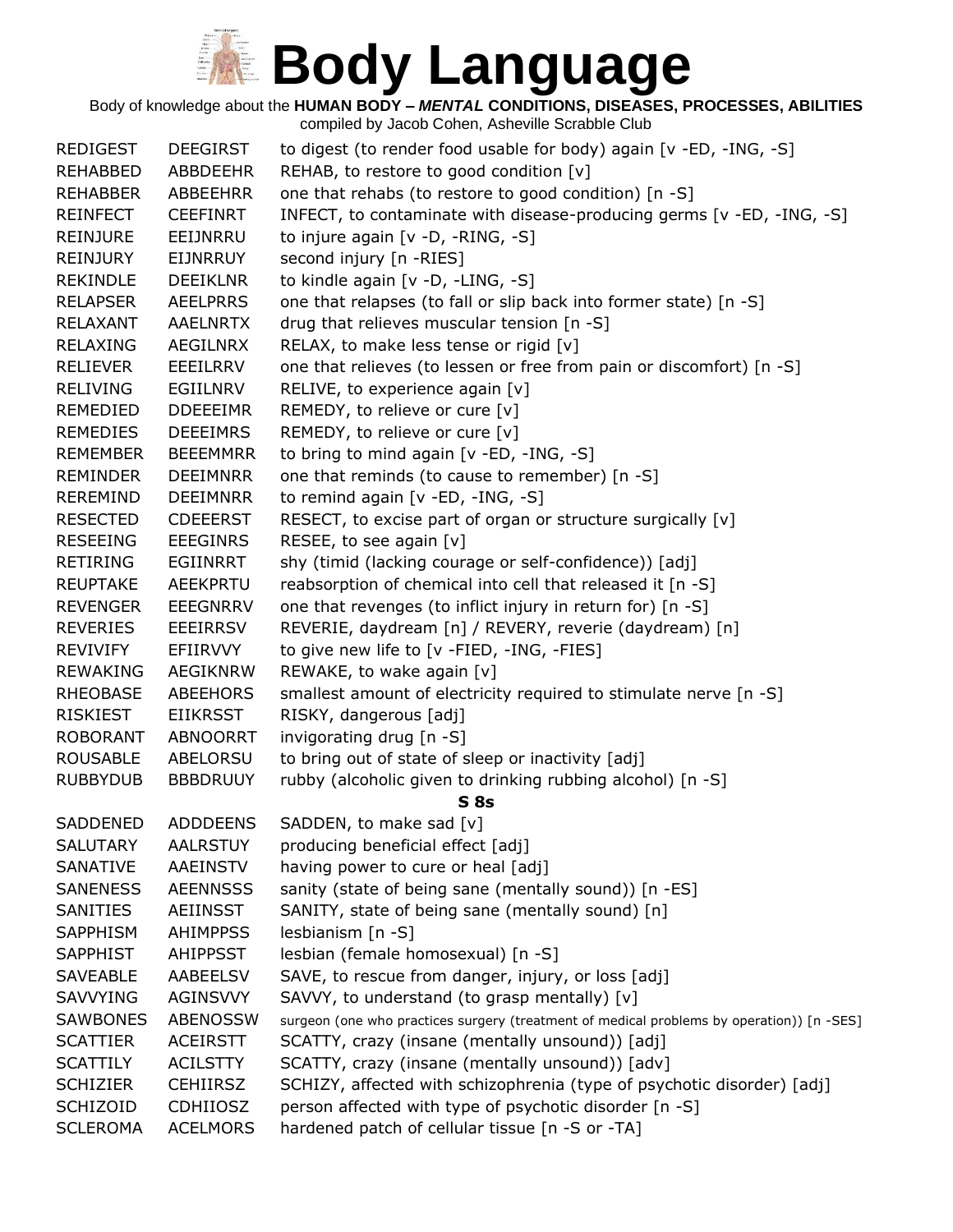Body of knowledge about the **HUMAN BODY –** *MENTAL* **CONDITIONS, DISEASES, PROCESSES, ABILITIES**

| SCREWY, crazy (insane (mentally unsound)) [adj]<br><b>SCREWIER</b><br><b>CEEIRRSW</b><br><b>SECONDED</b><br><b>CDDEENOS</b><br>SECOND, to give support or encouragement to [v]<br><b>SECONDER</b><br><b>CDEENORS</b><br>one that seconds (to give support or encouragement to) [n -S]<br>SEDATE, calm (free from agitation) [adv]<br><b>SEDATELY</b><br><b>ADEELSTY</b><br>SEDATE, calm (free from agitation) [adj]<br><b>SEDATEST</b><br>ADEESSTT<br>SEDATE, to administer sedative to [v]<br>SEDATING<br>ADEGINST<br>reduction of stress or excitement by use of sedatives [n -S]<br><b>SEDATION</b><br>ADEINOST<br>drug that induces calm state [n -S]<br><b>SEDATIVE</b><br>ADEEISTV<br>SEDUCE, to lead astray [v]<br><b>SEDUCING</b><br>CDEGINSU<br>coma from which person can be aroused [n -S]<br><b>SEMICOMA</b><br><b>ACEIMMOS</b><br>having partially lost faculty of speech [adj]<br><b>SEMIMUTE</b><br><b>EEIMMSTU</b><br>in senile manner [adv]<br>SENILELY<br>EEILLNSY<br><b>SENILITY</b><br>mental and physical infirmity due to old age [n -TIES]<br><b>EIILNSTY</b><br><b>SENSORIA</b><br><b>AEINORSS</b><br>SENSORIUM, part of brain concerned with reception and interpretation of sensory stimuli [n]<br>pertaining to or derived from senses [adj]<br><b>SENSUOUS</b><br><b>ENOSSSUU</b><br><b>EEINNSTT</b><br>person or thing capable of sensation [n -S]<br><b>SENTIENT</b><br>science of serums [n -GIES]<br>SEROLOGY<br><b>EGLOORSY</b><br>quality or state of being serous (resembling serum) [n -TIES]<br>SEROSITY<br>EIORSSTY<br>quality or state of being sexy (arousing sexual desire) [n -ES]<br><b>SEXINESS</b><br><b>EEINSSSX</b><br><b>SEXOLOGY</b><br><b>EGLOOSXY</b><br>study of human sexual behavior [n -GIES]<br><b>SEXUALLY</b><br>AELLSUXY<br>SEXUAL, pertaining to sex [adv]<br><b>AACHIMNS</b><br>SHAMAN, medicine man among certain Native Americans [adj]<br>SHAMANIC<br>SHAM, to feign (to pretend (to assume or display false appearance of)) [v]<br><b>AGHIMMNS</b><br><b>SHAMMING</b><br>SHIVER, to tremble with fear or cold [v]<br><b>SHIVERED</b><br>DEEHIRSV<br>one that shivers (to tremble with fear or cold) [n -S]<br><b>SHIVERER</b><br><b>EEHIRRSV</b><br>SHTUP, offensive word [v]<br><b>SHTUPPED</b><br><b>DEHPPSTU</b><br>SICKEN, to make sick (affected with disease or ill health) [v]<br><b>SICKENED</b><br><b>CDEEIKNS</b><br>one that sickens (to make sick (affected with disease or ill health)) [n -S]<br><b>SICKENER</b><br><b>CEEIKNRS</b><br>SICKLY, to make sickly (appearing as if sick) [v]<br><b>SICKLIED</b><br><b>CDEIIKLS</b><br>SICKLY, appearing as if sick [adj]<br><b>SICKLIER</b><br><b>CEIIKLRS</b><br><b>SICKLIES</b><br><b>CEIIKLSS</b><br>SICKLY, to make sickly (appearing as if sick) [v]<br>SICKLY, appearing as if sick [adv]<br><b>SICKLILY</b><br><b>CIIKLLSY</b><br><b>SICKNESS</b><br><b>CEIKNSSS</b><br>state of being sick (affected with disease or ill health) [n -ES]<br>room occupied by sick person [n -S]<br><b>SICKROOM</b><br><b>CIKMOORS</b><br>skittish (easily frightened) [adj -RIER, -RIEST]<br><b>SKITTERY</b><br><b>EIKRSTTY</b><br>easily frightened [adj]<br><b>SKITTISH</b><br><b>HIIKSSTT</b><br><b>SLEEPING</b><br><b>EEGILNPS</b><br>act of one that sleeps [n -S] / SLEEP, to be in natural. Periodic state of rest [v]<br><b>SLUMBERY</b><br><b>BELMRSUY</b><br>sleepy [adj]<br>SMART, characterized by mental acuity [adj]<br><b>SMARTEST</b><br><b>AEMRSSTT</b><br>SMART, to cause sharp, stinging pain [v]<br>SMARTING<br>AGIMNRST<br>SMART, characterized by mental acuity [adj]<br><b>SMARTISH</b><br>AHIMRSST<br>AEIKNPST<br>psychiatric hospital [n -S]<br><b>SNAKEPIT</b><br>enough alcoholic liquor to make one drunk [n -S]<br><b>SNOOTFUL</b><br><b>FLNOOSTU</b> |                 |                 |                                               |
|-------------------------------------------------------------------------------------------------------------------------------------------------------------------------------------------------------------------------------------------------------------------------------------------------------------------------------------------------------------------------------------------------------------------------------------------------------------------------------------------------------------------------------------------------------------------------------------------------------------------------------------------------------------------------------------------------------------------------------------------------------------------------------------------------------------------------------------------------------------------------------------------------------------------------------------------------------------------------------------------------------------------------------------------------------------------------------------------------------------------------------------------------------------------------------------------------------------------------------------------------------------------------------------------------------------------------------------------------------------------------------------------------------------------------------------------------------------------------------------------------------------------------------------------------------------------------------------------------------------------------------------------------------------------------------------------------------------------------------------------------------------------------------------------------------------------------------------------------------------------------------------------------------------------------------------------------------------------------------------------------------------------------------------------------------------------------------------------------------------------------------------------------------------------------------------------------------------------------------------------------------------------------------------------------------------------------------------------------------------------------------------------------------------------------------------------------------------------------------------------------------------------------------------------------------------------------------------------------------------------------------------------------------------------------------------------------------------------------------------------------------------------------------------------------------------------------------------------------------------------------------------------------------------------------------------------------------------------------------------------------------------------------------------------------------------------------------------------------------------------------------------------------------------------------------------------------------------------------------------------------------------------------------------------------------------------------------------------------------------------------------------------------------------------------------------------------------------------------------------------------------------------------------------------------------------------------------------------------------------------------------------------------------------------------------------------------------------------------------------------------------------------------------------------------------|-----------------|-----------------|-----------------------------------------------|
|                                                                                                                                                                                                                                                                                                                                                                                                                                                                                                                                                                                                                                                                                                                                                                                                                                                                                                                                                                                                                                                                                                                                                                                                                                                                                                                                                                                                                                                                                                                                                                                                                                                                                                                                                                                                                                                                                                                                                                                                                                                                                                                                                                                                                                                                                                                                                                                                                                                                                                                                                                                                                                                                                                                                                                                                                                                                                                                                                                                                                                                                                                                                                                                                                                                                                                                                                                                                                                                                                                                                                                                                                                                                                                                                                                                                       | <b>SCLEROSE</b> | <b>CEELORSS</b> | to become hard, as tissue $[v -D, -SING, -S]$ |
|                                                                                                                                                                                                                                                                                                                                                                                                                                                                                                                                                                                                                                                                                                                                                                                                                                                                                                                                                                                                                                                                                                                                                                                                                                                                                                                                                                                                                                                                                                                                                                                                                                                                                                                                                                                                                                                                                                                                                                                                                                                                                                                                                                                                                                                                                                                                                                                                                                                                                                                                                                                                                                                                                                                                                                                                                                                                                                                                                                                                                                                                                                                                                                                                                                                                                                                                                                                                                                                                                                                                                                                                                                                                                                                                                                                                       |                 |                 |                                               |
|                                                                                                                                                                                                                                                                                                                                                                                                                                                                                                                                                                                                                                                                                                                                                                                                                                                                                                                                                                                                                                                                                                                                                                                                                                                                                                                                                                                                                                                                                                                                                                                                                                                                                                                                                                                                                                                                                                                                                                                                                                                                                                                                                                                                                                                                                                                                                                                                                                                                                                                                                                                                                                                                                                                                                                                                                                                                                                                                                                                                                                                                                                                                                                                                                                                                                                                                                                                                                                                                                                                                                                                                                                                                                                                                                                                                       |                 |                 |                                               |
|                                                                                                                                                                                                                                                                                                                                                                                                                                                                                                                                                                                                                                                                                                                                                                                                                                                                                                                                                                                                                                                                                                                                                                                                                                                                                                                                                                                                                                                                                                                                                                                                                                                                                                                                                                                                                                                                                                                                                                                                                                                                                                                                                                                                                                                                                                                                                                                                                                                                                                                                                                                                                                                                                                                                                                                                                                                                                                                                                                                                                                                                                                                                                                                                                                                                                                                                                                                                                                                                                                                                                                                                                                                                                                                                                                                                       |                 |                 |                                               |
|                                                                                                                                                                                                                                                                                                                                                                                                                                                                                                                                                                                                                                                                                                                                                                                                                                                                                                                                                                                                                                                                                                                                                                                                                                                                                                                                                                                                                                                                                                                                                                                                                                                                                                                                                                                                                                                                                                                                                                                                                                                                                                                                                                                                                                                                                                                                                                                                                                                                                                                                                                                                                                                                                                                                                                                                                                                                                                                                                                                                                                                                                                                                                                                                                                                                                                                                                                                                                                                                                                                                                                                                                                                                                                                                                                                                       |                 |                 |                                               |
|                                                                                                                                                                                                                                                                                                                                                                                                                                                                                                                                                                                                                                                                                                                                                                                                                                                                                                                                                                                                                                                                                                                                                                                                                                                                                                                                                                                                                                                                                                                                                                                                                                                                                                                                                                                                                                                                                                                                                                                                                                                                                                                                                                                                                                                                                                                                                                                                                                                                                                                                                                                                                                                                                                                                                                                                                                                                                                                                                                                                                                                                                                                                                                                                                                                                                                                                                                                                                                                                                                                                                                                                                                                                                                                                                                                                       |                 |                 |                                               |
|                                                                                                                                                                                                                                                                                                                                                                                                                                                                                                                                                                                                                                                                                                                                                                                                                                                                                                                                                                                                                                                                                                                                                                                                                                                                                                                                                                                                                                                                                                                                                                                                                                                                                                                                                                                                                                                                                                                                                                                                                                                                                                                                                                                                                                                                                                                                                                                                                                                                                                                                                                                                                                                                                                                                                                                                                                                                                                                                                                                                                                                                                                                                                                                                                                                                                                                                                                                                                                                                                                                                                                                                                                                                                                                                                                                                       |                 |                 |                                               |
|                                                                                                                                                                                                                                                                                                                                                                                                                                                                                                                                                                                                                                                                                                                                                                                                                                                                                                                                                                                                                                                                                                                                                                                                                                                                                                                                                                                                                                                                                                                                                                                                                                                                                                                                                                                                                                                                                                                                                                                                                                                                                                                                                                                                                                                                                                                                                                                                                                                                                                                                                                                                                                                                                                                                                                                                                                                                                                                                                                                                                                                                                                                                                                                                                                                                                                                                                                                                                                                                                                                                                                                                                                                                                                                                                                                                       |                 |                 |                                               |
|                                                                                                                                                                                                                                                                                                                                                                                                                                                                                                                                                                                                                                                                                                                                                                                                                                                                                                                                                                                                                                                                                                                                                                                                                                                                                                                                                                                                                                                                                                                                                                                                                                                                                                                                                                                                                                                                                                                                                                                                                                                                                                                                                                                                                                                                                                                                                                                                                                                                                                                                                                                                                                                                                                                                                                                                                                                                                                                                                                                                                                                                                                                                                                                                                                                                                                                                                                                                                                                                                                                                                                                                                                                                                                                                                                                                       |                 |                 |                                               |
|                                                                                                                                                                                                                                                                                                                                                                                                                                                                                                                                                                                                                                                                                                                                                                                                                                                                                                                                                                                                                                                                                                                                                                                                                                                                                                                                                                                                                                                                                                                                                                                                                                                                                                                                                                                                                                                                                                                                                                                                                                                                                                                                                                                                                                                                                                                                                                                                                                                                                                                                                                                                                                                                                                                                                                                                                                                                                                                                                                                                                                                                                                                                                                                                                                                                                                                                                                                                                                                                                                                                                                                                                                                                                                                                                                                                       |                 |                 |                                               |
|                                                                                                                                                                                                                                                                                                                                                                                                                                                                                                                                                                                                                                                                                                                                                                                                                                                                                                                                                                                                                                                                                                                                                                                                                                                                                                                                                                                                                                                                                                                                                                                                                                                                                                                                                                                                                                                                                                                                                                                                                                                                                                                                                                                                                                                                                                                                                                                                                                                                                                                                                                                                                                                                                                                                                                                                                                                                                                                                                                                                                                                                                                                                                                                                                                                                                                                                                                                                                                                                                                                                                                                                                                                                                                                                                                                                       |                 |                 |                                               |
|                                                                                                                                                                                                                                                                                                                                                                                                                                                                                                                                                                                                                                                                                                                                                                                                                                                                                                                                                                                                                                                                                                                                                                                                                                                                                                                                                                                                                                                                                                                                                                                                                                                                                                                                                                                                                                                                                                                                                                                                                                                                                                                                                                                                                                                                                                                                                                                                                                                                                                                                                                                                                                                                                                                                                                                                                                                                                                                                                                                                                                                                                                                                                                                                                                                                                                                                                                                                                                                                                                                                                                                                                                                                                                                                                                                                       |                 |                 |                                               |
|                                                                                                                                                                                                                                                                                                                                                                                                                                                                                                                                                                                                                                                                                                                                                                                                                                                                                                                                                                                                                                                                                                                                                                                                                                                                                                                                                                                                                                                                                                                                                                                                                                                                                                                                                                                                                                                                                                                                                                                                                                                                                                                                                                                                                                                                                                                                                                                                                                                                                                                                                                                                                                                                                                                                                                                                                                                                                                                                                                                                                                                                                                                                                                                                                                                                                                                                                                                                                                                                                                                                                                                                                                                                                                                                                                                                       |                 |                 |                                               |
|                                                                                                                                                                                                                                                                                                                                                                                                                                                                                                                                                                                                                                                                                                                                                                                                                                                                                                                                                                                                                                                                                                                                                                                                                                                                                                                                                                                                                                                                                                                                                                                                                                                                                                                                                                                                                                                                                                                                                                                                                                                                                                                                                                                                                                                                                                                                                                                                                                                                                                                                                                                                                                                                                                                                                                                                                                                                                                                                                                                                                                                                                                                                                                                                                                                                                                                                                                                                                                                                                                                                                                                                                                                                                                                                                                                                       |                 |                 |                                               |
|                                                                                                                                                                                                                                                                                                                                                                                                                                                                                                                                                                                                                                                                                                                                                                                                                                                                                                                                                                                                                                                                                                                                                                                                                                                                                                                                                                                                                                                                                                                                                                                                                                                                                                                                                                                                                                                                                                                                                                                                                                                                                                                                                                                                                                                                                                                                                                                                                                                                                                                                                                                                                                                                                                                                                                                                                                                                                                                                                                                                                                                                                                                                                                                                                                                                                                                                                                                                                                                                                                                                                                                                                                                                                                                                                                                                       |                 |                 |                                               |
|                                                                                                                                                                                                                                                                                                                                                                                                                                                                                                                                                                                                                                                                                                                                                                                                                                                                                                                                                                                                                                                                                                                                                                                                                                                                                                                                                                                                                                                                                                                                                                                                                                                                                                                                                                                                                                                                                                                                                                                                                                                                                                                                                                                                                                                                                                                                                                                                                                                                                                                                                                                                                                                                                                                                                                                                                                                                                                                                                                                                                                                                                                                                                                                                                                                                                                                                                                                                                                                                                                                                                                                                                                                                                                                                                                                                       |                 |                 |                                               |
|                                                                                                                                                                                                                                                                                                                                                                                                                                                                                                                                                                                                                                                                                                                                                                                                                                                                                                                                                                                                                                                                                                                                                                                                                                                                                                                                                                                                                                                                                                                                                                                                                                                                                                                                                                                                                                                                                                                                                                                                                                                                                                                                                                                                                                                                                                                                                                                                                                                                                                                                                                                                                                                                                                                                                                                                                                                                                                                                                                                                                                                                                                                                                                                                                                                                                                                                                                                                                                                                                                                                                                                                                                                                                                                                                                                                       |                 |                 |                                               |
|                                                                                                                                                                                                                                                                                                                                                                                                                                                                                                                                                                                                                                                                                                                                                                                                                                                                                                                                                                                                                                                                                                                                                                                                                                                                                                                                                                                                                                                                                                                                                                                                                                                                                                                                                                                                                                                                                                                                                                                                                                                                                                                                                                                                                                                                                                                                                                                                                                                                                                                                                                                                                                                                                                                                                                                                                                                                                                                                                                                                                                                                                                                                                                                                                                                                                                                                                                                                                                                                                                                                                                                                                                                                                                                                                                                                       |                 |                 |                                               |
|                                                                                                                                                                                                                                                                                                                                                                                                                                                                                                                                                                                                                                                                                                                                                                                                                                                                                                                                                                                                                                                                                                                                                                                                                                                                                                                                                                                                                                                                                                                                                                                                                                                                                                                                                                                                                                                                                                                                                                                                                                                                                                                                                                                                                                                                                                                                                                                                                                                                                                                                                                                                                                                                                                                                                                                                                                                                                                                                                                                                                                                                                                                                                                                                                                                                                                                                                                                                                                                                                                                                                                                                                                                                                                                                                                                                       |                 |                 |                                               |
|                                                                                                                                                                                                                                                                                                                                                                                                                                                                                                                                                                                                                                                                                                                                                                                                                                                                                                                                                                                                                                                                                                                                                                                                                                                                                                                                                                                                                                                                                                                                                                                                                                                                                                                                                                                                                                                                                                                                                                                                                                                                                                                                                                                                                                                                                                                                                                                                                                                                                                                                                                                                                                                                                                                                                                                                                                                                                                                                                                                                                                                                                                                                                                                                                                                                                                                                                                                                                                                                                                                                                                                                                                                                                                                                                                                                       |                 |                 |                                               |
|                                                                                                                                                                                                                                                                                                                                                                                                                                                                                                                                                                                                                                                                                                                                                                                                                                                                                                                                                                                                                                                                                                                                                                                                                                                                                                                                                                                                                                                                                                                                                                                                                                                                                                                                                                                                                                                                                                                                                                                                                                                                                                                                                                                                                                                                                                                                                                                                                                                                                                                                                                                                                                                                                                                                                                                                                                                                                                                                                                                                                                                                                                                                                                                                                                                                                                                                                                                                                                                                                                                                                                                                                                                                                                                                                                                                       |                 |                 |                                               |
|                                                                                                                                                                                                                                                                                                                                                                                                                                                                                                                                                                                                                                                                                                                                                                                                                                                                                                                                                                                                                                                                                                                                                                                                                                                                                                                                                                                                                                                                                                                                                                                                                                                                                                                                                                                                                                                                                                                                                                                                                                                                                                                                                                                                                                                                                                                                                                                                                                                                                                                                                                                                                                                                                                                                                                                                                                                                                                                                                                                                                                                                                                                                                                                                                                                                                                                                                                                                                                                                                                                                                                                                                                                                                                                                                                                                       |                 |                 |                                               |
|                                                                                                                                                                                                                                                                                                                                                                                                                                                                                                                                                                                                                                                                                                                                                                                                                                                                                                                                                                                                                                                                                                                                                                                                                                                                                                                                                                                                                                                                                                                                                                                                                                                                                                                                                                                                                                                                                                                                                                                                                                                                                                                                                                                                                                                                                                                                                                                                                                                                                                                                                                                                                                                                                                                                                                                                                                                                                                                                                                                                                                                                                                                                                                                                                                                                                                                                                                                                                                                                                                                                                                                                                                                                                                                                                                                                       |                 |                 |                                               |
|                                                                                                                                                                                                                                                                                                                                                                                                                                                                                                                                                                                                                                                                                                                                                                                                                                                                                                                                                                                                                                                                                                                                                                                                                                                                                                                                                                                                                                                                                                                                                                                                                                                                                                                                                                                                                                                                                                                                                                                                                                                                                                                                                                                                                                                                                                                                                                                                                                                                                                                                                                                                                                                                                                                                                                                                                                                                                                                                                                                                                                                                                                                                                                                                                                                                                                                                                                                                                                                                                                                                                                                                                                                                                                                                                                                                       |                 |                 |                                               |
|                                                                                                                                                                                                                                                                                                                                                                                                                                                                                                                                                                                                                                                                                                                                                                                                                                                                                                                                                                                                                                                                                                                                                                                                                                                                                                                                                                                                                                                                                                                                                                                                                                                                                                                                                                                                                                                                                                                                                                                                                                                                                                                                                                                                                                                                                                                                                                                                                                                                                                                                                                                                                                                                                                                                                                                                                                                                                                                                                                                                                                                                                                                                                                                                                                                                                                                                                                                                                                                                                                                                                                                                                                                                                                                                                                                                       |                 |                 |                                               |
|                                                                                                                                                                                                                                                                                                                                                                                                                                                                                                                                                                                                                                                                                                                                                                                                                                                                                                                                                                                                                                                                                                                                                                                                                                                                                                                                                                                                                                                                                                                                                                                                                                                                                                                                                                                                                                                                                                                                                                                                                                                                                                                                                                                                                                                                                                                                                                                                                                                                                                                                                                                                                                                                                                                                                                                                                                                                                                                                                                                                                                                                                                                                                                                                                                                                                                                                                                                                                                                                                                                                                                                                                                                                                                                                                                                                       |                 |                 |                                               |
|                                                                                                                                                                                                                                                                                                                                                                                                                                                                                                                                                                                                                                                                                                                                                                                                                                                                                                                                                                                                                                                                                                                                                                                                                                                                                                                                                                                                                                                                                                                                                                                                                                                                                                                                                                                                                                                                                                                                                                                                                                                                                                                                                                                                                                                                                                                                                                                                                                                                                                                                                                                                                                                                                                                                                                                                                                                                                                                                                                                                                                                                                                                                                                                                                                                                                                                                                                                                                                                                                                                                                                                                                                                                                                                                                                                                       |                 |                 |                                               |
|                                                                                                                                                                                                                                                                                                                                                                                                                                                                                                                                                                                                                                                                                                                                                                                                                                                                                                                                                                                                                                                                                                                                                                                                                                                                                                                                                                                                                                                                                                                                                                                                                                                                                                                                                                                                                                                                                                                                                                                                                                                                                                                                                                                                                                                                                                                                                                                                                                                                                                                                                                                                                                                                                                                                                                                                                                                                                                                                                                                                                                                                                                                                                                                                                                                                                                                                                                                                                                                                                                                                                                                                                                                                                                                                                                                                       |                 |                 |                                               |
|                                                                                                                                                                                                                                                                                                                                                                                                                                                                                                                                                                                                                                                                                                                                                                                                                                                                                                                                                                                                                                                                                                                                                                                                                                                                                                                                                                                                                                                                                                                                                                                                                                                                                                                                                                                                                                                                                                                                                                                                                                                                                                                                                                                                                                                                                                                                                                                                                                                                                                                                                                                                                                                                                                                                                                                                                                                                                                                                                                                                                                                                                                                                                                                                                                                                                                                                                                                                                                                                                                                                                                                                                                                                                                                                                                                                       |                 |                 |                                               |
|                                                                                                                                                                                                                                                                                                                                                                                                                                                                                                                                                                                                                                                                                                                                                                                                                                                                                                                                                                                                                                                                                                                                                                                                                                                                                                                                                                                                                                                                                                                                                                                                                                                                                                                                                                                                                                                                                                                                                                                                                                                                                                                                                                                                                                                                                                                                                                                                                                                                                                                                                                                                                                                                                                                                                                                                                                                                                                                                                                                                                                                                                                                                                                                                                                                                                                                                                                                                                                                                                                                                                                                                                                                                                                                                                                                                       |                 |                 |                                               |
|                                                                                                                                                                                                                                                                                                                                                                                                                                                                                                                                                                                                                                                                                                                                                                                                                                                                                                                                                                                                                                                                                                                                                                                                                                                                                                                                                                                                                                                                                                                                                                                                                                                                                                                                                                                                                                                                                                                                                                                                                                                                                                                                                                                                                                                                                                                                                                                                                                                                                                                                                                                                                                                                                                                                                                                                                                                                                                                                                                                                                                                                                                                                                                                                                                                                                                                                                                                                                                                                                                                                                                                                                                                                                                                                                                                                       |                 |                 |                                               |
|                                                                                                                                                                                                                                                                                                                                                                                                                                                                                                                                                                                                                                                                                                                                                                                                                                                                                                                                                                                                                                                                                                                                                                                                                                                                                                                                                                                                                                                                                                                                                                                                                                                                                                                                                                                                                                                                                                                                                                                                                                                                                                                                                                                                                                                                                                                                                                                                                                                                                                                                                                                                                                                                                                                                                                                                                                                                                                                                                                                                                                                                                                                                                                                                                                                                                                                                                                                                                                                                                                                                                                                                                                                                                                                                                                                                       |                 |                 |                                               |
|                                                                                                                                                                                                                                                                                                                                                                                                                                                                                                                                                                                                                                                                                                                                                                                                                                                                                                                                                                                                                                                                                                                                                                                                                                                                                                                                                                                                                                                                                                                                                                                                                                                                                                                                                                                                                                                                                                                                                                                                                                                                                                                                                                                                                                                                                                                                                                                                                                                                                                                                                                                                                                                                                                                                                                                                                                                                                                                                                                                                                                                                                                                                                                                                                                                                                                                                                                                                                                                                                                                                                                                                                                                                                                                                                                                                       |                 |                 |                                               |
|                                                                                                                                                                                                                                                                                                                                                                                                                                                                                                                                                                                                                                                                                                                                                                                                                                                                                                                                                                                                                                                                                                                                                                                                                                                                                                                                                                                                                                                                                                                                                                                                                                                                                                                                                                                                                                                                                                                                                                                                                                                                                                                                                                                                                                                                                                                                                                                                                                                                                                                                                                                                                                                                                                                                                                                                                                                                                                                                                                                                                                                                                                                                                                                                                                                                                                                                                                                                                                                                                                                                                                                                                                                                                                                                                                                                       |                 |                 |                                               |
|                                                                                                                                                                                                                                                                                                                                                                                                                                                                                                                                                                                                                                                                                                                                                                                                                                                                                                                                                                                                                                                                                                                                                                                                                                                                                                                                                                                                                                                                                                                                                                                                                                                                                                                                                                                                                                                                                                                                                                                                                                                                                                                                                                                                                                                                                                                                                                                                                                                                                                                                                                                                                                                                                                                                                                                                                                                                                                                                                                                                                                                                                                                                                                                                                                                                                                                                                                                                                                                                                                                                                                                                                                                                                                                                                                                                       |                 |                 |                                               |
|                                                                                                                                                                                                                                                                                                                                                                                                                                                                                                                                                                                                                                                                                                                                                                                                                                                                                                                                                                                                                                                                                                                                                                                                                                                                                                                                                                                                                                                                                                                                                                                                                                                                                                                                                                                                                                                                                                                                                                                                                                                                                                                                                                                                                                                                                                                                                                                                                                                                                                                                                                                                                                                                                                                                                                                                                                                                                                                                                                                                                                                                                                                                                                                                                                                                                                                                                                                                                                                                                                                                                                                                                                                                                                                                                                                                       |                 |                 |                                               |
|                                                                                                                                                                                                                                                                                                                                                                                                                                                                                                                                                                                                                                                                                                                                                                                                                                                                                                                                                                                                                                                                                                                                                                                                                                                                                                                                                                                                                                                                                                                                                                                                                                                                                                                                                                                                                                                                                                                                                                                                                                                                                                                                                                                                                                                                                                                                                                                                                                                                                                                                                                                                                                                                                                                                                                                                                                                                                                                                                                                                                                                                                                                                                                                                                                                                                                                                                                                                                                                                                                                                                                                                                                                                                                                                                                                                       |                 |                 |                                               |
|                                                                                                                                                                                                                                                                                                                                                                                                                                                                                                                                                                                                                                                                                                                                                                                                                                                                                                                                                                                                                                                                                                                                                                                                                                                                                                                                                                                                                                                                                                                                                                                                                                                                                                                                                                                                                                                                                                                                                                                                                                                                                                                                                                                                                                                                                                                                                                                                                                                                                                                                                                                                                                                                                                                                                                                                                                                                                                                                                                                                                                                                                                                                                                                                                                                                                                                                                                                                                                                                                                                                                                                                                                                                                                                                                                                                       |                 |                 |                                               |
|                                                                                                                                                                                                                                                                                                                                                                                                                                                                                                                                                                                                                                                                                                                                                                                                                                                                                                                                                                                                                                                                                                                                                                                                                                                                                                                                                                                                                                                                                                                                                                                                                                                                                                                                                                                                                                                                                                                                                                                                                                                                                                                                                                                                                                                                                                                                                                                                                                                                                                                                                                                                                                                                                                                                                                                                                                                                                                                                                                                                                                                                                                                                                                                                                                                                                                                                                                                                                                                                                                                                                                                                                                                                                                                                                                                                       |                 |                 |                                               |
|                                                                                                                                                                                                                                                                                                                                                                                                                                                                                                                                                                                                                                                                                                                                                                                                                                                                                                                                                                                                                                                                                                                                                                                                                                                                                                                                                                                                                                                                                                                                                                                                                                                                                                                                                                                                                                                                                                                                                                                                                                                                                                                                                                                                                                                                                                                                                                                                                                                                                                                                                                                                                                                                                                                                                                                                                                                                                                                                                                                                                                                                                                                                                                                                                                                                                                                                                                                                                                                                                                                                                                                                                                                                                                                                                                                                       |                 |                 |                                               |
|                                                                                                                                                                                                                                                                                                                                                                                                                                                                                                                                                                                                                                                                                                                                                                                                                                                                                                                                                                                                                                                                                                                                                                                                                                                                                                                                                                                                                                                                                                                                                                                                                                                                                                                                                                                                                                                                                                                                                                                                                                                                                                                                                                                                                                                                                                                                                                                                                                                                                                                                                                                                                                                                                                                                                                                                                                                                                                                                                                                                                                                                                                                                                                                                                                                                                                                                                                                                                                                                                                                                                                                                                                                                                                                                                                                                       |                 |                 |                                               |
|                                                                                                                                                                                                                                                                                                                                                                                                                                                                                                                                                                                                                                                                                                                                                                                                                                                                                                                                                                                                                                                                                                                                                                                                                                                                                                                                                                                                                                                                                                                                                                                                                                                                                                                                                                                                                                                                                                                                                                                                                                                                                                                                                                                                                                                                                                                                                                                                                                                                                                                                                                                                                                                                                                                                                                                                                                                                                                                                                                                                                                                                                                                                                                                                                                                                                                                                                                                                                                                                                                                                                                                                                                                                                                                                                                                                       |                 |                 |                                               |
|                                                                                                                                                                                                                                                                                                                                                                                                                                                                                                                                                                                                                                                                                                                                                                                                                                                                                                                                                                                                                                                                                                                                                                                                                                                                                                                                                                                                                                                                                                                                                                                                                                                                                                                                                                                                                                                                                                                                                                                                                                                                                                                                                                                                                                                                                                                                                                                                                                                                                                                                                                                                                                                                                                                                                                                                                                                                                                                                                                                                                                                                                                                                                                                                                                                                                                                                                                                                                                                                                                                                                                                                                                                                                                                                                                                                       |                 |                 |                                               |
|                                                                                                                                                                                                                                                                                                                                                                                                                                                                                                                                                                                                                                                                                                                                                                                                                                                                                                                                                                                                                                                                                                                                                                                                                                                                                                                                                                                                                                                                                                                                                                                                                                                                                                                                                                                                                                                                                                                                                                                                                                                                                                                                                                                                                                                                                                                                                                                                                                                                                                                                                                                                                                                                                                                                                                                                                                                                                                                                                                                                                                                                                                                                                                                                                                                                                                                                                                                                                                                                                                                                                                                                                                                                                                                                                                                                       |                 |                 |                                               |
|                                                                                                                                                                                                                                                                                                                                                                                                                                                                                                                                                                                                                                                                                                                                                                                                                                                                                                                                                                                                                                                                                                                                                                                                                                                                                                                                                                                                                                                                                                                                                                                                                                                                                                                                                                                                                                                                                                                                                                                                                                                                                                                                                                                                                                                                                                                                                                                                                                                                                                                                                                                                                                                                                                                                                                                                                                                                                                                                                                                                                                                                                                                                                                                                                                                                                                                                                                                                                                                                                                                                                                                                                                                                                                                                                                                                       |                 |                 |                                               |
| SNUFF, to use or inhale snuff (powdered tobacco) [v]<br><b>SNUFFING</b><br><b>FFGINNSU</b>                                                                                                                                                                                                                                                                                                                                                                                                                                                                                                                                                                                                                                                                                                                                                                                                                                                                                                                                                                                                                                                                                                                                                                                                                                                                                                                                                                                                                                                                                                                                                                                                                                                                                                                                                                                                                                                                                                                                                                                                                                                                                                                                                                                                                                                                                                                                                                                                                                                                                                                                                                                                                                                                                                                                                                                                                                                                                                                                                                                                                                                                                                                                                                                                                                                                                                                                                                                                                                                                                                                                                                                                                                                                                                            |                 |                 |                                               |
| SOBER, having control of one's faculties [adj]<br><b>SOBEREST</b><br><b>BEEORSST</b>                                                                                                                                                                                                                                                                                                                                                                                                                                                                                                                                                                                                                                                                                                                                                                                                                                                                                                                                                                                                                                                                                                                                                                                                                                                                                                                                                                                                                                                                                                                                                                                                                                                                                                                                                                                                                                                                                                                                                                                                                                                                                                                                                                                                                                                                                                                                                                                                                                                                                                                                                                                                                                                                                                                                                                                                                                                                                                                                                                                                                                                                                                                                                                                                                                                                                                                                                                                                                                                                                                                                                                                                                                                                                                                  |                 |                 |                                               |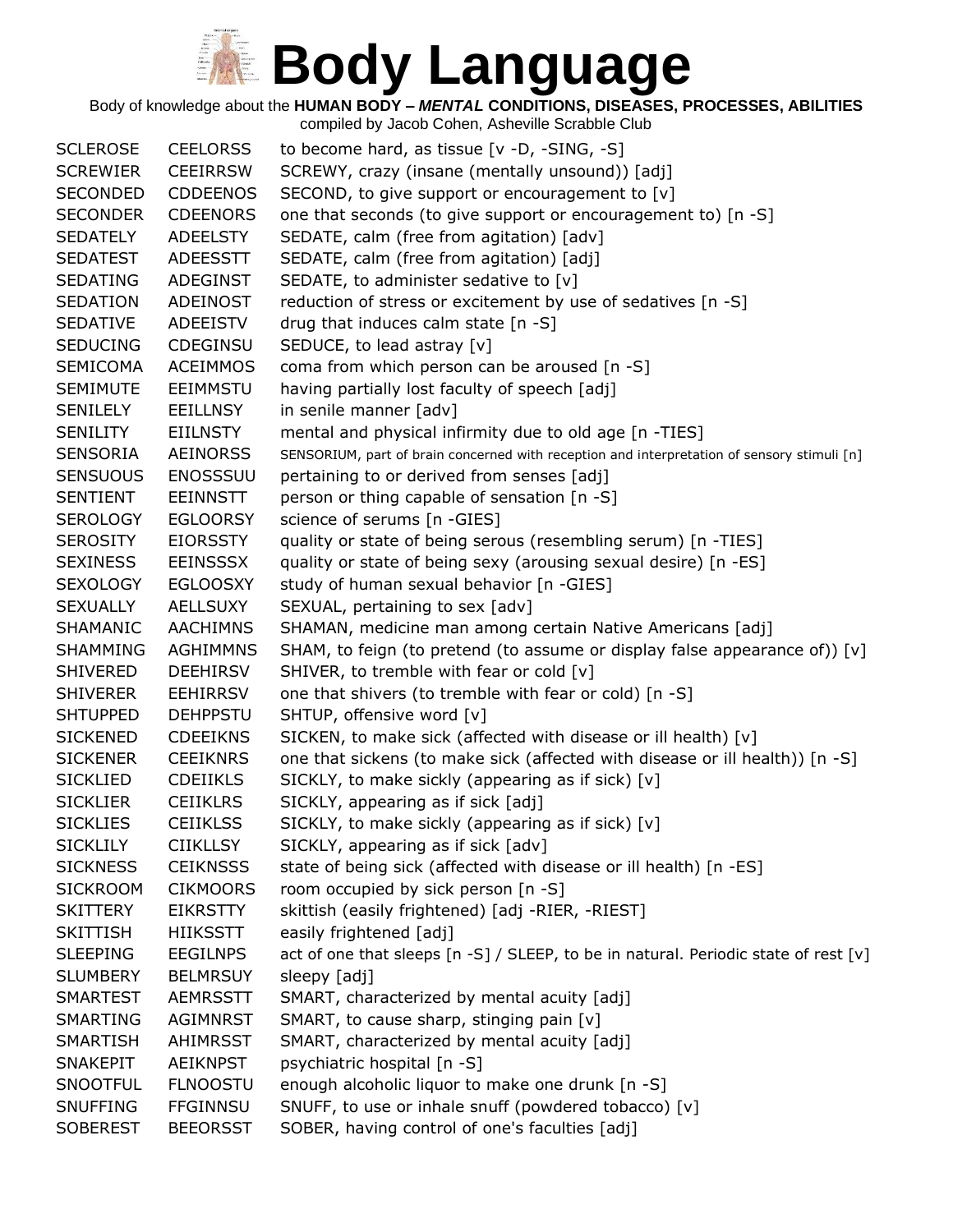Body of knowledge about the **HUMAN BODY –** *MENTAL* **CONDITIONS, DISEASES, PROCESSES, ABILITIES**

| <b>SOBERING</b> | <b>BEGINORS</b> | SOBER, to make sober [v]                                              |
|-----------------|-----------------|-----------------------------------------------------------------------|
| SOBERIZE        | <b>BEEIORSZ</b> | to sober (to make sober) [v -D, -ZING, -S]                            |
| SOBRIETY        | <b>BEIORSTY</b> | quality or state of being sober [n -TIES]                             |
| <b>SOLEMNER</b> | <b>EELMNORS</b> | SOLEMN, serious (thoughtful or subdued in appearance or manner) [adj] |
| <b>SOLEMNLY</b> | <b>ELLMNOSY</b> | SOLEMN, serious (thoughtful or subdued in appearance or manner) [adv] |
| SONOGRAM        | <b>AGMNOORS</b> | image produced by ultrasound [n -S]                                   |
| SOPITING        | <b>GIINOPST</b> | SOPITE, to put to sleep [v]                                           |
| <b>SOUNDEST</b> | <b>DENOSSTU</b> | SOUND, being in good health or condition [adj]                        |
| <b>SPANSULE</b> | <b>AELNPSSU</b> | time-release capsule of drug-trademark [n -S]                         |
| <b>SPECIFIC</b> | <b>CCEFIIPS</b> | remedy intended for particular disease [n -S]                         |
| SPHENOID        | <b>DEHINOPS</b> | bone of skull [n -S]                                                  |
| <b>SPLUTTER</b> | <b>ELPRSTTU</b> | to speak rapidly and confusedly [v -ED, -ING, -S]                     |
| <b>SPOOKERY</b> | <b>EKOOPRSY</b> | something spooky [n -RIES]                                            |
| <b>SPOOKIER</b> | <b>EIKOOPRS</b> | SPOOKY, scary (frightening) [adj]                                     |
| SPOOKILY        | IKLOOPSY        | SPOOKY, scary (frightening) [adv]                                     |
| <b>SPOOKING</b> | <b>GIKNOOPS</b> | SPOOK, to scare (to frighten (to make afraid)) [v]                    |
| <b>SPOOKISH</b> | <b>HIKOOPSS</b> | spooky (scary (frightening)) [adj]                                    |
| <b>SPOONIER</b> | <b>EINOOPRS</b> | SPOONEY, spoony (overly sentimental) [adj] / SPOONY [adj]             |
| <b>SPOONIES</b> | <b>EINOOPSS</b> | SPOONY, spoony person [n]                                             |
| SPOONILY        | <b>ILNOOPSY</b> | SPOONY, overly sentimental [adv]                                      |
| <b>SPUNKIER</b> | <b>EIKNPRSU</b> | SPUNKY, plucky (brave and spirited) [adj]                             |
| SPUNKILY        | <b>IKLNPSUY</b> | SPUNKY, plucky (brave and spirited) [adv]                             |
| <b>SQUIFFED</b> | DEFFIQSU        | drunk (intoxicated) [adj]                                             |
| <b>STAMINAL</b> | AAILMNST        | STAMINA, endurance [adj]                                              |
| <b>STANCHED</b> | <b>ACDEHNST</b> | STANCH, to stop flow of blood from [v]                                |
| <b>STANCHER</b> | <b>ACEHNRST</b> | one that stanches (to stop flow of blood from) [n -S]                 |
| <b>STANCHES</b> | <b>ACEHNSST</b> | STANCH, to stop flow of blood from [v]                                |
| <b>STANGING</b> | <b>AGGINNST</b> | STANG, to sting (to prick painfully) [v]                              |
| <b>STARDUST</b> | ADRSSTTU        | romantic quality [n -S]                                               |
| <b>STARTLER</b> | AELRRSTT        | one that startles (to frighten or surprise suddenly) [n -S]           |
| <b>STINGING</b> | <b>GGIINNST</b> | STING, to prick painfully [v]                                         |
| <b>STOCKISH</b> | <b>CHIKOSST</b> | stupid (mentally slow) [adj]                                          |
| <b>STOICISM</b> | <b>CIIMOSST</b> | indifference to pleasure or pain [n -S]                               |
| <b>STOUNDED</b> | <b>DDENOSTU</b> | STOUND, to ache (to suffer dull, continuous pain) [v]                 |
| <b>STRENGTH</b> | <b>EGHNRSTT</b> | capacity for exertion or endurance [n -S]                             |
| <b>STRIATAL</b> | AAILRSTT        | STRIATUM, mass of nervous tissue within brain [adj]                   |
| <b>STRIATUM</b> | AIMRSTTU        | mass of nervous tissue within brain [n -TA]                           |
| <b>STRICKS</b>  | <b>CIKRSST</b>  | STRICK, bunch of flax fibers [n]                                      |
| <b>STUMPING</b> | <b>GIMNPSTU</b> | STUMP, to baffle (to confuse (to mix up mentally)) [v]                |
| <b>STUNNING</b> | <b>GINNNSTU</b> | STUN, to render senseless or incapable of action [v]                  |
| <b>STUPIDER</b> | <b>DEIPRSTU</b> | STUPID, mentally slow [adj]                                           |
| <b>STUPIDLY</b> | <b>DILPSTUY</b> | STUPID, mentally slow [adv]                                           |
| <b>SUBDURAL</b> | ABDLRSUU        | situated under dura mater [adj]                                       |
| <b>SUBSENSE</b> | <b>BEENSSSU</b> | subdivision of sense [n -S]                                           |
|                 |                 |                                                                       |
| <b>SUBVOCAL</b> | <b>ABCLOSUV</b> | mentally formulated as words [adj]                                    |
| <b>SUFFERED</b> | <b>DEEFFRSU</b> | SUFFER, to feel pain or distress [v]                                  |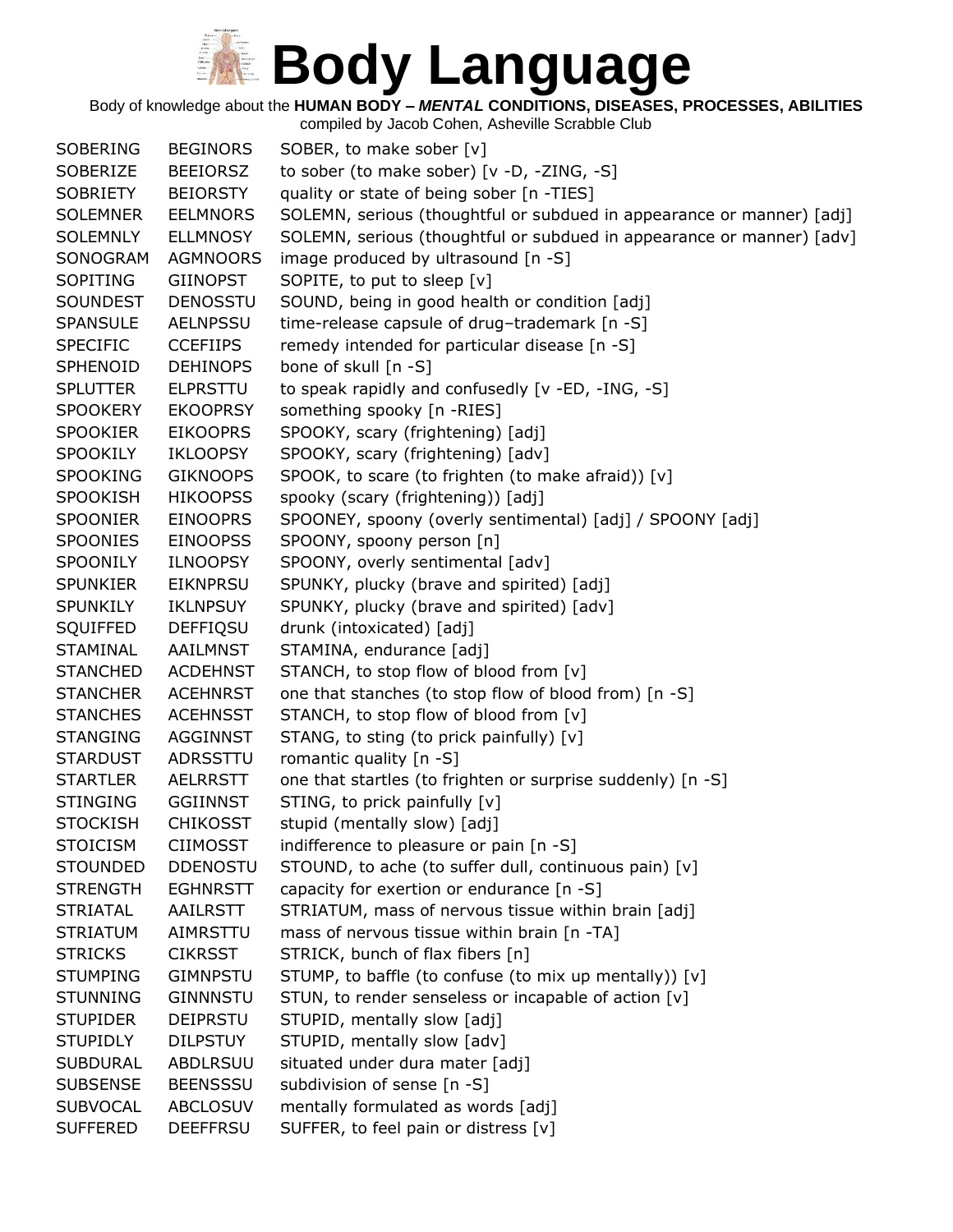Body of knowledge about the **HUMAN BODY –** *MENTAL* **CONDITIONS, DISEASES, PROCESSES, ABILITIES**

| <b>SUFFERER</b> | <b>EEFFRRSU</b> | one that suffers (to feel pain or distress) [n -S]                                             |
|-----------------|-----------------|------------------------------------------------------------------------------------------------|
| <b>SUPEREGO</b> | <b>EEGOPRSU</b> | part of psyche [n -S]                                                                          |
| <b>SUPPOSAL</b> | <b>ALOPPSSU</b> | something supposed [n -S]                                                                      |
| <b>SUPPOSER</b> | <b>EOPPRSSU</b> | one that supposes (to assume to be true) [n -S]                                                |
| <b>SURGICAL</b> | <b>ACGILRSU</b> | pertaining to surgery (treatment of medical problems by operation) [adj]                       |
| <b>SUSPENSE</b> | <b>EENPSSSU</b> | state of mental uncertainty or excitement [n -S]                                               |
| <b>SUTURING</b> | <b>GINRSTUU</b> | SUTURE, to unite by sewing [v]                                                                 |
| <b>SWOONIER</b> | <b>EINOORSW</b> | SWOONY, languid, dazed [adj]                                                                   |
| SWOONING        | <b>GINNOOSW</b> | SWOON, to faint (to lose consciousness) [v]                                                    |
| SWOUNDED        | <b>DDENOSUW</b> | SWOUND, to swoon (to faint (to lose consciousness)) [v]                                        |
| <b>SYNAPSIS</b> | <b>AINPSSSY</b> | point at which nervous impulse passes from one neuron to another [n -SES]                      |
| <b>SYNAPTIC</b> | <b>ACINPSTY</b> | SYNAPSIS, point at which nervous impulse passes from one neuron to another [adj]               |
| <b>SYNDESIS</b> | <b>DEINSSSY</b> | synapsis (point at which nervous impulse passes from one neuron to another) [n -SES or -SISES] |
| <b>SYNDROME</b> | <b>DEMNORSY</b> | group of symptoms that characterize particular disorder [n -S]                                 |
|                 |                 | <b>T</b> 8s                                                                                    |
| <b>TALENTED</b> | <b>ADEELNTT</b> | TALENT, special natural ability [adj]                                                          |
| <b>TARTIEST</b> | AEIRSTTT        | TARTY, suggestive of prostitute [adj]                                                          |
| <b>TELEPATH</b> | <b>AEEHLPTT</b> | one who can communicate with another by some means other than senses [n -S]                    |
| <b>TEMPORAL</b> | <b>AELMOPRT</b> | bone of skull [n -S]                                                                           |
| <b>TENDENCY</b> | <b>CDEENNTY</b> | inclination to act or think in particular way [n -CIES]                                        |
| <b>THALAMIC</b> | <b>AACHILMT</b> | THALAMUS, part of brain [adj]                                                                  |
| <b>THALAMUS</b> | <b>AAHLMSTU</b> | part of brain [n -MI]                                                                          |
| <b>THANATOS</b> | <b>AAHNOSTT</b> | instinctual desire for death [n -ES]                                                           |
| <b>THEANINE</b> | <b>AEEHINNT</b> | beneficial amino acid [n -S]                                                                   |
| <b>THEWLESS</b> | <b>EEHLSSTW</b> | weak (lacking strength (capacity for exertion or endurance)) [adj]                             |
| <b>THIAZIDE</b> | <b>ADEHIITZ</b> | drug used to treat high blood pressure [n -S]                                                  |
| <b>THINKING</b> | <b>GHIIKNNT</b> | THINK, to formulate in mind [v]                                                                |
| <b>TIDDLIER</b> | <b>DDEIILRT</b> | TIDDLY, slightly drunk [adj]                                                                   |
| <b>TIMIDEST</b> | <b>DEIIMSTT</b> | TIMID, lacking courage or self-confidence [adj]                                                |
| <b>TIMIDITY</b> | <b>DIIIMTTY</b> | quality of being timid (lacking courage or self-confidence) [n -TIES]                          |
| <b>TIPSIEST</b> | <b>EIIPSSTT</b> | TIPSY, slightly drunk [adj]                                                                    |
| <b>TIREDEST</b> | <b>DEEIRSTT</b> | TIRED, sapped of strength [adj]                                                                |
| <b>TIRELESS</b> | <b>EEILRSST</b> | seemingly incapable of tiring [adj]                                                            |
| <b>TIRESOME</b> | <b>EEIMORST</b> | tedious (causing weariness (quality of being weary (tired))) [adj]                             |
| <b>TIRRIVEE</b> | EEIIRRTV        | tantrum (fit of rage) $[n - S]$                                                                |
| <b>TOMOGRAM</b> | <b>AGMMOORT</b> | photograph made with X-rays [n -S]                                                             |
| <b>TORTURER</b> | <b>EORRRTTU</b> | one that tortures (to subject to severe physical pain) [n -S]                                  |
| <b>TRANCING</b> | <b>ACGINNRT</b> | TRANCE, to put into trance (semiconscious state) [v]                                           |
| <b>TRANKING</b> | <b>AGIKNNRT</b> | TRANK, to tranquilize [v]                                                                      |
| <b>TRAUMATA</b> | AAAMRTTU        | TRAUMA, severe emotional shock [n]                                                             |
| <b>TREATING</b> | <b>AEGINRTT</b> | TREAT, to behave in particular way toward [v]                                                  |
| <b>TRIAGING</b> | <b>AGGIINRT</b> | TRIAGE, to practice system of treating disaster victims [v]                                    |
| <b>TRIPPIER</b> | EIIPPRRT        | TRIPPY, suggesting trip on psychedelic drugs [adj]                                             |
| TROILISM        | <b>IILMORST</b> | sexual relations involving three persons [n -S]                                                |
| <b>TWINGING</b> | <b>GGIINNTW</b> | TWINGE, to affect with sharp pain [v]                                                          |
|                 |                 |                                                                                                |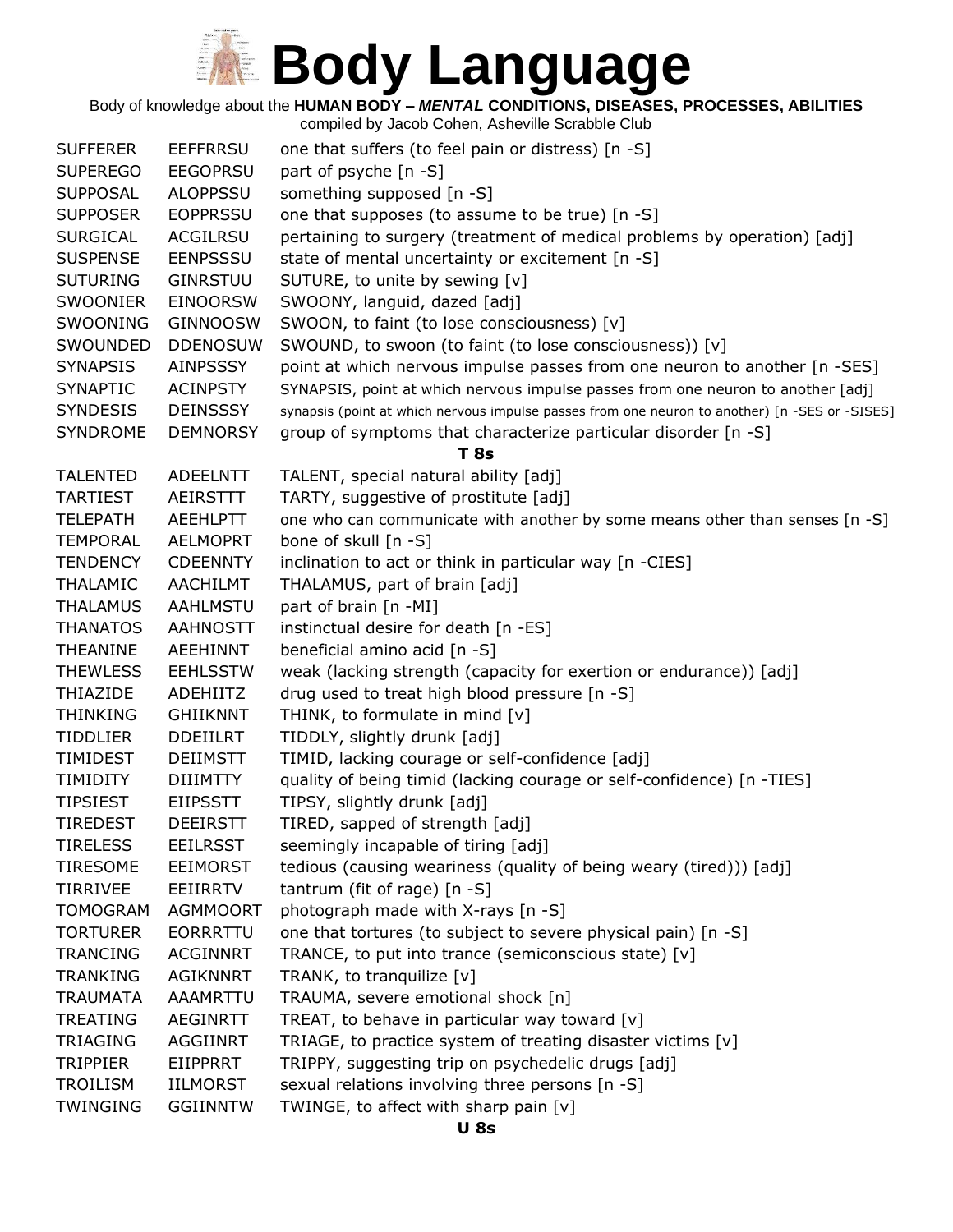Body of knowledge about the **HUMAN BODY –** *MENTAL* **CONDITIONS, DISEASES, PROCESSES, ABILITIES**

| <b>UNAMAZED</b> | AADEMNUZ        | not amazed (to overwhelm with surprise or wonder) [adj]                                |
|-----------------|-----------------|----------------------------------------------------------------------------------------|
| <b>UNAWAKED</b> | AADEKNUW        | not awaked (to wake up) [adj]                                                          |
| <b>UNCATCHY</b> | <b>ACCHNTUY</b> | not catchy (pleasing and easily remembered) [adj]                                      |
| <b>UNDARING</b> | ADGINNRU        | not daring (to have necessary courage) [adj]                                           |
| <b>UNDREAMT</b> | ADEMNRTU        | not dreamt (to have dream (series of images occurring during sleep)) [adj]             |
| <b>UNEASIER</b> | AEEINRSU        | UNEASY, marked by mental or physical discomfort [adj]                                  |
| <b>UNEASILY</b> | <b>AEILNSUY</b> | UNEASY, marked by mental or physical discomfort [adv]                                  |
| <b>UNEROTIC</b> | <b>CEINORTU</b> | not erotic [adj]                                                                       |
| <b>UNFEARED</b> | ADEEFNRU        | not feared (to be afraid of) [adj]                                                     |
| <b>UNHARMED</b> | ADEHMNRU        | not harmed (to injure (to do or cause injury to)) [adj]                                |
| <b>UNIDEAED</b> | ADDEEINU        | lacking ideas (conception existing in mind) [adj]                                      |
| <b>UNMANFUL</b> | AFLMNNUU        | not manful (courageous) [adj]                                                          |
| <b>UNMANNED</b> | ADEMNNNU        | UNMAN, to deprive of courage [v]                                                       |
| <b>UNREASON</b> | AENNORSU        | to disrupt sanity of [v -ED, -ING, -S]                                                 |
| <b>UNRESTED</b> | <b>DEENRSTU</b> | not rested (to refresh oneself by ceasing work or activity) [adj]                      |
| <b>UNSEXIER</b> | <b>EEINRSUX</b> | UNSEXY, SEXY, arousing sexual desire [adj]                                             |
| <b>UNSEXILY</b> | <b>EILNSUXY</b> | not sexily (in sexy (arousing sexual desire) manner) [adv]                             |
| <b>UNSEXING</b> | <b>EGINNSUX</b> | UNSEX, to deprive of sexual power [v]                                                  |
| <b>UNSEXUAL</b> | <b>AELNSUUX</b> | not sexual (pertaining to sex) [adj]                                                   |
| <b>UNTIRING</b> | GIINNRTU        | not tiring (to grow tired) [adj]                                                       |
| <b>UNWASTED</b> | <b>ADENSTUW</b> | not wasted (to use thoughtlessly) [adj]                                                |
| <b>UNWILLED</b> | <b>DEILLNUW</b> | not willed (to decide upon) [adj]                                                      |
| <b>UNWITTED</b> | <b>DEINTTUW</b> | UNWIT, to make insane [v]                                                              |
|                 |                 | <b>V 8s</b>                                                                            |
| VAGARIES        | AAEGIRSV        | VAGARY, whim (impulsive idea) [n]                                                      |
| VALIANCE        | AACEILNV        | valor (courage (quality that enables one to face danger fearlessly; spirit)) [n -S]    |
| VALIANCY        | <b>AACILNVY</b> | valor (courage (quality that enables one to face danger fearlessly; spirit)) [n -CIES] |
| <b>VALIANTS</b> | <b>AAILNSTV</b> | VALIANT, courageous person [n]                                                         |
| <b>VALOROUS</b> | <b>ALOORSUV</b> | courageous [adj]                                                                       |
| <b>VENENATE</b> | <b>AEEENNTV</b> | to poison (to administer harmful substance to [v -D, -TING, -S]                        |
| <b>VENERIES</b> | <b>EEEINRSV</b> | VENERY, sexual intercourse [n]                                                         |
| <b>VENTURER</b> | <b>EENRRTUV</b> | one that ventures (to risk (to expose to risk (chance of injury or loss))) [n -S]      |
| <b>VERECUND</b> | <b>CDEENRUV</b> | shy (timid (lacking courage or self-confidence)) [adj]                                 |
| <b>VIRULENT</b> | <b>EILNRTUV</b> | extremely poisonous [adj]                                                              |
| <b>VISIONAL</b> | AIILNOSV        | imaginary [adj]                                                                        |
| <b>VISIONED</b> | DEIINOSV        | VISION, to imagine (to form mental picture of) [v]                                     |
| <b>VITALITY</b> | <b>AIILTTVY</b> | exuberant physical strength or mental vigor [n -TIES]                                  |
| <b>VIVISECT</b> | <b>CEIISTVV</b> | to dissect living body of [v -ED, -ING, -S]                                            |
| <b>VOLITION</b> | <b>IILNOOTV</b> | power of choosing or determining [n -S]                                                |
| <b>VOLITIVE</b> | <b>EIILOTVV</b> | pertaining to volition (power of choosing or determining) [adj]                        |
| <b>VOMERINE</b> | EEIMNORV        | VOMER, bone of skull [adj]                                                             |
|                 |                 | <b>W</b> 8s                                                                            |
| <b>WAKELESS</b> | <b>AEEKLSSW</b> | unbroken---used of sleep [adj]                                                         |
| <b>WAKENING</b> | AEGIKNNW        | act of one that wakes [n -S]                                                           |
| WAKERIFE        | AEEFIKRW        | wakeful [adj]                                                                          |
| WEARIEST        | <b>AEEIRSTW</b> | WEARY, tired (sapped of strength) [adj]                                                |